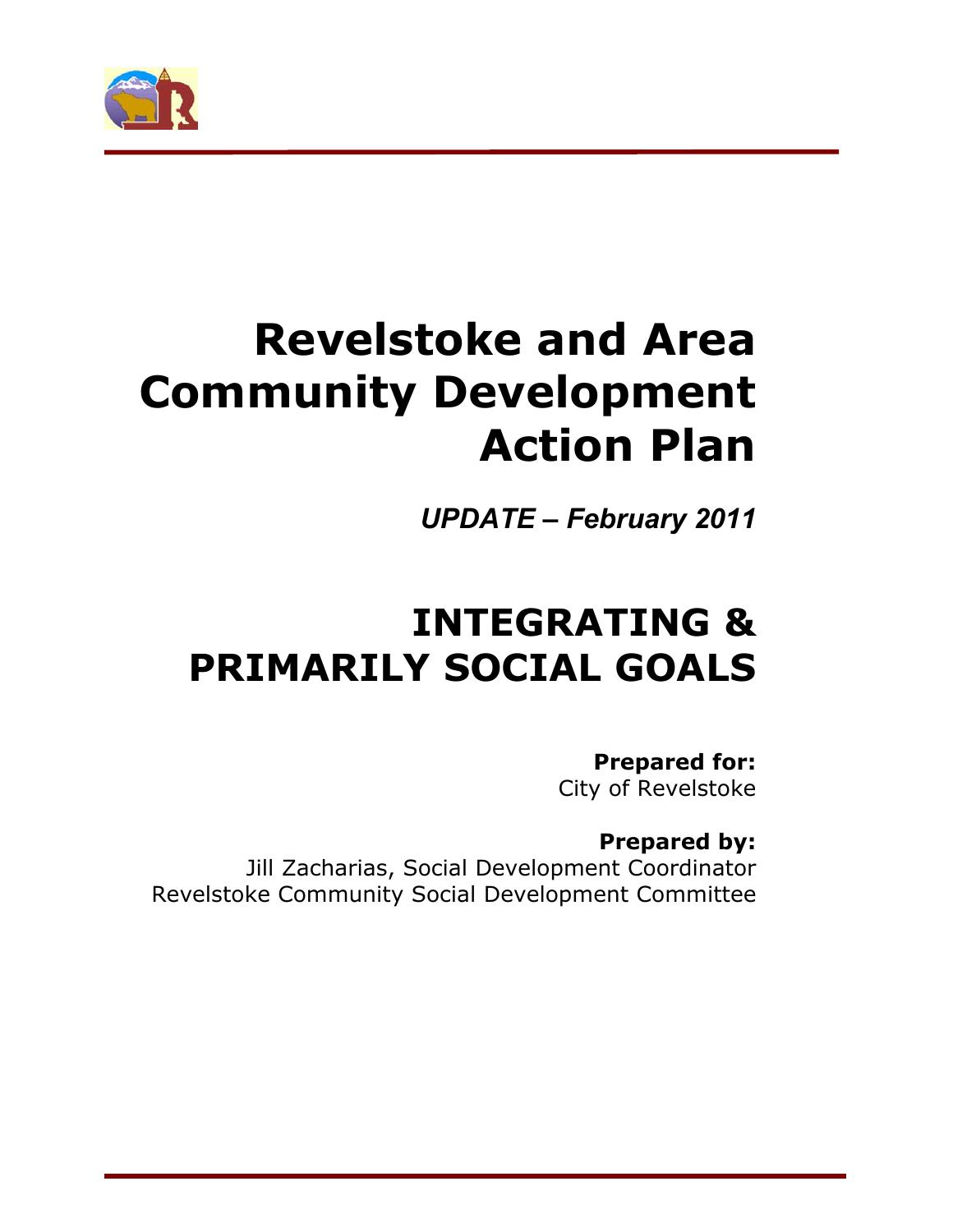#### **Acknowledgements**

The primary objective of the Revelstoke Community Social Development Committee is to facilitate proactive planning for positive social change through a variety of activities. An important aspect of this objective is maintaining and updating the *'integrating'* and *'primarily social*' goals of the Community Development Action Plan (CDAP). This is the second update of this section since the plan was completed in November of 2007, the last update being in June 2009. The '*what we know about our community'* and *what we are doing'* sections as well as the *'projects/tasks'* have been updated with the generous assistance of the following:

> **Linda Chell**, Executive Director, Revelstoke Child Care Society  **Anne Cooper**, District Superintendent, SD#19 **Kerry Dawson**, Director, City of Revelstoke Parks, Recreation & Culture **Cathy Girling,** Manager, Community Development, Community Connections **John Guenther**, Director of Planning  **Mary Kline**, Program Coordinator, Okanagan College, Revelstoke Branch  **Patti Larson**, Community Connections Outreach Coordinator  **Julie Lowes**, Acute Health Services/Site Manager, Queen Victoria Hospital **Alan Mason,** Director of Community Economic Development  **Jacquie Olsen**, Detachment Commander, Revelstoke RCMP **Nelli Richardson**, Executive Director, Revelstoke Women's Shelter  **Tracy Spannier**, Community Literacy Coordinator, Columbia Basin Alliance for Literacy; Early Childhood Development Coordinator  **Cathie Thacker**, Program Coordinator, Revelstoke Employment Services Centre **Alice Weber, Sarah Newton, Hailey Ross,** North Columbia Environmental Society

Thank you to **Deb Wozniak** for expert technical support.

Thank you to the **Columbia Basin Trust** for their generous contribution to this initiative.

*Jill Zacharias Social Development Coordinator Revelstoke Community Social Development Committee*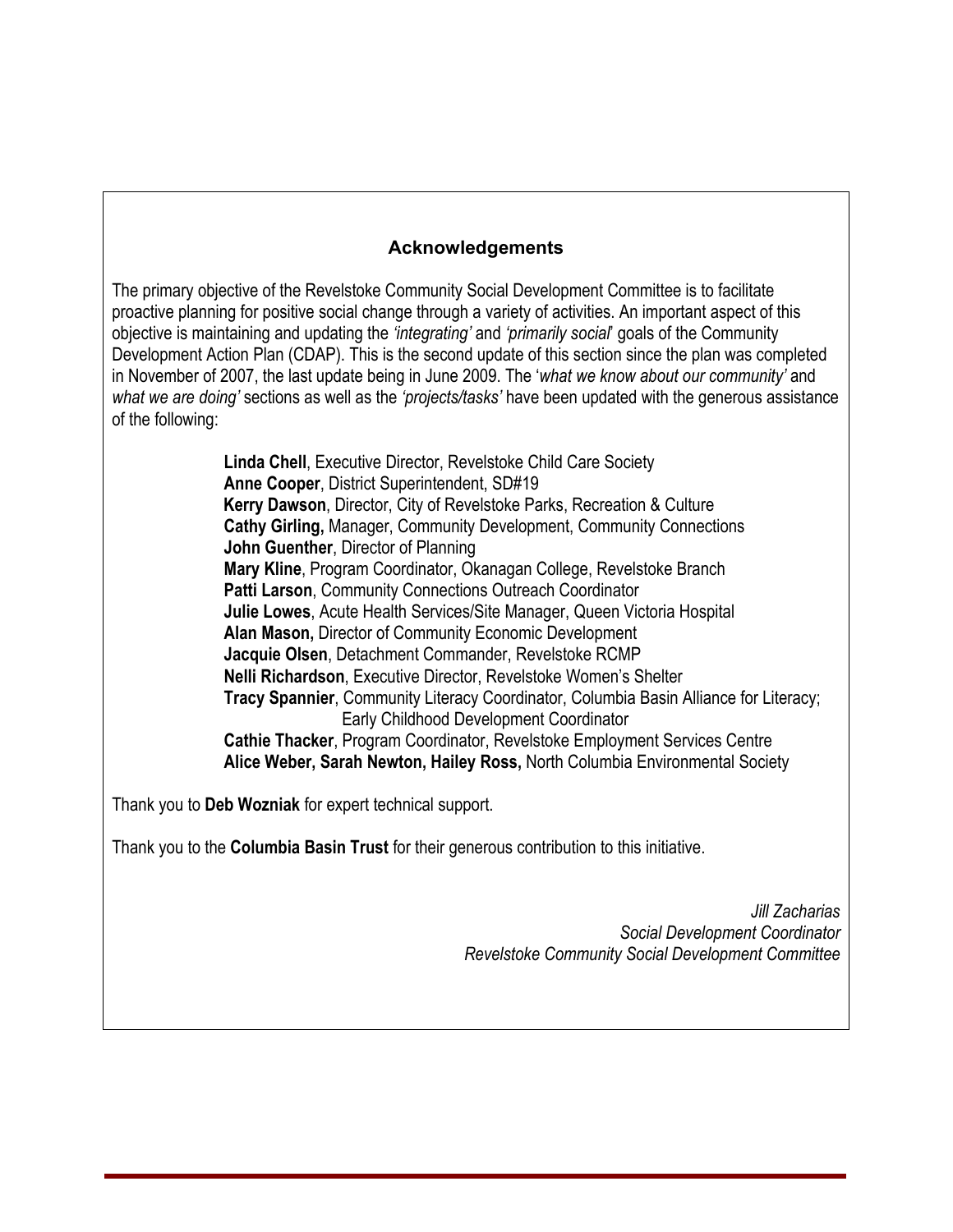# **TABLE OF CONTENTS**

| 2.1          |  |
|--------------|--|
| 2.2          |  |
| 2.3          |  |
|              |  |
| 3.1          |  |
| 3.2          |  |
|              |  |
|              |  |
| 5.1          |  |
| 5.2          |  |
|              |  |
| 6.1          |  |
| 6.2          |  |
|              |  |
|              |  |
|              |  |
|              |  |
|              |  |
|              |  |
| 13.1<br>13.2 |  |
| 13.3         |  |
| 13.4         |  |
|              |  |
|              |  |
|              |  |
|              |  |
|              |  |
|              |  |
|              |  |
|              |  |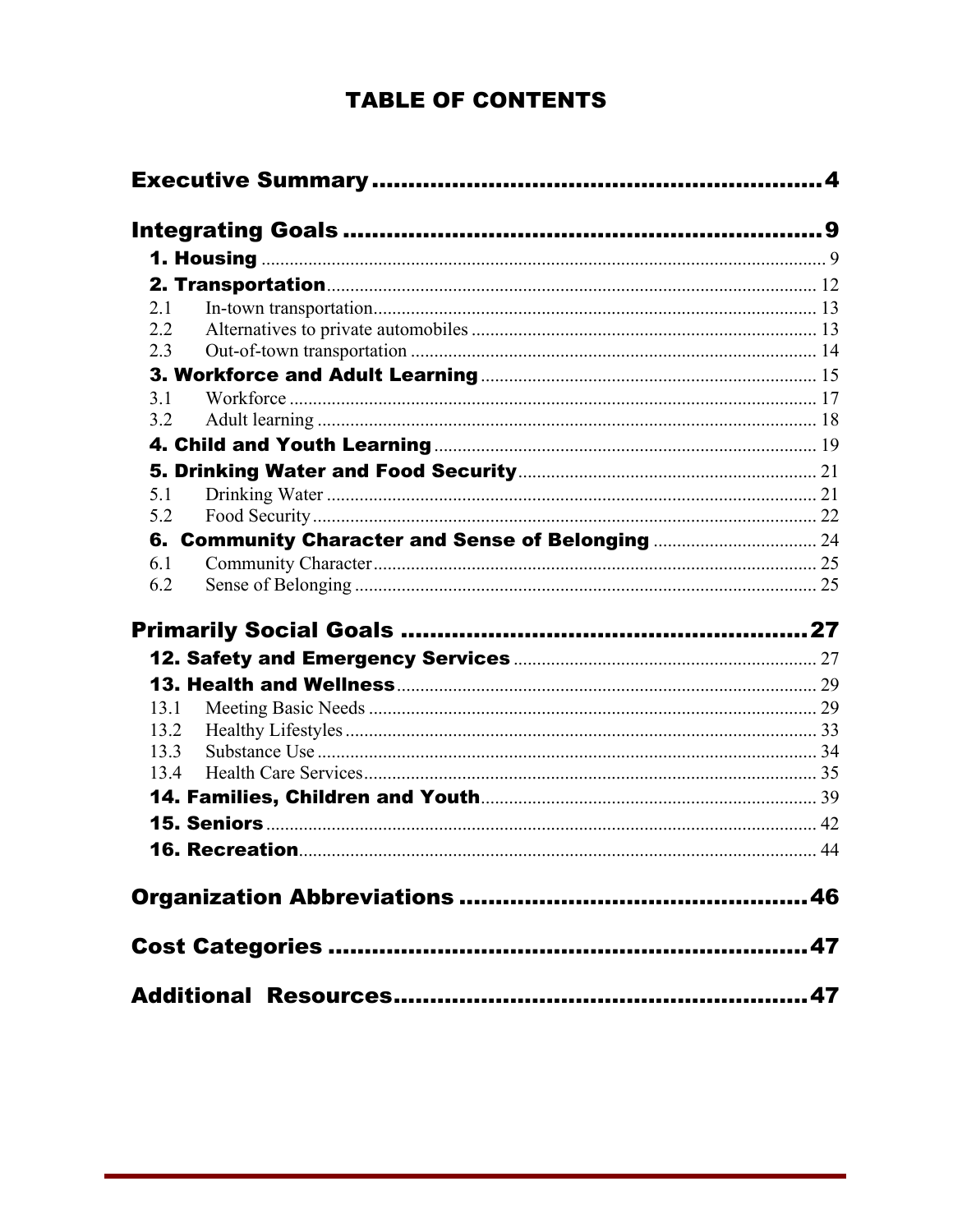# Integrating Goals

| <b>CATEGORY</b>                               | <b>2009 TOP PRIORITIES</b>                                                                                                                                                                                                                                             | <b>SUCCESSES SINCE 2009</b>                                                                                                                                                                                                                                                                                                                                              |
|-----------------------------------------------|------------------------------------------------------------------------------------------------------------------------------------------------------------------------------------------------------------------------------------------------------------------------|--------------------------------------------------------------------------------------------------------------------------------------------------------------------------------------------------------------------------------------------------------------------------------------------------------------------------------------------------------------------------|
|                                               |                                                                                                                                                                                                                                                                        | (OR UNDERWAY)                                                                                                                                                                                                                                                                                                                                                            |
| 1. Housing                                    | - Identify (subsidized) rental needs and<br>develop a plan to address the same.<br>- Determine demand for targeted<br>needs/subsidized housing through the<br>continuum of housing needs by client<br>group.                                                           | - An additional 24 subsidized housing units for low-<br>income seniors & disabled constructed at Mt. Begbie<br>Manor & Moberly.<br>- Housing Society constructed 2 new rental units on<br><b>Bridge Creek Properties.</b><br>- New secondary suites bylaw for R1 zones.<br>- New Unified Development Bylaw will promote<br>mixed used, higher density, infill, and more. |
| 2.1 In-town<br>transportation                 | - Advocate for additional taxi service<br>- Improve bike routes and bike storage<br>- Complete a transportation plan for the<br>City of Revelstoke including analysis of a<br>second crossing of the Illecillewaet River                                               | - Bike routes identified in Active Transportation Plan.<br>- HandyDart transit bus implemented for 6<br>hours/day, 3 days/week.<br>- BC Transit completes comprehensive service<br>review and increases number of service hours<br>allotted to Revelstoke.<br>- Planning Department completes Draft<br>Transportation Master Plan.                                       |
| 2.2 Alternatives<br>to private<br>automobiles | - Implement approaches which promote<br>reduced vehicle use (including bike<br>paths, revision of municipal subdivision<br>bylaws to provide for sidewalks, bike<br>paths etc, encourage walkable<br>neighbourhoods through OCP zoning)                                | - Planning & Engineering Departments complete<br>Active Transportation Plan as part of the<br>Transportation Master Plan.<br>- Completion of Grizzly Plaza expansion.<br>- New bike racks installed downtown.                                                                                                                                                            |
| 2.3 Out-of-town<br>transportation             | - Continue to lobby federal and provincial<br>government to reduce safety hazards on<br>Trans Canada Highway                                                                                                                                                           | - Seniors Centre offers new out-of-town<br>transportation program to medical appointments<br>using volunteer drivers.<br>- Private company initiates shuttle service between<br>Revelstoke and the Kelowna airport.                                                                                                                                                      |
| 3.1 Workforce                                 | - Develop and implement a workforce<br>strategy (to identify gaps, support<br>recruitment, maximize local employment,<br>involve youth, address barriers, expand<br>linkage with co-op programs, etc)<br>- Work with employers/community<br>regarding employee housing | - RESC continues to offer a high level of support to<br>those seeking work                                                                                                                                                                                                                                                                                               |
| 3.2 Adult<br>Learning                         | - Develop and implement strategies to<br>address identified barriers to training for<br>local citizens (e.g. transportation,<br>funding)                                                                                                                               | - OC delivers employability programs for older<br>workers (Experience Works), youth (Youth Skills<br>Link), and individuals with disabilities.<br>- Seniors free computer lab tutorials expand.                                                                                                                                                                          |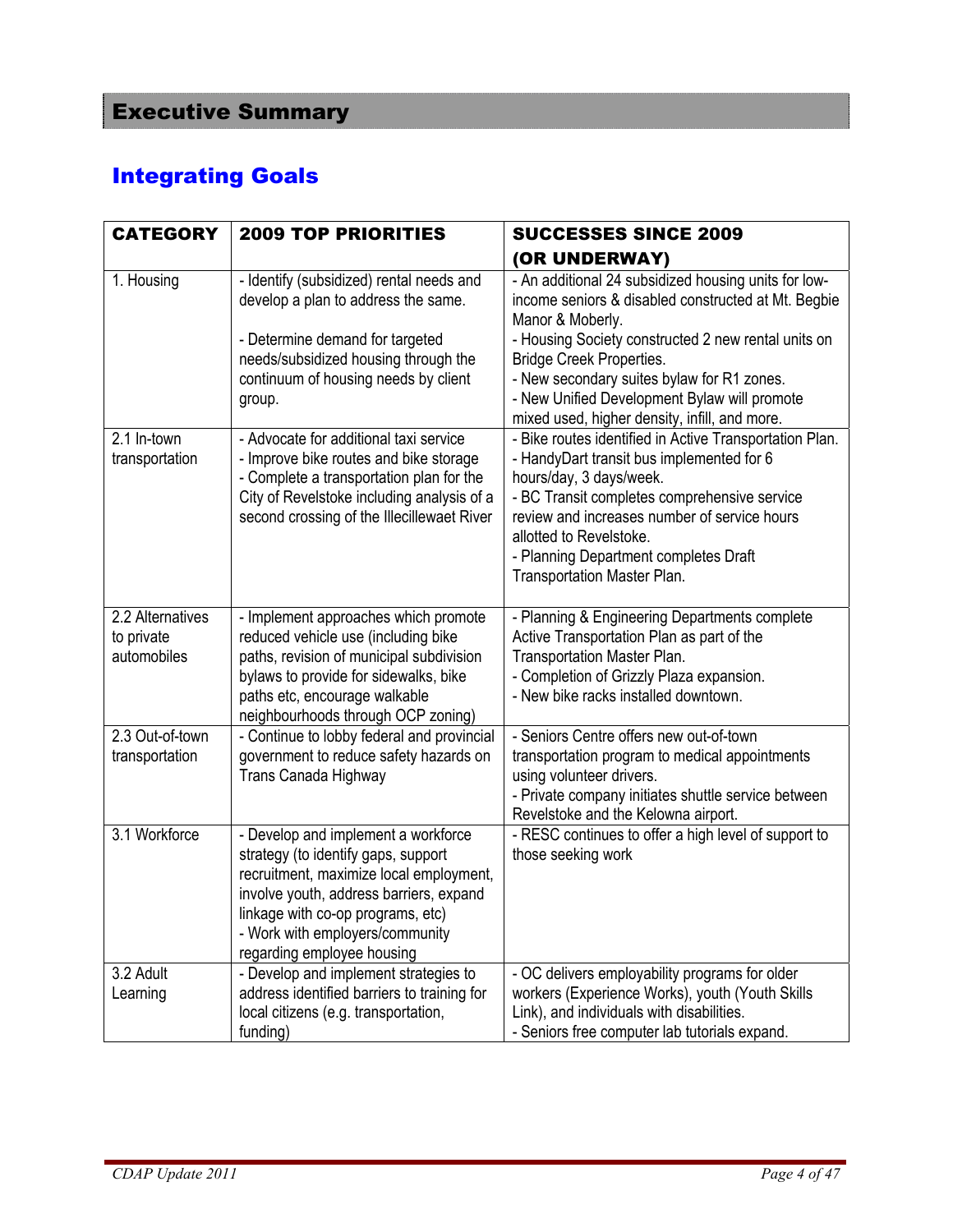| 4. Child and      | - Continue to update the early childhood                | - Revelstoke continues to implement ECD activities                                      |
|-------------------|---------------------------------------------------------|-----------------------------------------------------------------------------------------|
| Youth Learning    | development strategy and implement                      | & remains top in the province using Early                                               |
|                   | priority ECD activities                                 | Development Instrument measurements.<br>- Construction of new schools and Neighbourhood |
|                   | - Continue to offer a broad range of<br>programs at RSS | Learning Centres underway.                                                              |
|                   |                                                         |                                                                                         |
|                   |                                                         | - High school completion rates increase significantly.                                  |
|                   |                                                         | - Full day kindergarten to be implemented in Fall<br>2011.                              |
|                   |                                                         | - French language school for K/1 slated to open in                                      |
|                   |                                                         | Fall 2011.                                                                              |
| 5.1 Drinking      |                                                         | - The CSRD completes an assessment of the                                               |
| Water             |                                                         | ground water used by its residents along Airport                                        |
|                   |                                                         | Way - water quality issues are not related to the                                       |
|                   |                                                         | activities of Revelstoke Mountain Resort but are                                        |
|                   |                                                         | inherent to the ground water source.                                                    |
| 5.2 Food Security | - Explore options to implement local                    | - NCES makes food security a priority for action &                                      |
|                   | gardening and agricultural activities                   | partners with the United Church to construct a                                          |
|                   | - Endorse a Food Security Charter                       | community garden downtown; Food Bank                                                    |
|                   |                                                         | implements city wide Food Share Donor Program.                                          |
| 6.1 Community     | - Host community events to welcome                      | - 'Welcome to Revelstoke Guide' published February                                      |
| Character         | new residents                                           | 2011; Newcomers website under construction; new                                         |
|                   |                                                         | City of Revelstoke website under construction.                                          |
|                   |                                                         | - New Multicultural Society formed.                                                     |
| 6.2 Sense of      | - Develop a cultural centre with a                      | - Performing Arts Theatre currently under                                               |
| Belonging         | theatre/performing arts space as a 'hub'                | construction as part of new school (Neighbourhood                                       |
|                   |                                                         | Learning Centre).                                                                       |

# Primarily Social Goals

| <b>CATEGORY</b>                                | <b>2009 TOP PRIORITIES</b>                                                                                                                                                                       | <b>SUCCESSES SINCE 2009</b>                                                                                                                                                                                                                                                                                                                                             |
|------------------------------------------------|--------------------------------------------------------------------------------------------------------------------------------------------------------------------------------------------------|-------------------------------------------------------------------------------------------------------------------------------------------------------------------------------------------------------------------------------------------------------------------------------------------------------------------------------------------------------------------------|
|                                                |                                                                                                                                                                                                  | (OR UNDERWAY)                                                                                                                                                                                                                                                                                                                                                           |
| 12. Safety and<br>Emergency<br><b>Services</b> | - Continue the Women's Shelter<br>- Monitor population growth, visitor levels<br>and crime incidents to identify and<br>implement needed service expansion as<br>population and visitations grow | - New ambulance station constructed on Bridge<br>Creek property.<br>- Fire Department implements First Responder<br>program & fuel management demonstration areas,<br>and purchases new engine.<br>- RCMP establishes Community Consultative Group.<br>- Search & Rescue expands - becomes a society,<br>recruits & trains new volunteers & purchases new<br>equipment. |
| 13.1 Meeting                                   | - Continue the community food                                                                                                                                                                    | - NCES partners with the United Church to construct                                                                                                                                                                                                                                                                                                                     |
| <b>Basic Needs</b>                             | bank/garden/kitchen and outreach<br>program                                                                                                                                                      | a community garden downtown; Food Bank<br>implements city-wide Food Share Donor Program.                                                                                                                                                                                                                                                                                |
| 13.2 Healthy<br>Lifestyles                     | - Expand active, non-competitive sports<br>programs in schools                                                                                                                                   | - Bike to work week & Screen Smart week continue;<br>prescribed physical activity programs in schools<br>continue.                                                                                                                                                                                                                                                      |
| 13.3 Substance<br>Use                          | - Develop a community-wide substance<br>use strategic plan                                                                                                                                       | - Revelstoke Community Substance Use Strategy<br>completed & implementation of recommended<br>actions initiated.                                                                                                                                                                                                                                                        |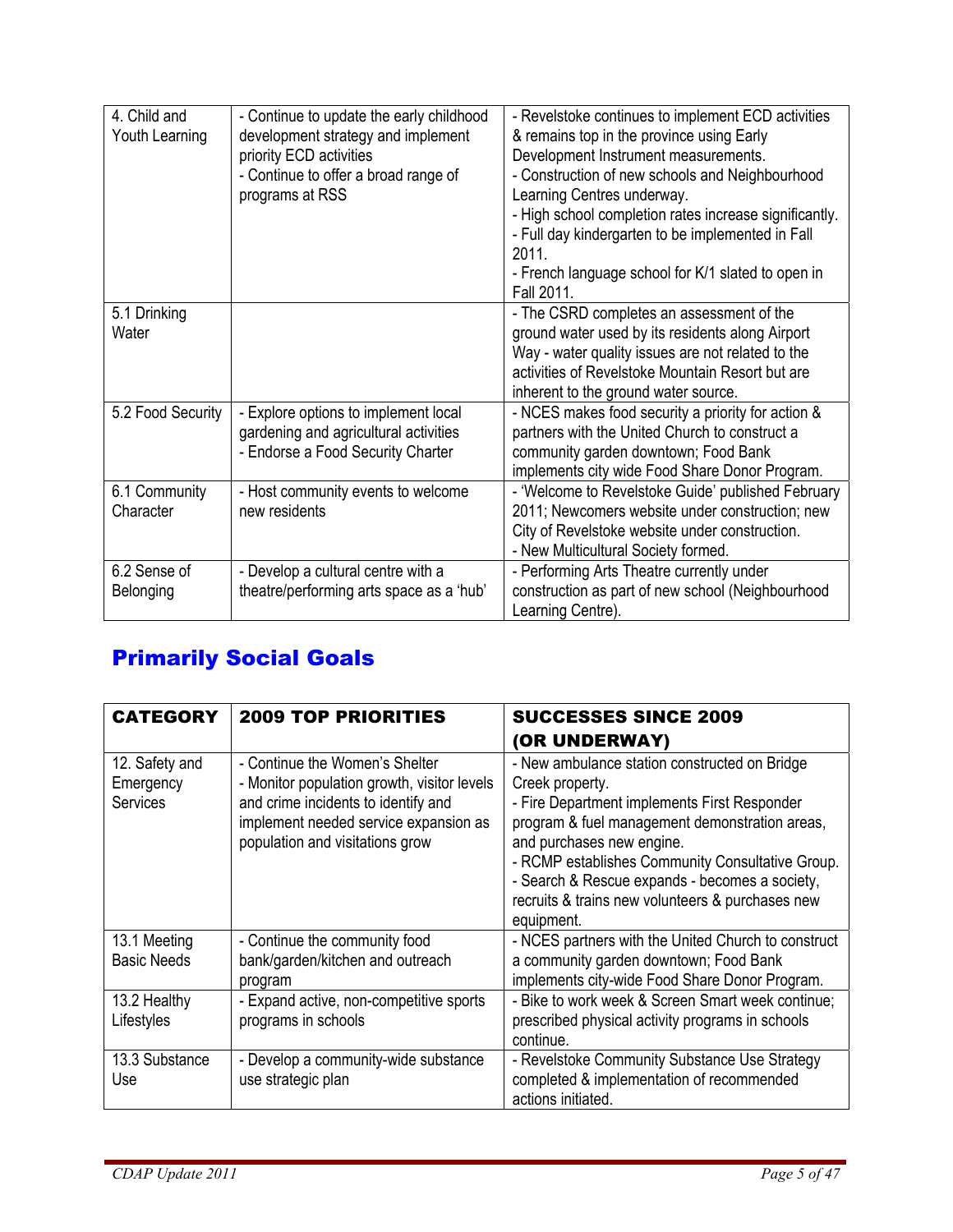| 13.4 Health Care                       | - Re-convene a Community Health<br>Services Advisory Committee in<br>partnership with Interior Health<br>- Encourage the development of a<br>weekend walk-in medical clinic in the<br>downtown area                   | - Health Care Advisory Committee convened as a<br>committee of council.<br>- Midwife now available in community<br>- IH partners with RMR & BCAS - new committee<br>addresses flow of patients from resort to hospital.<br>- Initiation of IH's High Acuity Response Team<br>(HART) to streamline critical care transport from<br>rural sites.<br>- New Revelstoke Palliative Care Committee<br>- Increased patient satisfaction with emergency care<br>at QVH                                                                 |
|----------------------------------------|-----------------------------------------------------------------------------------------------------------------------------------------------------------------------------------------------------------------------|--------------------------------------------------------------------------------------------------------------------------------------------------------------------------------------------------------------------------------------------------------------------------------------------------------------------------------------------------------------------------------------------------------------------------------------------------------------------------------------------------------------------------------|
| 14. Families,<br>Children and<br>Youth | - Continue existing support services for<br>all families, including recreation,<br>programming, prevention, counselling<br>and crisis supports                                                                        | - Revelstoke Youth Initiative Committee.<br>- OC gets funding to develop Youth Action Plan.<br>- A variety of family services will be co-located for<br>young children with the opening of the Province's<br>first, purpose built Neighbourhood Learning Center<br>at the new elementary school; space at the new<br>Revelstoke Secondary School has will support<br>youth, drug and alcohol, mental health and<br>community support agency program delivery.<br>- Community Connections initiates youth mentoring<br>program. |
| 15. Seniors                            | - Maintain and expand Home and<br>Community Care services as needed<br>- Work with RCHS to address the<br>continuum of housing needs for seniors,<br>including the need to downsize from<br>large single family homes | - An additional 24 subsidized housing units for low-<br>income seniors & disabled constructed at Mt. Begbie<br>Manor & Moberly.<br>- Volunteer Coordinator hired at the Seniors Centre.<br>- Seniors' Association membership grows.                                                                                                                                                                                                                                                                                            |
| 16. Recreation                         | - Continue to upgrade community park<br>equipment                                                                                                                                                                     | - New playground equipment installed at Beruschi<br>Park.<br>- Draft Parks, Rec & Culture Master Plan completed.                                                                                                                                                                                                                                                                                                                                                                                                               |

On Thursday, February 10, 2011 a planning event was held to update the *'integrating'* and *'primarily social'* goals of the Community Development Action Plan. 28 participants from a variety of organizations heard key presentations from 14 speakers addressing important aspects of each of the goals. The projects/tasks in each section were reviewed, supplemented, and prioritized.

Ideally leaders are identified for each project/task to define which organization will take leadership to action on each priority. These leaders are not solely responsible for implementation, but would spearhead the project and engage others as appropriate.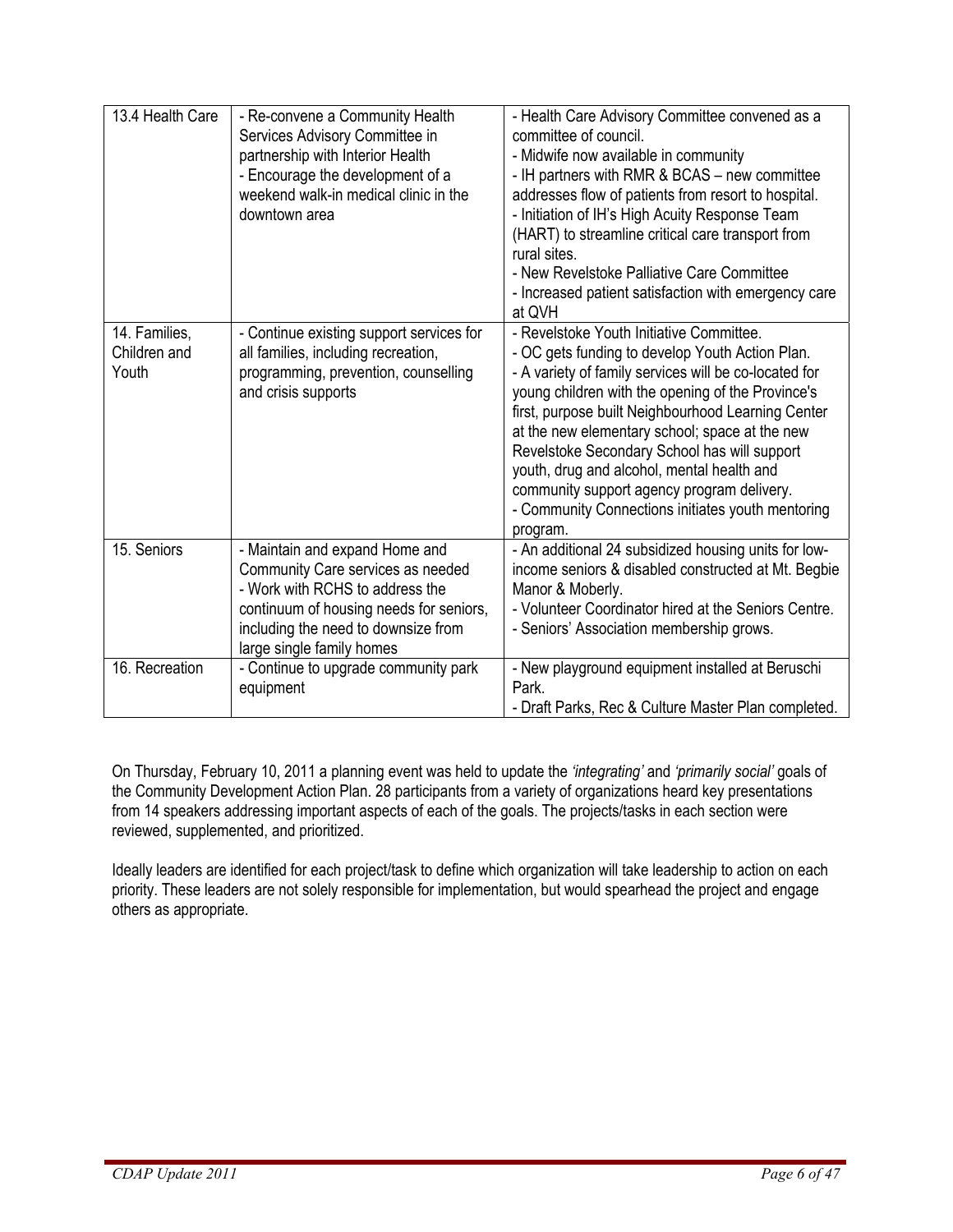**New top priorities are as follows:** 

# Integrating Goals

| <b>CATEGORY</b>                               | <b>2011 TOP PRIORITIES</b>                                                                                                                                                                                                                                                                                                                                                                                                                                                         |
|-----------------------------------------------|------------------------------------------------------------------------------------------------------------------------------------------------------------------------------------------------------------------------------------------------------------------------------------------------------------------------------------------------------------------------------------------------------------------------------------------------------------------------------------|
| 1. Housing                                    | - Monitor best practices in other communities and review the effectiveness of existing bylaws,<br>including management approaches and land trust models, to ensure preservation and/or<br>development of affordable housing<br>- Ensure the need for second-stage housing is addressed                                                                                                                                                                                             |
| 2.1 In-town<br>transportation                 | - Expand the public transit system to include 2 transit buses operating 4 routes as per<br>recommendations in BC Transit's comprehensive service review                                                                                                                                                                                                                                                                                                                            |
| 2.2 Alternatives<br>to private<br>automobiles | - Develop safe, convenient, and attractive pedestrian routes including sidewalk priorities<br>specified in the 'seniors' walking routes', safe routes to schools, and key routes in outlying areas<br>as detailed in the Transportation Master Plan                                                                                                                                                                                                                                |
| 2.3 Out-of-town<br>transportation             | - Continue to lobby federal and provincial government to reduce safety hazards on Trans<br>Canada Highway (TCH)                                                                                                                                                                                                                                                                                                                                                                    |
| 3.1 Workforce                                 | - Continue the community-based employment supports, including job postings, employment<br>coaching and support for workers with multi-barriers                                                                                                                                                                                                                                                                                                                                     |
| 3.2 Adult<br>Learning                         | - In recognition of Revelstoke's smaller population and low enrolment challenges, advocate for<br>base funded, subsidized, or innovative programming in addition to cost-recovery programming<br>- Develop community partnerships to create programming or an applied research institute which<br>will encourage and attract students from outside the community, diversify the local economy and<br>build community capacity (e.g. Mountain Search and Rescue Training Institute) |
| 4.0 Child & Youth<br>Learning                 | - Maximize the use of new school facilities to promote school-family-community connectedness<br>- Enhance community partnerships to restore a high level of school-based substance use<br>prevention in all schools                                                                                                                                                                                                                                                                |
| 5.1 Drinking<br>Water                         | - Protect the Greeley Creek and Dolan Creek Watersheds by either including the area within the<br>City of Revelstoke city limits, or enhance land-use management practices in these drainages to<br>ensure surface water quality & quantity is protected                                                                                                                                                                                                                           |
| 5.2 Food Security                             | - Identify ways to help all members of the community to meet their basic food needs (see<br>Poverty Reduction Strategy in section 13.1)<br>- Explore and support options to implement local gardening and agriculture activities                                                                                                                                                                                                                                                   |
| 6.1 Community<br>Character                    | - Ensure the new City of Revelstoke website is user-friendly, welcoming and acts as a portal or<br>links to other community organizations and services<br>- Encourage citizens to welcome new residents, and promote the benefits of having new people<br>in the community                                                                                                                                                                                                         |
| 6.2 Sense of<br>Belonging                     | - Involve, engage, and encourage youth to provide meaningful input; ensure services are 'youth-<br>friendly' to encourage a sense of belonging                                                                                                                                                                                                                                                                                                                                     |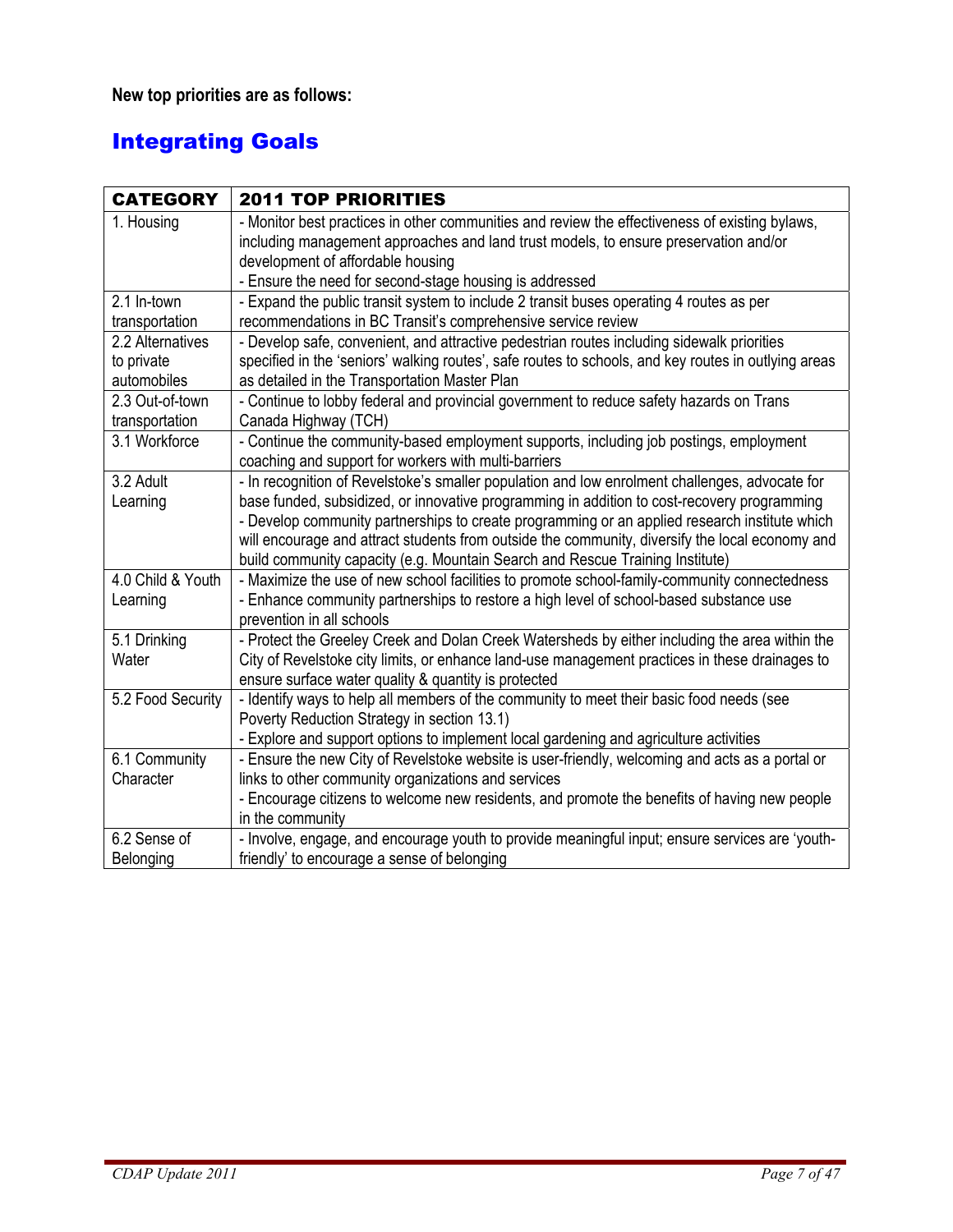# Primarily Social Goals

| <b>CATEGORY</b>    | <b>2011 TOP PRIORITIES</b>                                                                           |
|--------------------|------------------------------------------------------------------------------------------------------|
| 12.0 Safety &      | - Continue policing, fire protection, ambulance, highway rescue and backcountry search and           |
| Emergency          | rescue services to meet expanding community needs                                                    |
| Services           |                                                                                                      |
| 13.1 Meeting       | - Develop a community-wide Poverty Reduction Strategy                                                |
| <b>Basic Needs</b> | - Continue the Social Justice Advocate as a key point of contact to assist citizens to access        |
|                    | government subsidies; and the Homeless Outreach Worker & Tenant Support Worker as critical           |
|                    | housing support workers for marginalized and low income residents                                    |
|                    | - Support the development and construction of subsidized housing for low income families             |
| 13.2 Healthy       | - Continue to support universal accessibility to city-run recreation facilities and programs         |
| Lifestyles         | - Promote alternative transportation methods to encourage physical activity and healthy              |
|                    | lifestyles, including continuing to implement community-based 'healthy lifestyle' days, e.g. Bike    |
|                    | and walk to work days                                                                                |
| 13.3 Substance     | - Implement priority actions, particularly around community and parent education, prevention         |
| Use                | supports for youth, and reducing alcohol-related harms in the community                              |
| 13.4 Health Care   | - Advocate for expanded hours to Selkirk Medical Clinic to include after business hours and          |
| Services           | Saturdays to ensure access to non-emergency medical care                                             |
|                    | - Continue the out-of-town medical bus service and volunteer transportation program                  |
| 14. Families,      | - Once completed, support implementation of recommendations in the Youth Action Plan                 |
| Children & Youth   | - Continue to work towards enhancing resources and existing support services for all families,       |
|                    | including recreation, programming, prevention, counselling and crisis support needs                  |
| 15. Seniors        | - Encourage Interior Health to increase the number of assisted living and residential care beds in   |
|                    | the community                                                                                        |
|                    | - Continue to provide ongoing learning opportunities for seniors (falls prevention, internet safety, |
|                    | abuse prevention, computer literacy etc)                                                             |
| 16. Recreation     | - Ensure priorities for action are inclusive of the needs of all families, youth, seniors, and low   |
|                    | income residents                                                                                     |
|                    | - Continue to implement the subsidy program for low-income residents for the aquatic centre and      |
|                    | all city-run recreational facilities and programs                                                    |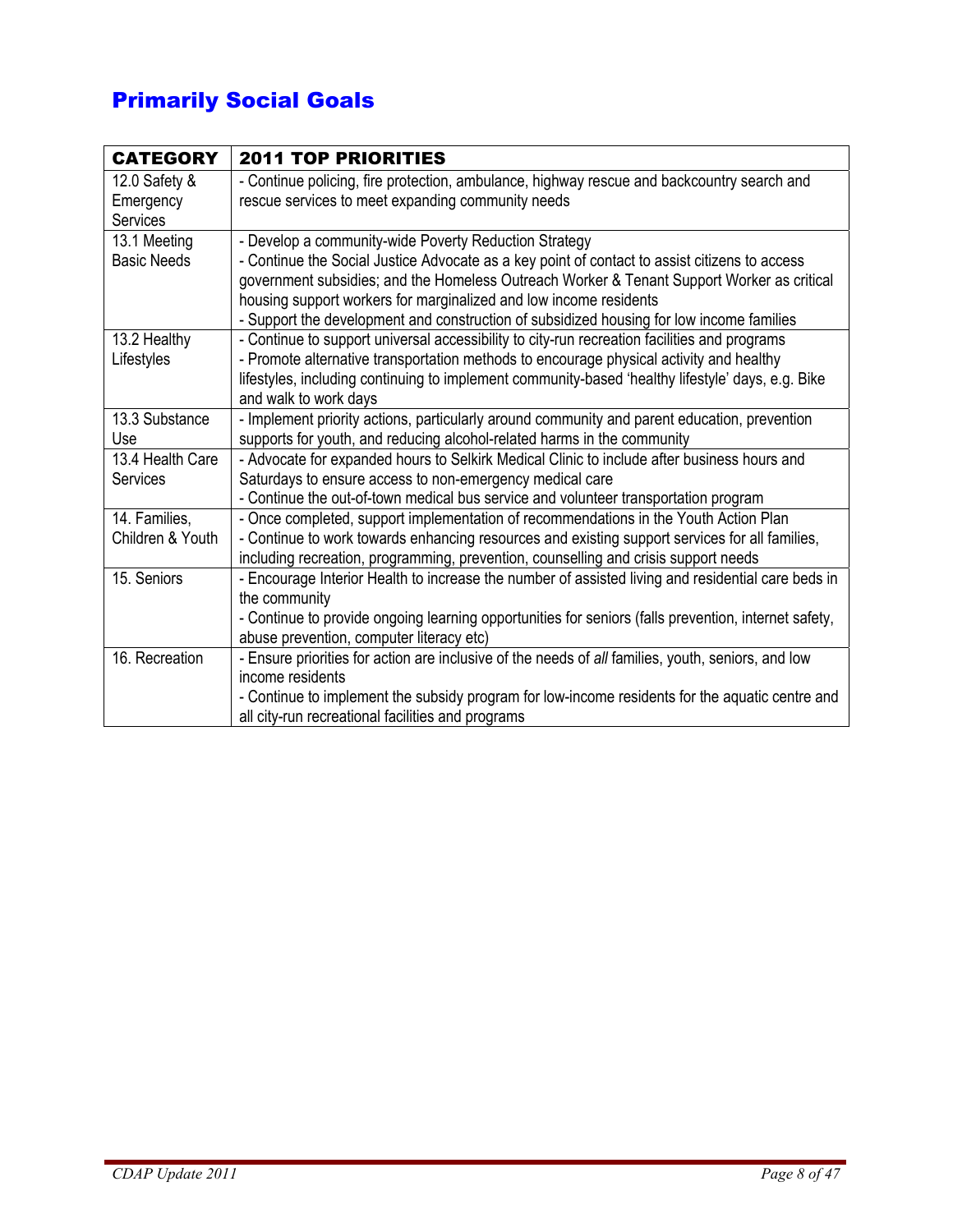# Integrating Goals

#### 1. Housing

#### **What We Know About our Community**

- 86% of respondents to the 2007 community survey identified affordable housing as the most important economic and employment issue, and 85% viewed it as the most important social issue.
- Private dwellings in Revelstoke are for the most part detached single-family homes with 50% built prior to 1965. Although much of the older stock is in need of significant reinvestment, building permit data reveals upgrades are taking place (see below).
	- The average assessed value of dwellings in 2011 was \$314, 424, compared to \$325,974 in 2010, \$300,080 in 2009, \$301,256 in 2008 and \$200,000 in 2006.
	- Demand for ownership housing in Revelstoke moderated in 2008 following a dramatic surge in sales activity and prices between 2005 and 2007. The median value of houses sold in 2008 was \$433,557 - a slight drop in value and a 17% drop in volume over the previous year. (CMHC). A recent housing market study (August 2010) found that comparing all 2009 to 2010 sales, the average size of the residential unit, price per square foot, and time on the market decreased further, albeit slightly. In 2009, the average sale price for a detached home was \$365,094 and in 2010, \$364,459. There is currently an oversupply of luxury homes (\$350,000+) and condos in the market, with strong demand for affordable homes and average demand for moderately priced residential units.
	- 3.9% of dwellings were owned by non-residents in 2008.
	- 919 or 30% of dwellings were not occupied by their owners in 2008 indicating that a significant number of rental units are in single family homes.
	- City of Revelstoke building permit data indicates additions/alternations activity (107 in 2008, 71 in 2009, and 27 to April 2010), site mobile homes (34 in 2008, 10 in 2009, and 3 to April 2010), new homes (31 in 2008, 10 in 2009, and 12 to April 2010), and new strata units (1 in 2008, 1 in 2009). No new apartments or designated rentals have been constructed for many years.
- Vacancy rates for rental dwellings fluctuate fairly dramatically both seasonally and year to year. For example, the CMHC sampling of apartments and row units in October of 2008 calculated a 1.4% vacancy rate, and 18.7% in October 2010. Other rental dwellings include single-family homes, basement suites and the like. Accurate numbers on both the number of units and rate of occupancy in this segment are not available.
	- Despite vacancy rate fluctuations, since 2007 there has been an overall increased demand for rental housing and a surge in rental rates. The cost of rental housing has remained high making it difficult for renters at the lower end of the income scale. Rents can range from \$500/month for the low-end apartments (one room with bath and kitchenette) or a room in a shared house, to over \$1,000/month for larger, bettermaintained units. In 2010, the average rent for a one-bedroom apartment was \$690 and \$902 for a twobedroom unit (CMHC). The cost of renting a single family residential home can be up to \$2,500/month.
	- Mobile home parks represent another inventory of rental accommodation. Though the units tend to be owned the pads are generally rented. There are currently over 400 occupied trailer pads in Revelstoke with very few unoccupied pads.
- Homelessness exists in Revelstoke and is a serious issue. From February 2009 to January 2011, the Homeless Outreach Worker served 124 separate clients. For further statistical details provided by Community Connections Homeless Outreach Worker, see the "Meeting Basic Needs" section below.
- Currently, Revelstoke Mountain Resort (RMR) is in Phase One of development and 106 condo units of varying sizes (total of 708 bed units) have either been completed or are under construction on resort lands. An additional 6 lots in the 'Mackenzie Landing' area have been developed (total of 36 bed units). These residential units are primarily attracting non-resident buyers and are likely to be used as secondary/seasonal housing, and vacation rentals when not occupied by the owners.
	- The Master Development Agreement (2004) between RMR, the city & the province, does not require provision of employee housing until Phase Two of development. Phase Two will not be reached until a total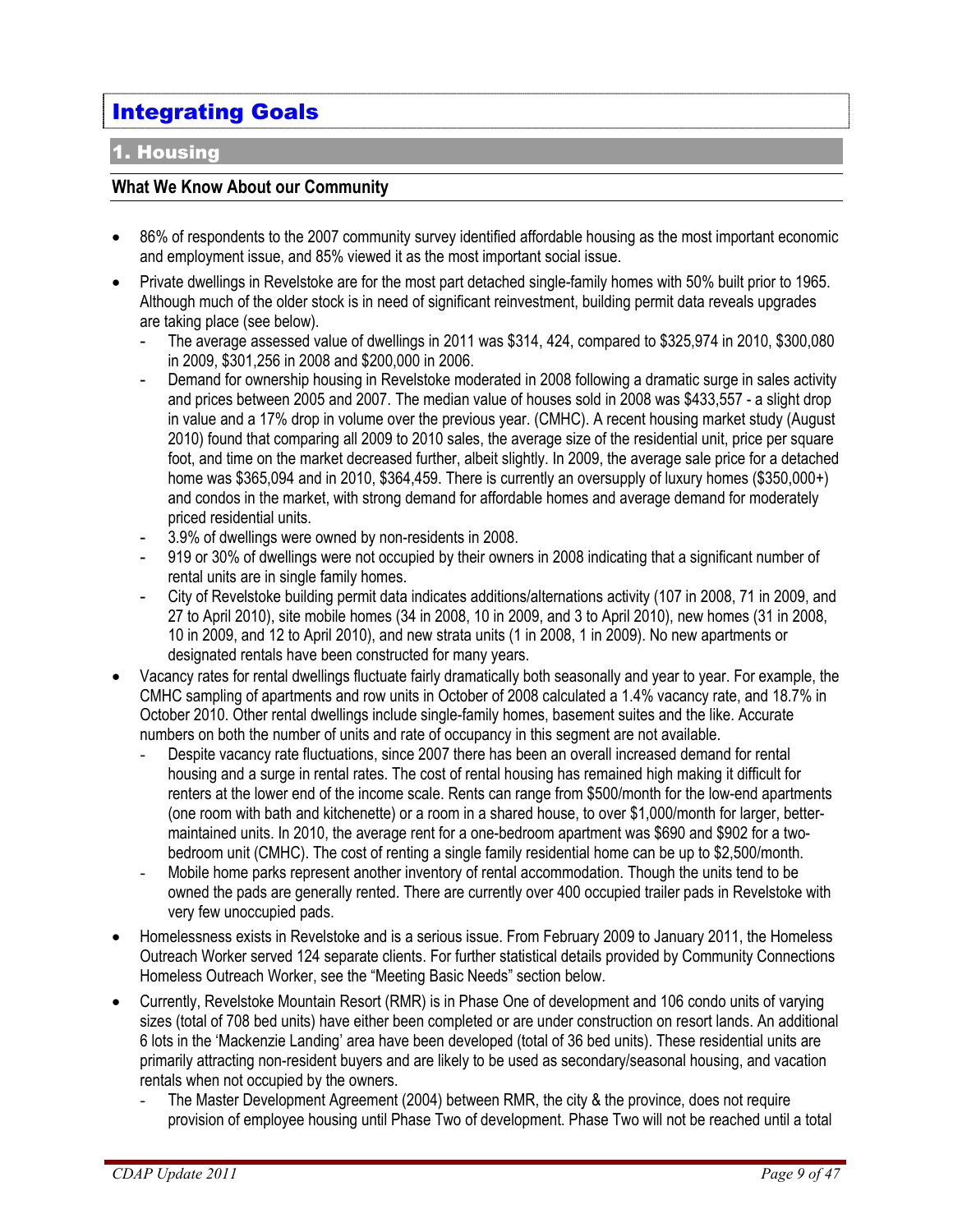3015 bed units have been constructed. As well, RMR has assumed that up to half the required employee bed units can be supplied by the private sector within the community of Revelstoke. The other half would be constructed by RMR, primarily within the Revelstoke community on land that RMR would purchase, not on resort lands. Given current economic conditions and changes in ownership it is uncertain how development will proceed, and therefore when or if the resort will be mandated to supply employee housing.

#### **What We Are Doing**

- The social housing stock in Revelstoke includes Monashee Court (45 units for low income seniors over 55 and disabled residents), Mt. Begbie Manor (24 units for low income seniors over 55, 1 unit for disabled), Moberly Manor (11 assisted living units), Mt. Cartier Cottages at Queen Victoria Hospital (45 residential care beds including 1 respite bed & 1 palliative care bed), Forsythe House (temporary, confidential shelter for women and children fleeing abuse), and 3 Community Living residential group homes (for adults with developmental disabilities).
- In 2010/11, 16 new units of social housing stock for low-income seniors and disabled are being added to Mt Begbie Manor and 8 new units are being constructed at the Moberly Manor site.
- In 2009, Community Connections (Revelstoke) Society was awarded the management of two specialized contracts from BC Housing. The Housing Outreach Coordinator provides client focused, community-based housing services to adults who are homeless, or at risk of homelessness. As well, a Tenant Support Worker provides support to the residents of one of Revelstoke primary subsidized housing complexes.
- The Revelstoke Community Housing Society (RCHS) was formed in 2007 with the mandate of addressing a broad range of housing needs within the community. Although the City has set aside some municipally owned land for potential construction of affordable housing, thus far RCHS has been charged market value for lands purchased for affordable housing development. The City no longer provides operational funding to the Society.
	- To date, the Bridge Creek Properties (former Co-op lands) has been the focus of RCHS work; to this end zoning, master planning, sub-division design and development agreements between RCHS and the City have been prepared. In 2010 the first rental unit – a duplex – was constructed.
- In 2010 the municipality started enforcing a bylaw restricting the rental of residential homes as short-term vacation rentals, and is exploring other accessory dwelling unit options to increase the level of housing diversity carriage cottages; secondary suites; boarding rooms; and other rental types.
- New bylaws will consider a range of housing types, which should help lower costs and rental rates. More compact development, live work studios, and inclusionary zoning are geared to increase housing options.
- One goal of a parking management strategy, referenced in the transportation master plan, is to reduce housing costs by 'unbundling' parking costs from housing. Transportation demand management will encourage other mobility options, especially in the downtown core.
- Also underway are a 'buildable' lands analysis and regional growth strategy. It is anticipated these will be important baseline documents to help prescribe the community character of housing by focusing development into infill areas (currently provided with roads, sewer and water); and building quality compact developments within prime 'green field' locations.
- An affordable housing fund has been created with the implementation of the inclusionary zoning bylaw. At October 2010 approximately \$150,000 had been contributed to the fund in lieu of developers constructing nonmarket housing units.

## **Community Goal**

Increase the availability of rental and ownership (market and non-market) housing for all citizens in Revelstoke across every stage of life, while delivering on affordability, liveability and special needs priorities.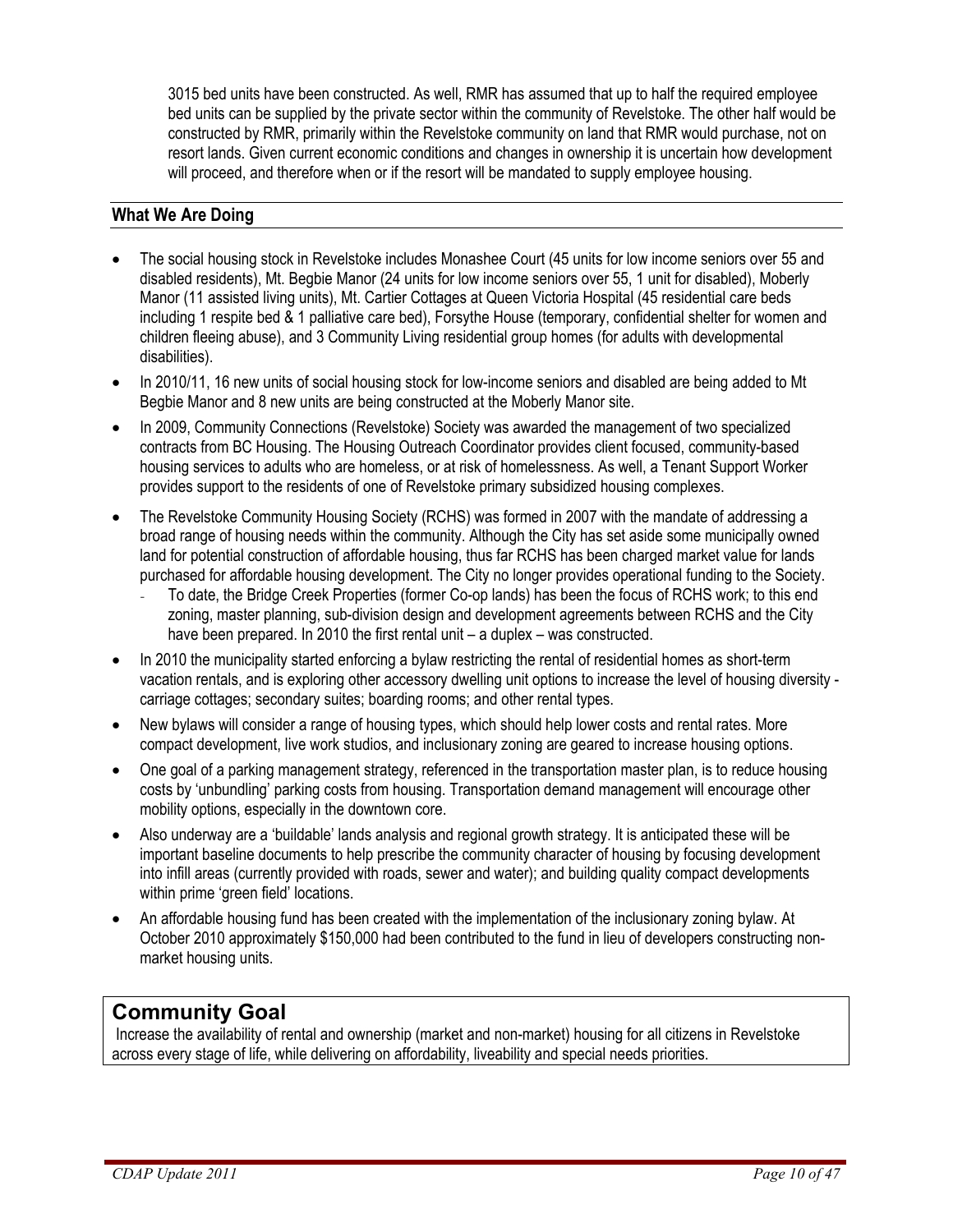## **Objectives:**

- **A.** Preserve existing inventory of affordable ownership and rental housing.
- **B.** Ensure municipal bylaws, policies and procedures foster the preservation and development of affordable housing opportunities
- **C.** Develop a housing inventory, needs assessment and demand projections that specifies housing stock, methods of retrofit, and funding options.
- **D.** Develop subsidised housing in conjunction with social sector and government agencies that is integrated throughout the community.
- **E.** Work towards local management and provision of support services for subsidized and specialized housing (e.g. mental health housing and/or emergency shelter) in Revelstoke.

| <b>Objective</b> |                | <b>Projects/Tasks</b>                                                                                                                                                                                                                                                                                                                                             | <b>Priority</b> | Leader                    | Cost   |
|------------------|----------------|-------------------------------------------------------------------------------------------------------------------------------------------------------------------------------------------------------------------------------------------------------------------------------------------------------------------------------------------------------------------|-----------------|---------------------------|--------|
|                  | 1              | Ensure no net loss of rental property through increasing housing options, and provision of<br>housing agreements that promote rental options for new housing stock.                                                                                                                                                                                               | Highest         | City                      | Lowest |
|                  | $\overline{2}$ | Ensure no net loss of mobile home pads through rezoning applications in areas currently<br>designated as R-5.                                                                                                                                                                                                                                                     | High            | City                      | Lowest |
| A                | 3              | Ensure the adequacy and safety of rental properties through enforcement of the standards of<br>maintenance bylaw.                                                                                                                                                                                                                                                 | High            | City                      | Medium |
|                  | 4              | Ensure zoning regulations are enforced to promote long-term rentals in residential zones (and<br>discourage short term vacation rentals); and establish enforcement protocol to deter illegal<br>rentals.                                                                                                                                                         | Medium          | City<br><b>RCHS</b>       | Medium |
|                  | 5              | Encourage owners of mobile home parks to optimize development potential and quality by<br>improving mobile home standards, including specialized maintenance standards.                                                                                                                                                                                           | Medium          | City Plan                 | Low    |
|                  | 6              | Ensure bylaws flowing from the OCP include strategies that enable affordable development.<br>Enabling strategies would include those that encourage higher density development, density<br>bonusing, smaller unit and lot sizes, mixed use, reduced parking, infill development, accessory<br>dwelling units, secondary suites and improved public transportation | Highest         | City<br><b>RCHS</b>       | Medium |
| B                | $\overline{7}$ | Monitor best practices in other communities and review the effectiveness of existing bylaws,<br>including management approaches and land trust models, to ensure preservation and/or<br>development of affordable housing                                                                                                                                         | Medium          | City<br><b>RCHS</b>       | Medium |
|                  | 8              | Support homeowners to develop affordable new suites/carriage cottages by reducing<br>development cost charges, demonstrating best practices, and providing information through<br>workshops                                                                                                                                                                       | High            | City<br><b>RCHS</b>       | Low    |
|                  | 9              | Address the need for 'aging-in-place', enabling seniors to remain in their own community by<br>developing an adaptability program and including in City regulations and policies                                                                                                                                                                                  | Highest         | City<br><b>RCHS</b>       | Medium |
|                  | 10             | Work with the private sector to develop affordable housing                                                                                                                                                                                                                                                                                                        | Medium          | City<br><b>RCHS</b>       | Low    |
| C                | 11             | Refine housing projections incorporated in the OCP and subsequent area plans; break down<br>projections by household type and income.                                                                                                                                                                                                                             | High            | City<br><b>RCHS</b>       | Low    |
|                  | 12             | Determine demand for targeted needs/subsidised housing through the continuum of housing<br>needs by client group.                                                                                                                                                                                                                                                 | High            | City<br><b>RCHS</b>       | Medium |
|                  | 13             | Continue discussion around the need for an emergency shelter in Revelstoke and identify key<br>organization who will take the lead in developing an emergency shelter in Revelstoke                                                                                                                                                                               | Highest         | City, SSA<br><b>RCHS</b>  | Low    |
| D                | 14             | Ensure the need for second-stage housing is addressed                                                                                                                                                                                                                                                                                                             | Highest         | <b>SSA</b><br><b>RCHS</b> | Medium |
|                  | 15             | Ensure the need for assisted-living is addressed                                                                                                                                                                                                                                                                                                                  | Highest         | IH<br><b>RCHS</b>         | High   |
| Е                | 16             | Develop community partnerships or a non-profit entity to provide management, maintenance and<br>support services for existing and/or new subsidized housing when needed.                                                                                                                                                                                          | High            | <b>RCHS</b><br><b>SSA</b> | Low    |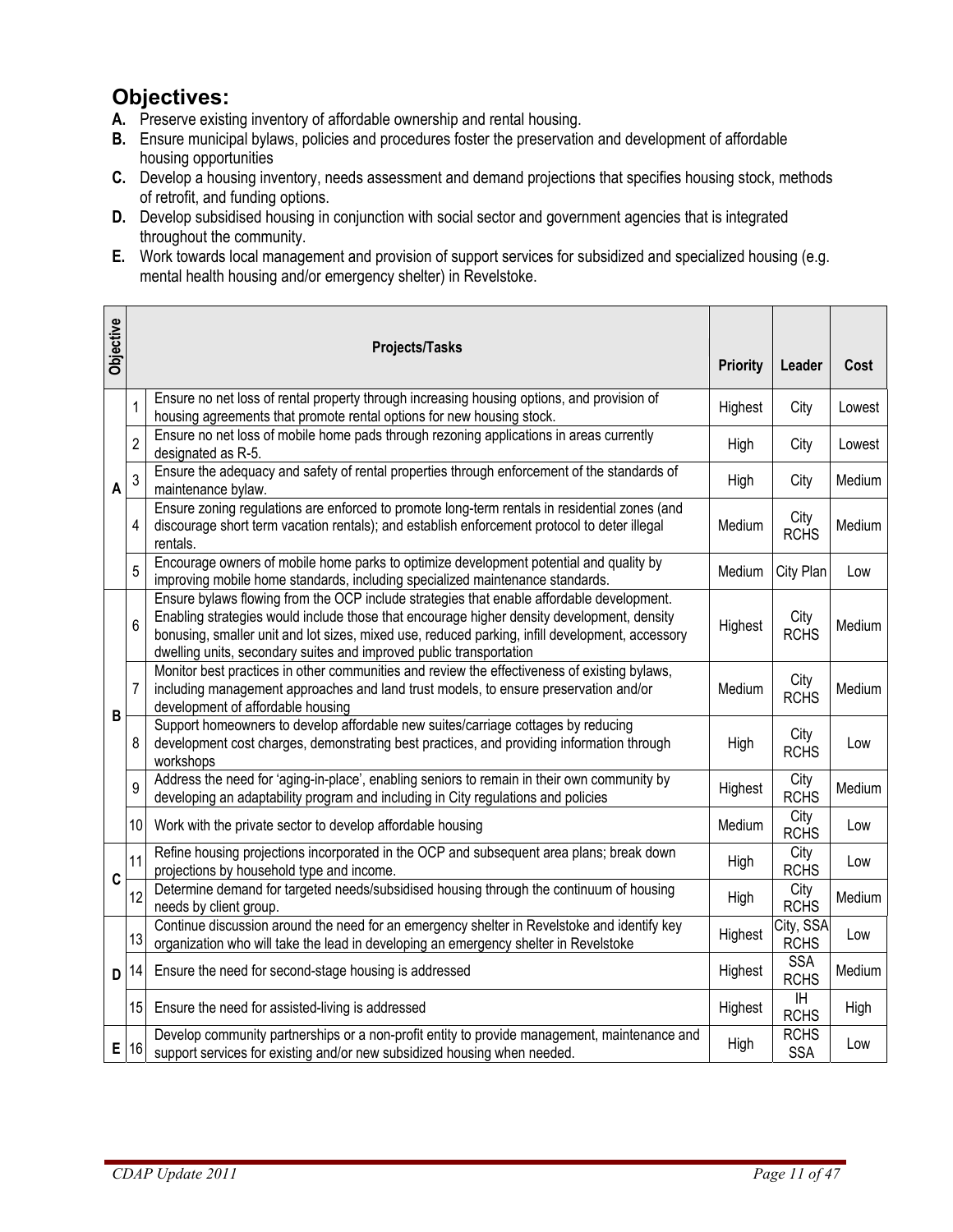#### **What We Know About our Community**

#### **Within the community**

- Citizens who responded to the 2007 community survey rely largely (50% in winter/60% in summer) on vehicles, mostly with single passengers to travel to work. About 20% walk in winter and 30% walk summer when 20% bicycle as well. Citizens have expressed an interest in walking and biking more often.
- There is one taxi company that currently occupies both licenses for Revelstoke. Attempts to obtain another taxi license have been stalled due to difficulty in proving the need and dealing with the Ministry of Transportation.
- BC Transit bus service are available. To date, use of the transit bus is fairly low. In 2010, BC Transit undertook a comprehensive service review of Revelstoke Transit Services with the goal of improving public transportation services in the community. As well, BC Transit increased the number of service hours allotted to Revelstoke, and agreed to 'hold' the hours until another transit bus is available for Revelstoke.
- The wheelchair accessible Health Connections bus travels to Kelowna and Kamloops on Tuesdays and Wednesdays. It is used primarily for out of town medical appointments. It is available for in town 'HandyDart' use on Monday, Thursday and Friday for 6 hours each day. This is complimented by the taxi supplement for those who can get in and out of a vehicle without assistance.
- Transportation options are still fairly challenging for some seniors, people with disabilities, and those on low incomes, creating social isolation and making it difficult for these citizens to be employed and to access services.
- There is increased traffic along the route to Revelstoke Mountain Resort, peaking southbound in the morning (about 8 am to 9 am) and northbound in the afternoon (about 3 pm to 4 pm). In 2008, local Tourism Infrastructure funds were used to purchase 2 passenger buses, which have been operated by the resort during the ski seasons to transport residents and visitors to the ski hill. Ski shuttle use is high. In 2010, Parks Canada used the buses to transport people from downtown Revelstoke to the top of Mt. Revelstoke National Park during the summer season.

#### **Outside the community**

- The Trans-Canada Highway (TCH) and Highway 23 South provide east-west and north-south access. Both roads experience occasional closures during winter and spring months for avalanche control, avalanches and mud slides. There is a high incidence of motor vehicle accidents on the TCH in both summer and winter seasons. Between 2004-2008 there were 130 MVA's within 8.5 km of Revelstoke.
- The main line of the Canadian Pacific Railway runs through the centre of the community but is not available for passenger service.
- Greyhound bus, charter bus and freight services are available.
- In 2010, in partnership with the Seniors Association, a Volunteer Transportation Program was initiated in which volunteer drivers provide transportation to and from out-of-town medical appointments for those who have no other options.
- A private shuttle bus operates between Revelstoke and the Kelowna airport.
- A full service airport is owned and operated by the Columbia Shuswap Regional District. There is no commercial airline service to Revelstoke.

#### **What We Are Doing**

- The City develops and maintains the road networks within City limits.
- Maintenance of out-of-town roads is the responsibility of a private company under contract with the provincial government.
- In 2011, a Draft Comprehensive Transportation Master Plan was completed. The plan is to be used for guidance on transportation issues and transportation-related capital expenditures. An Active Transportation Plan complements the master plan and is intended to provide guidance for non-vehicular facilities and policies.
- CSRD is preparing a 10-year airport management plan to accommodate additional use.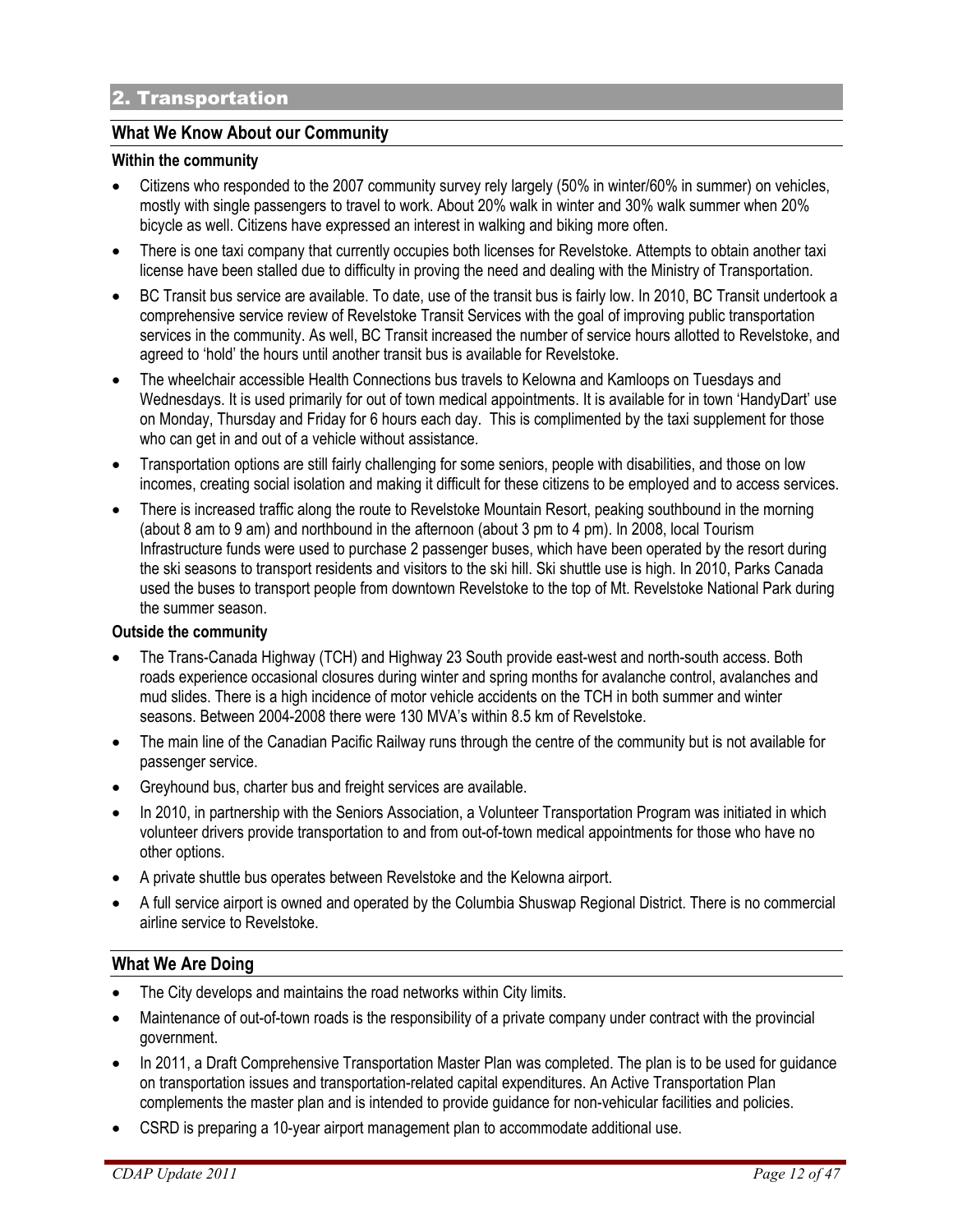## **Community goal**

Develop facilities that permit safe, efficient, affordable and sustainable movement of residents within the community, including those with disabilities.

## **Objective:**

- **A.** Access to transportation does not unduly restrict citizen access, community participation or basic need requirements.
- **B.** Ensure efficient, safe access to the City off Highway 1 at the western entrance to reduce congestion.
- **C.** When needed, create new routes to the south side of the Illecillewaet River and the resort to address growing congestion on Victoria Road, 4th Street, and Airport Way.

| <b>Objective</b> |    | <b>Projects/Tasks</b>                                                                                                                                                                                                                                               | <b>Priority</b> | Leader                           | Cost    |
|------------------|----|---------------------------------------------------------------------------------------------------------------------------------------------------------------------------------------------------------------------------------------------------------------------|-----------------|----------------------------------|---------|
|                  |    | Continue the Handi-pass program. Improve accessibility of application process by moving it<br>from the hospital to a downtown location                                                                                                                              | Highest         | City CED Lowest                  |         |
|                  | 2  | Expand the wheelchair accessible 'HandyDart' service                                                                                                                                                                                                                | Highest         | City CED<br>BC<br>Transit        | Medium  |
|                  | 3  | Expand the public transit system to include 2 transit buses operating 4 routes as per<br>recommendations in BC Transit's comprehensive service review                                                                                                               | Highest         | City CED<br>BC<br>Transit        | High    |
|                  | 4  | Ensure all public and private infrastructure is designed to accommodate universal access,<br>recognizing the varying physical capabilities of community members                                                                                                     | Highest         | City                             | High    |
| A                | 5  | Ensure people living in poverty continue to access provincial bus pass supplement program                                                                                                                                                                           | High            | <b>SSA</b><br><b>CC</b>          | Low     |
|                  | 6  | Develop bus stop guidelines to ensure future stops are designed for safety, accessibility and<br>ongoing improvements to existing transit stops                                                                                                                     | High            | City Plan                        | Low     |
|                  | 7  | Continue to support the operation of the transit shuttle service to Revelstoke Mountain Resort                                                                                                                                                                      | High            | City<br><b>RMR</b><br><b>RAA</b> | Medium  |
|                  | 8  | Continue working with external transportation agencies to ensure effective, coordinated<br>transportation services are provided for residents and visitors, including addressing limitations<br>imposed by restricting the number of taxi licenses in the community | Medium          | City<br><b>CED</b>               | Lowest  |
|                  | 9  | Implement recommendations in the Transportation Master Plan, once approved, as priorities<br>and budget allows                                                                                                                                                      | Medium          | City Plan                        | Highest |
| B                | 10 | Continue to monitor the safety and efficiency of the western City access route                                                                                                                                                                                      | Highest         | CE, PW<br><b>MOTH</b>            | Medium  |
|                  | 11 | Begin to plan and fundraise for construction of a second crossing of the Illecillewaet River                                                                                                                                                                        | High            | CE, PW                           | Highest |
| C                | 12 | Continue to monitor and construct as needed, left turn lanes and traffic signals along the route<br>to all southern aspects of Revelstoke including Arrow Heights and RMR                                                                                           | High            | CE, PW                           | Medium  |

Note: Continuing the 'Health Connections' bus service and Volunteer Transportation Program for out-of-town medical appointments is included in the Health services section.

**2.2 Alternatives to private automobiles** 

## **Community goal**

Reduce the modal share of vehicle trips in favour of trips made by walking, bicycle, and transit, to reduce congestion as the community grows and reduce greenhouse gas emissions.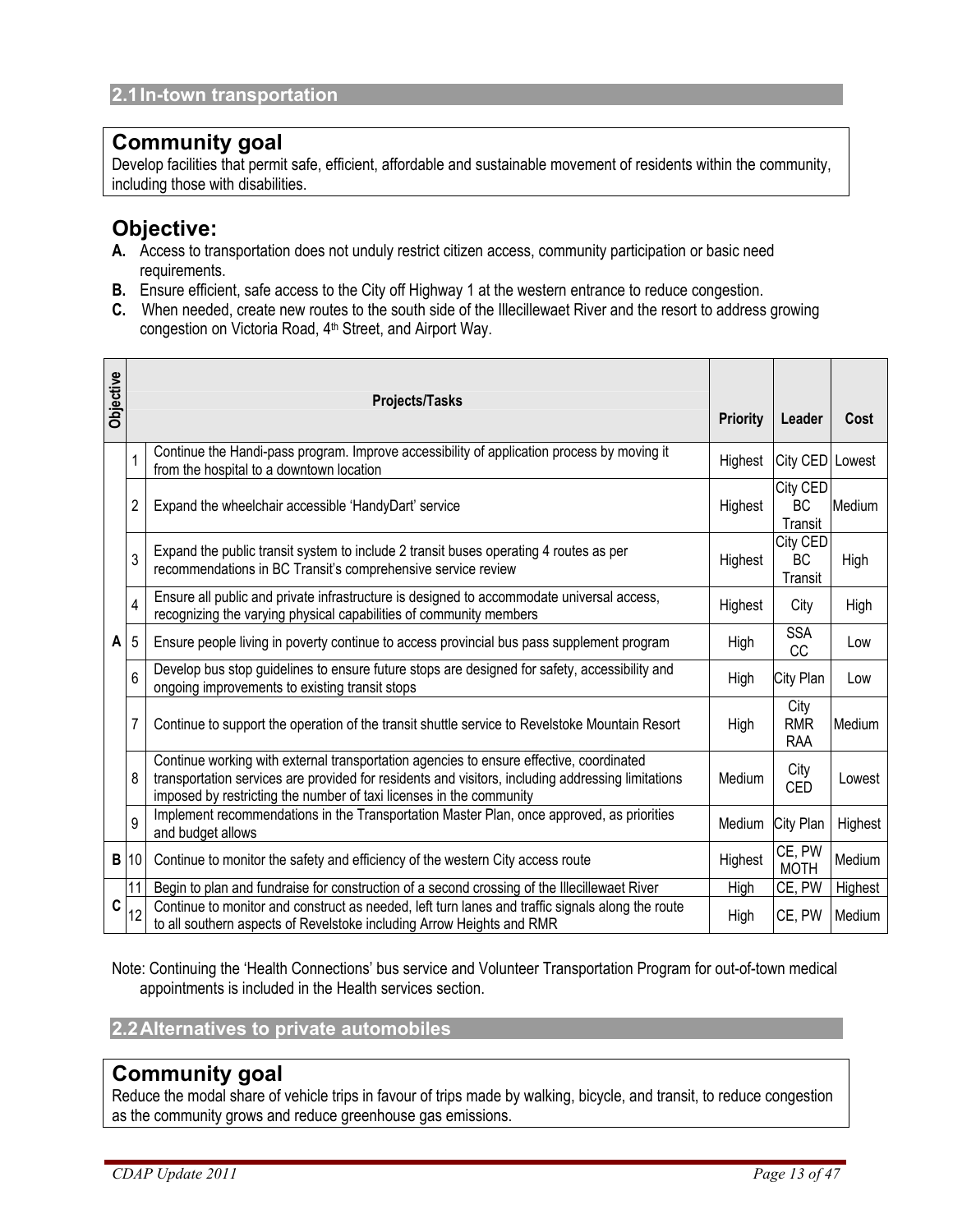## **Objective:**

**A.** Decrease the use of motor vehicles.

| Objective |    | <b>Projects/Tasks</b>                                                                                                                                                                                                                                                                                                                                                                                                        | <b>Priority</b> | Leader                            | Cost   |
|-----------|----|------------------------------------------------------------------------------------------------------------------------------------------------------------------------------------------------------------------------------------------------------------------------------------------------------------------------------------------------------------------------------------------------------------------------------|-----------------|-----------------------------------|--------|
|           | 13 | Develop safe, convenient, and attractive pedestrian routes including sidewalk priorities specified<br>in the 'seniors' walking routes', safe routes to schools, and key routes in outlying areas as<br>detailed in the Transportation Master Plan                                                                                                                                                                            | Highest         | City Plan<br>CE&PW<br><b>CSRD</b> | High   |
|           | 14 | Expand the public transit system to include 2 transit buses operating 4 routes as per<br>recommendations in BC Transit's Service Review, including a stop at the Seniors/Community<br>Centre                                                                                                                                                                                                                                 | Highest         | <b>BC</b><br>Transit,<br>City CED | High   |
| A         | 15 | Once the public transit system is improved, implement strategies to increase transit ridership,<br>including:<br>- promotional campaign and incentives<br>- business use incentives (eg. coupons)                                                                                                                                                                                                                            | High            | City CED                          | Lowest |
|           | 16 | Support reduced vehicle use as outlined in the Transportation Master Plan, including:<br>- expanding use of the car share co-op<br>- expanding carpooling including using the ride share (carpooling) website<br>- encouraging the provision of transportation demand management programs to help reduce<br>reliance on automobiles and reduce parking requirements, and adopting roundabout and<br>traffic calming policies | High            | Citizens                          | Lowest |
|           | 17 | Develop safe, convenient, and comfortable bicycle routes in accordance with the Transportation<br>Master Plan, which includes designated bike lanes, on-road bike routes, recreational routes,<br>and multiuse trails                                                                                                                                                                                                        | High            | City Plan<br>CE &PW               | High   |
|           | 18 | Provide end-point bicycle facilities, such as bicycle parking and shower/locker facilities, by<br>developing public facilities and including requirements in new development                                                                                                                                                                                                                                                 | Medium          | City Plan<br>City P&R             | High   |
|           | 19 | Continue 'Bike to Work week' as a commuter challenge                                                                                                                                                                                                                                                                                                                                                                         | High            | City P&R<br><b>NCES</b>           | Lowest |
|           | 20 | Incentives for apartments/businesses to install more bike racks                                                                                                                                                                                                                                                                                                                                                              | Medium          | City                              | Medium |

#### **2.3 Out-of-town transportation**

## **Community goal**

Strengthen highway, rail, and air transport links between Revelstoke and destinations beyond to improve the safety, reliability and cost of transportation to Revelstoke.

## **Objectives:**

- **A.** Improve the safety and accessibility of the highway system serving the community to reduce the number of accidents and the number of road closures.
- **B.** Maintain the existing rail system and business in the community, and enhance passenger rail transport when feasible.
- **C.** Implement feasible and appropriate airport development, recognizing the terrain and weather limitations of this area.

| <b>Objective</b> |           | <b>Projects/Tasks</b>                                                       | <b>Priority</b> | Leader      | Cost    |
|------------------|-----------|-----------------------------------------------------------------------------|-----------------|-------------|---------|
|                  |           | Continue to support innovative snow removal and avalanche control practices | Highest         | MOTH        | Highest |
|                  | <b>22</b> | Continue the enhanced policing at high accident locations                   | Highest         | <b>RCMP</b> | High    |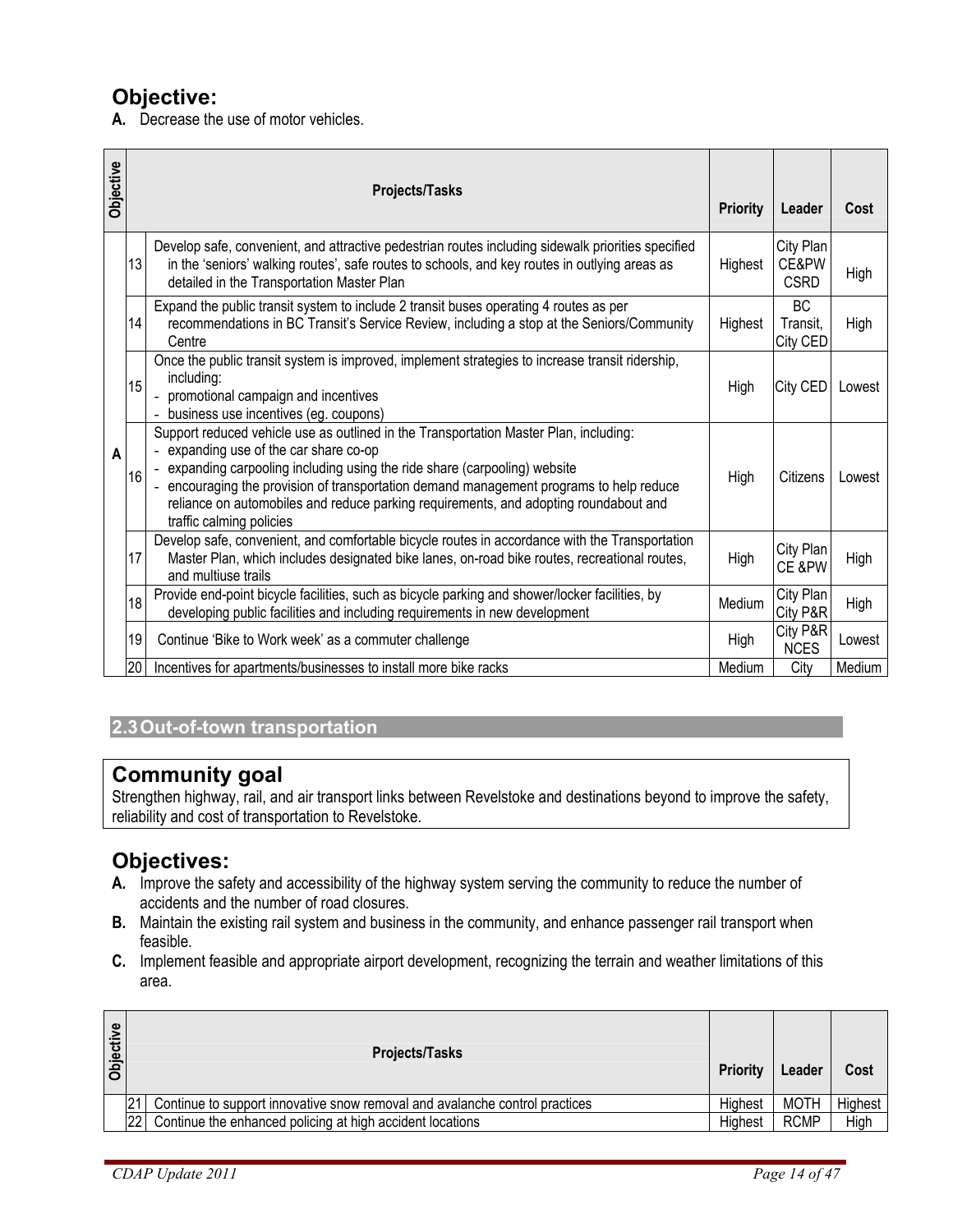|          | 23              | Continue to lobby federal and provincial government to reduce safety hazards on Trans Canada | Highest | Citizens<br>for a Safel | LOW    |
|----------|-----------------|----------------------------------------------------------------------------------------------|---------|-------------------------|--------|
|          |                 | Highway (TCH)                                                                                |         | TCH, City               |        |
|          | 24              | Lobby provincial government to make winter snow tires mandatory on all rental vehicles       | High    | City                    | Lowest |
|          | 25 <sup>1</sup> | Continue communication links between CPR, the City and Chamber of Commerce                   | High    | <b>CPR</b><br>City, CoC | ∟owest |
| В<br>C I | 26              | Explore options for rail passenger transport                                                 | High    | City CED,<br>CPR        | Lowest |
|          | 27              | Complete the 10 airport year management plan to accommodate additional use                   | High    | <b>CSRD</b>             | LOW    |

#### 3. Workforce and Adult Learning

#### **What We Know About our Community**

- Interest in adult education is strong, with almost 60% of 2007 Community Survey respondents having participated in training.
	- Citizens were satisfied with both the quality and access to education and training services in Revelstoke. Barriers to participation cited in 2007 include lack of time/too busy, cost, courses offered but not run due to low registration of participants, no training available in field or to suit needs, and cost of travel/accommodation for out of town programs.
	- In the 2007 community survey education and training was the top priority economic and employment sector that the community should develop.
	- Responses to the 2007 community survey identified lack of training for the jobs available and people not wanting to work as the main reasons for unemployment, with no jobs, drug or alcohol abuse and lack of daycare and transportation less important. This is a big change from 2000 when 70% of responses cited 'no jobs' as the main reason.
- In 2007 4,970 individuals earned employment income, with 2,690 being men and 2,280 women. In 2006, the most recent year information is readily available the average labour force participation rate in Revelstoke was 70.2%. Men had a higher participation rate (78.2%) than women (62.5%). Overall, the city's labour force participation rate was slightly higher than the provincial average of 65.6%.
- From Nov 08 to Jan 09 the unemployment rate increased to 7% up 2.2% from 4.8% at the same time the prior year, though the rate locally remains higher due of seasonal work in tourism, retail, service and forestry, with the summer and winter months being the high demand seasons. Even though the Thompson-Okanagan experienced an increase in employment (3,000), the labour force increased by more than three times as much (9,600) during the same period. As a result, the number of unemployed grew, pushing the unemployment rate upwards (2.2%) over the same period the prior year.
- Jan 08 saw 230 EI Recipients compared to 430 in Jan 09 and 470 in Jan 2010, while July 08 saw 160 EI Recipients compared to 380 in July 09 and 280 in July 2010. Reviewing longer term trends of EI Recipient data from Jan 2000 to Jul 2008 shows that local data closely mirrors overall trends in BC. Generally, the number of EI recipients during the summer averaged 150 persons, while being higher during the winter months.
- 2007 taxfiler data reports 170 persons receiving social assistance (80 males and 90 females).
- Since 2009, the number of unfilled positions chronically advertised at the Employment Centre for a variety of jobs from housekeepers to trades people has dropped from about 80 to 60 as of December 2010. Skilled labour/trades represent about 13 positions 21.6% of these vacancies.
- From December 2009 to March 2010 workers seeking employment support at the Employment Services Centre had the following characteristics:
	- More younger people than older: 36.5% 15-29 years, 31.7% 30-39 years, 14.8% 40-49 years, 16.2% 50 plus years
	- Less women  $(35.8\%)$ , than men  $(64.1\%)$
	- Most with grade 12 education (333.7%); 29% have completed post secondary training, and approximately 18.2% with less then grade 12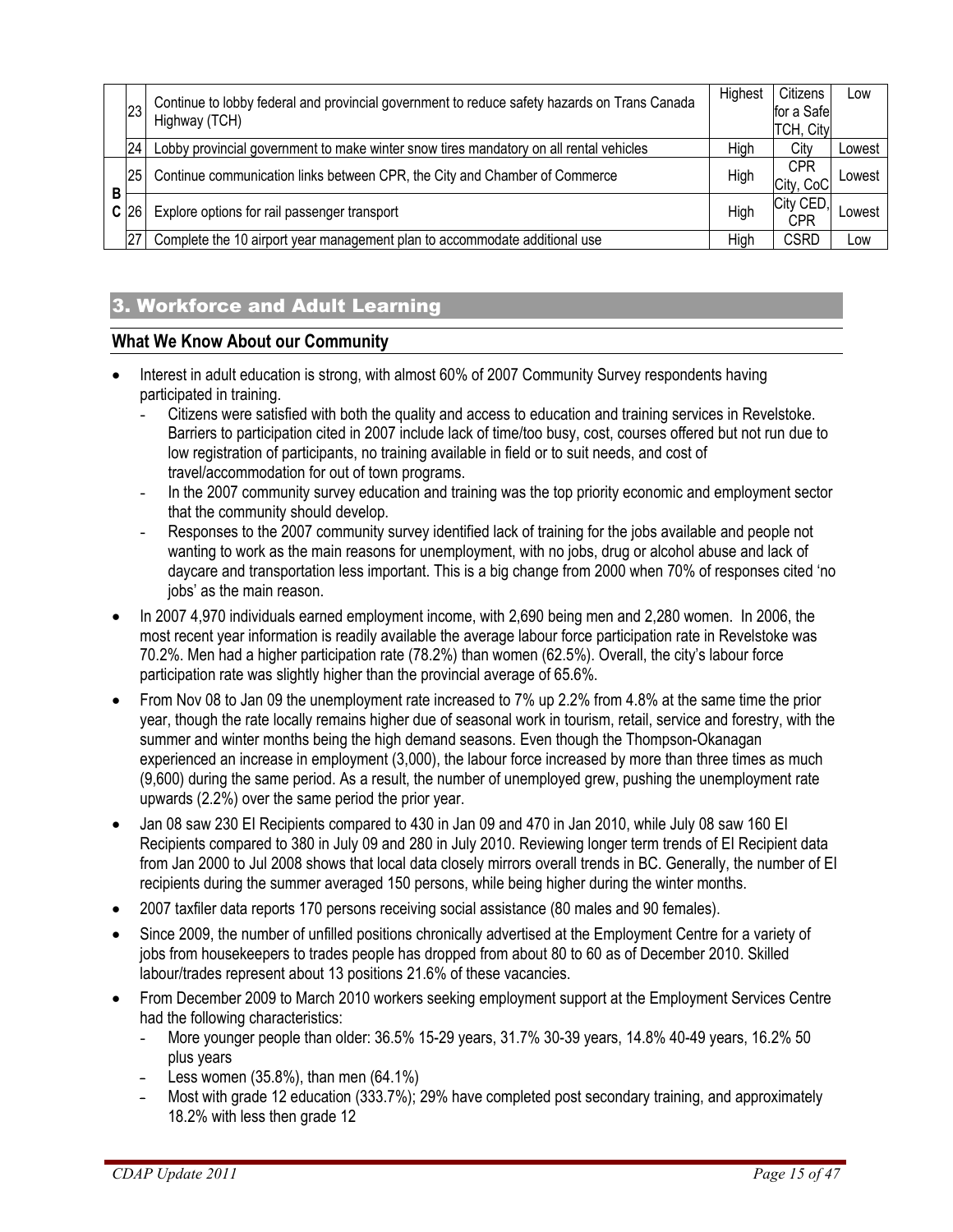- A wide range of work preferences, with labourer, equipment operator, truck driver and carpenter being most frequent.
- Most individuals who are not working experience multiple barriers to being successful full-time employees, including life skills challenges, substance abuse, mental health issues, lack of experience or training and limited transportation and childcare options. Employers are seeking work-ready employees – creating a challenge to placing local unemployed individuals into local positions.
- Slightly down from the previous year, last year (March 1 2009 to March 31 2010) 56 disabled individuals sought support to achieve employment at the Employment Centre. Wheel chair accessibility, particularly downtown, as well as barriers experienced by others limit employment options for these individuals.
- Up considerably from the past year, last year (March 1 2009 to March 31 2010) there were 100% more people aged 15 to 29 (162) years compared to those who are 45 to 65 years old (82), who sought assistance at the Employment Centre, signalling a growing youth labour market in the community.
- Over the next few years, the Revelstoke Mountain Resort development, BC Hydro's fifth/sixth turbine installation at Mica Creek just north of Revelstoke, as well as the construction of two new schools in downtown Revelstoke, may require workers.
- For some employers it is difficult to pay a 'living wage' that keeps pace with the rising cost of living and higherpaying jobs elsewhere. 66% of 2007 community survey respondents listed higher wages as the primary reason they or someone they knew has or is working out-of-town rather than in Revelstoke. Better benefits and training followed at 32% and 30%.
- Currently, the job market is very competitive. It is an 'employers' market', different from a few years ago. Employers are reporting that they are receiving a high number of resumes/applications for the number of positions available.
- It is important to note that while 2007 & 2009 Community Goal addressed workforce shortages, with increased unemployment this is no longer relevant.
- Immigration has been considered one possible solution to fill job vacancies particularly in terms of business succession as demographic shifts occur with an aging population. While two thirds of 2007 survey respondents thought Revelstoke is welcoming to people of all cultures, only 55% thought it was a good idea to consider immigration as one possible solution if Canadians cannot be found to fill available jobs, with younger respondents being especially unsupportive.
- In 2006, the percentage of population over the age of 15 who have not achieved high school graduation was approximately five per cent above the provincial average. However, in the past few years, high school completion rates in Revelstoke have increased significantly.
- A higher percentage of population over the age of 15 has an apprenticeship or trades certificate or diploma than the provincial average, but this is heavily bolstered by the 35-64 age group. Those workers 15-24 and 25-34 are below the provincial average for apprenticeship or trades certificates or diplomas, suggesting a need for more trades training targeted at young workers.
- Approximately half as many individuals in all age groups have university level education compared with provincial levels.

#### **What We Are Doing**

- The Revelstoke Employment Services Centre (RESC) provides 7 full-time and 1 part-time positions.
- RESC and Stepping Stones Consulting offer employment and pre-employment support services for workers and recruitment support for employers, including a Youth Employment Facilitator and youth-related services/supprts. RESC also delivers programs through the Opportunities Fund for people with disabilities. Goshen Consulting provides employment supports to residents with disabilities. Revelstoke Community Futures hosts the Self Employment Benefit program. Shuswap Community Futures operates the Employment Wage Subsidy program. The BC Ministry of Social Development and Service Canada fund these services. The City assists employers with workforce issues.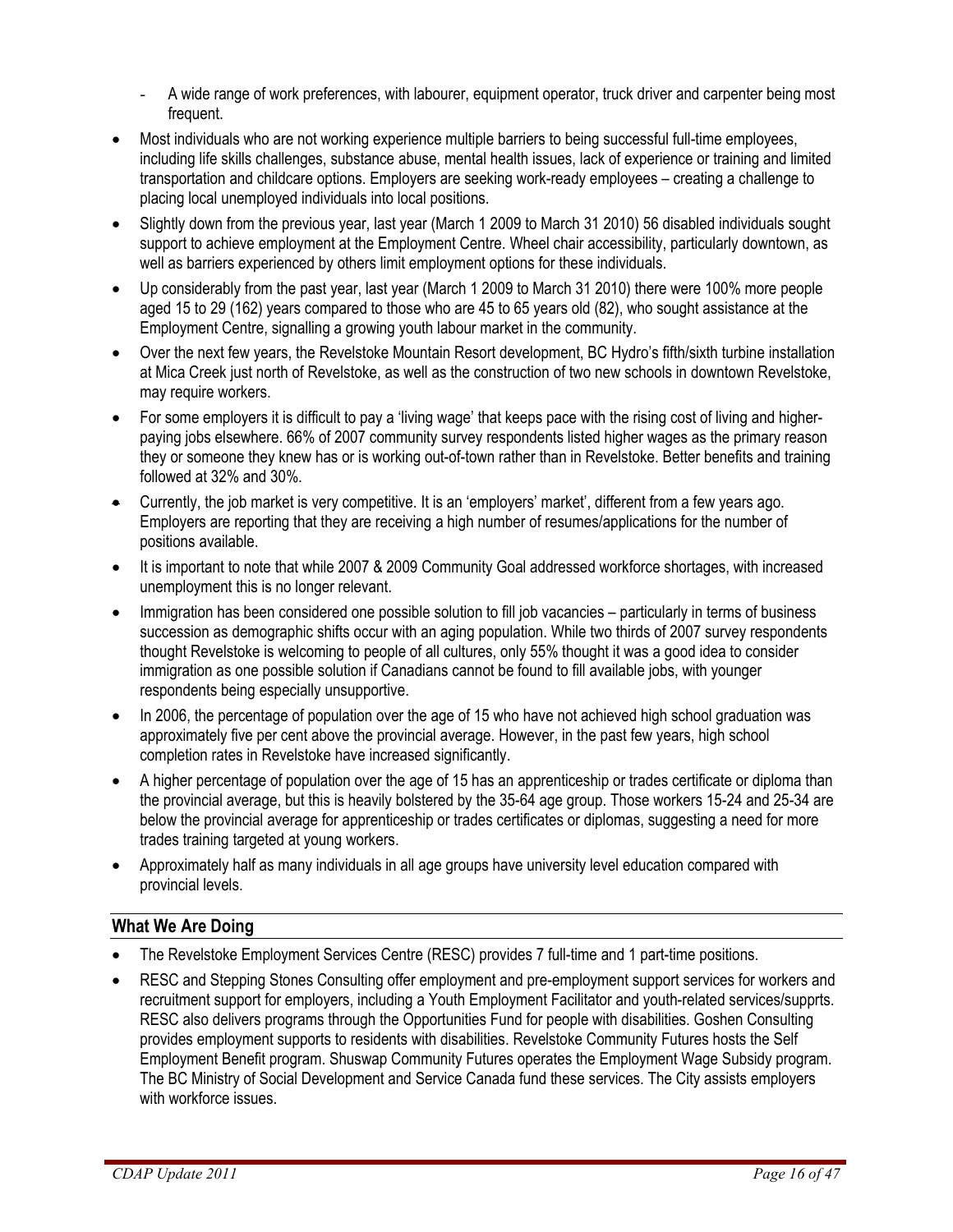- It is important to note that the Ministry of Social Development has recently issued an RFP to support a new model of delivery for employment services province-wide. As yet it is unknown how this will affect the delivery of employment support services in Revelstoke.
- In 2010, Okanagan College implemented restructuring of the management team. The appointed Dean of the Shuswap-Revelstoke region, Jim Barmby, made meeting the adult education needs of Revelstoke a key priority.
- Okanagan College Revelstoke Campus (OC), the primary centre for adult learning, has an approximate annual budget of \$250,000 and provides 3 full-time and 11 part-time positions.
- OC runs basic adult education, certificate programs, employment training, English as a second language and literacy tutoring through classroom sessions, online and distance learning, and a Centre of Learning which includes exam supervision, study space, computer/internet use, learning supports and one-on-one activities. As well, OC offers general interest courses for anyone who is interested in learning, including on evenings and weekends.
- OC has received funding to create partnerships to focus on immigration, multiculturalism, workplace diversity and issues related to building and sustaining welcoming and inclusive communities. Projects have included development of a multiculturalism/antiracism strategy and workshop series, and production of the 'Welcome to Revelstoke Guide.
- In the last 2 years, OC has pursued and delivered employability programs for older workers (Experience Works), youth (Youth Skills Link), and individuals with disabilities.
- The Literacy Action Committee is the advisory body for the Columbia Basin Alliance for Literacy, the Okanagan College volunteer adult literacy tutoring program, the English as a Second Language Settlement Assistance program (ELSAP), and the Community/District Literacy Plan for Revelstoke. Strong community partnerships continue to support and plan for literacy and learning opportunities for all individuals including adults and seniors.
- The Columbia Mountains Institute and the Canadian Avalanche Centre provide ecological and avalanche safety and management activities for citizens and non-residents.
- The Revelstoke Seniors Association offers free computer tutorials on a variety of subjects to members.

#### **3.1 Workforce**

## **Community goal**

Retain and attract a skilled workforce, and locally based employment support services.

## **Objectives:**

- **A.** Community organizations work together on an ongoing basis to meet the needs of local employers and workers.
- **B.** Provide supports for residents to reduce their employment barriers so they are able to join the workforce and earn an adequate income.
- **C.** Expand supports for newcomers and immigrants to Revelstoke.

| Objective |                | <b>Projects/Tasks</b>                                                                                                     | <b>Priority</b> | Leader                   | Cost    |
|-----------|----------------|---------------------------------------------------------------------------------------------------------------------------|-----------------|--------------------------|---------|
| A         |                | Ensure new and existing businesses are able to continue to provide employment (e.g. reduce<br>the cost of doing business) | Highest         | City                     | Low     |
|           | $\mathfrak{p}$ | Support employers to recruit and retain workers                                                                           | Highest         | <b>City CED</b>          | Low     |
|           | 3              | Work with employers and RCHS to address employee housing needs                                                            | Highest         | <b>RCHS</b>              | Highest |
|           | 4              | Support employers' ability to pay a living wage                                                                           | High            | City CED                 | Low     |
|           | 5              | Work with Revelstoke Mountain Resort to maximize local employment                                                         | High            | City CED,<br><b>RESC</b> | Lowest  |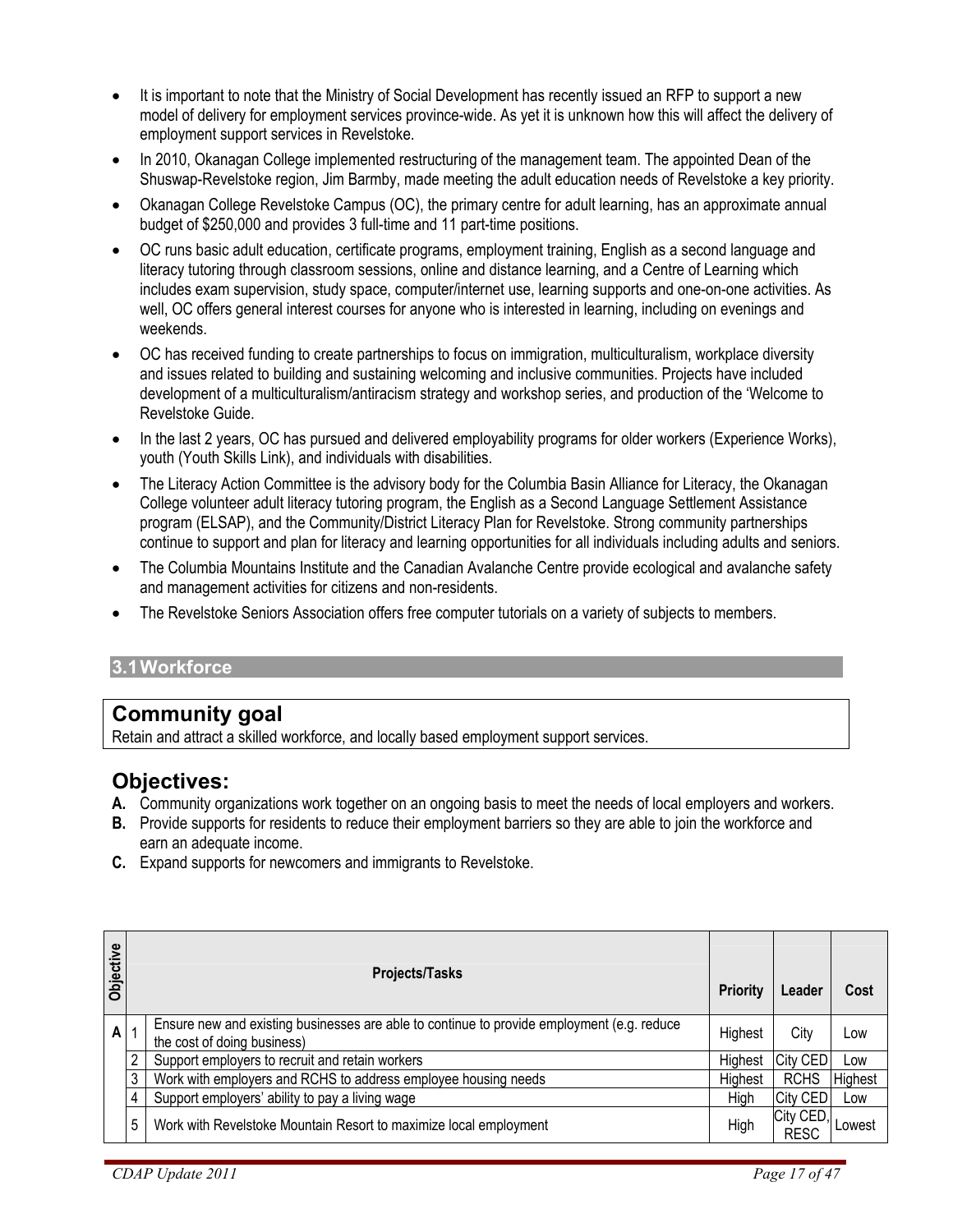|   | 6               | Encourage and support the creation of year-round employment throughout the community                                                                                                                                                                                                                                                                                       | High    | City CED                                             | Low    |
|---|-----------------|----------------------------------------------------------------------------------------------------------------------------------------------------------------------------------------------------------------------------------------------------------------------------------------------------------------------------------------------------------------------------|---------|------------------------------------------------------|--------|
|   | $\overline{7}$  | Expedite the involvement of youth (14-29 year olds) in local employment (e.g. via coop<br>programs)                                                                                                                                                                                                                                                                        | High    | OC,<br><b>RESC</b>                                   | Low    |
|   | 8               | Expand linkage with cooperative work/learning programs at educational institutions                                                                                                                                                                                                                                                                                         | High    | <b>OC</b>                                            | Low    |
|   | 9               | Encourage older workers to extend their working lives                                                                                                                                                                                                                                                                                                                      | High    | OC<br><b>RESC</b>                                    | Medium |
|   | 10              | Continue the community-based employment supports, including job postings, employment<br>coaching and support for workers with multi-barriers                                                                                                                                                                                                                               | Highest | <b>RESC</b><br>OC                                    | Medium |
| B | 11              | Continue to offer educational programs to reduce barriers to employment (e.g. Experience<br>Works, Youth Skills Link)                                                                                                                                                                                                                                                      | Highest | ОC                                                   | Medium |
|   | 12 <sub>2</sub> | Continue to actively address identified barriers (affordable housing, training, transportation, child<br>care, substance abuse, literacy) for local workers, being mindful of the potential differences in<br>barriers for young workers (under 30 years)                                                                                                                  | Highest | <b>RESC</b><br>OC, SSC<br><b>RLAC</b><br><b>RCCS</b> | Medium |
|   | 13              | Designate a community contact for immigration information for employers and potential new<br>workers                                                                                                                                                                                                                                                                       | Highest | City CED<br><b>OC</b>                                | Lowest |
|   |                 | 14 Translate & publish the 'Welcome to Revelstoke' guide in multiple languages                                                                                                                                                                                                                                                                                             | Highest | <b>OC</b><br>City CED                                | Medium |
|   | 15              | Develop a website for newcomers accessible in multiple languages and ensure it is linked to the<br>City of Revelstoke website                                                                                                                                                                                                                                              | Highest | <b>OC</b><br>City CED                                | Medium |
| C | 16              | Improve the experience of settling in the community<br>Continue to provide English as a second language training for adults and expand the Host<br>program<br>- Create a 'language bank' of trained volunteer interpreters<br>- Strengthen and support the newly formed Multicultural Society<br>Provide community services available in multiple languages where possible | High    | ОC<br>City CED                                       | Low    |
|   |                 | 17 Establish and maintain links with regional immigration settlement services                                                                                                                                                                                                                                                                                              | High    | City CED<br><b>RESC</b><br><b>OC</b>                 | Low    |

## **3.2 Adult learning**

## **Community goal**

Strengthen and expand local, life long learning opportunities for residents.

## **Objectives:**

- **A.** Strengthen the adult education system within Revelstoke to support continuous learning, skill development, and employability for residents.
- **B.** Ensure opportunities exist for all residents to attain literacy skills necessary to fully participate in the community and the economy.

| Objective |        | <b>Projects/Tasks</b>                                                                                                                                                                       | Priority | Leader                 | Cost    |
|-----------|--------|---------------------------------------------------------------------------------------------------------------------------------------------------------------------------------------------|----------|------------------------|---------|
|           | 18     | Continue to support and provide facilities that offer continued learning opportunities for all residents, including promotion of the Centre of Learning                                     | Highest  | ОC                     | Highest |
|           | A   19 | Offer accredited, transferable, academic post-secondary education courses locally                                                                                                           | Highest  | SD <sub>19</sub><br>ОC | Medium  |
|           | 20     | Continue to offer employment-related and leisure courses and programs which will expand and<br>adjust to meet the needs of the community                                                    | Highest  | ОC                     | Medium  |
|           | 21     | In recognition of Revelstoke's smaller population and low enrolment challenges, advocate for<br>base funded, subsidized, or innovative programming in addition to cost-recovery programming | Highest  | ОC                     | Medium  |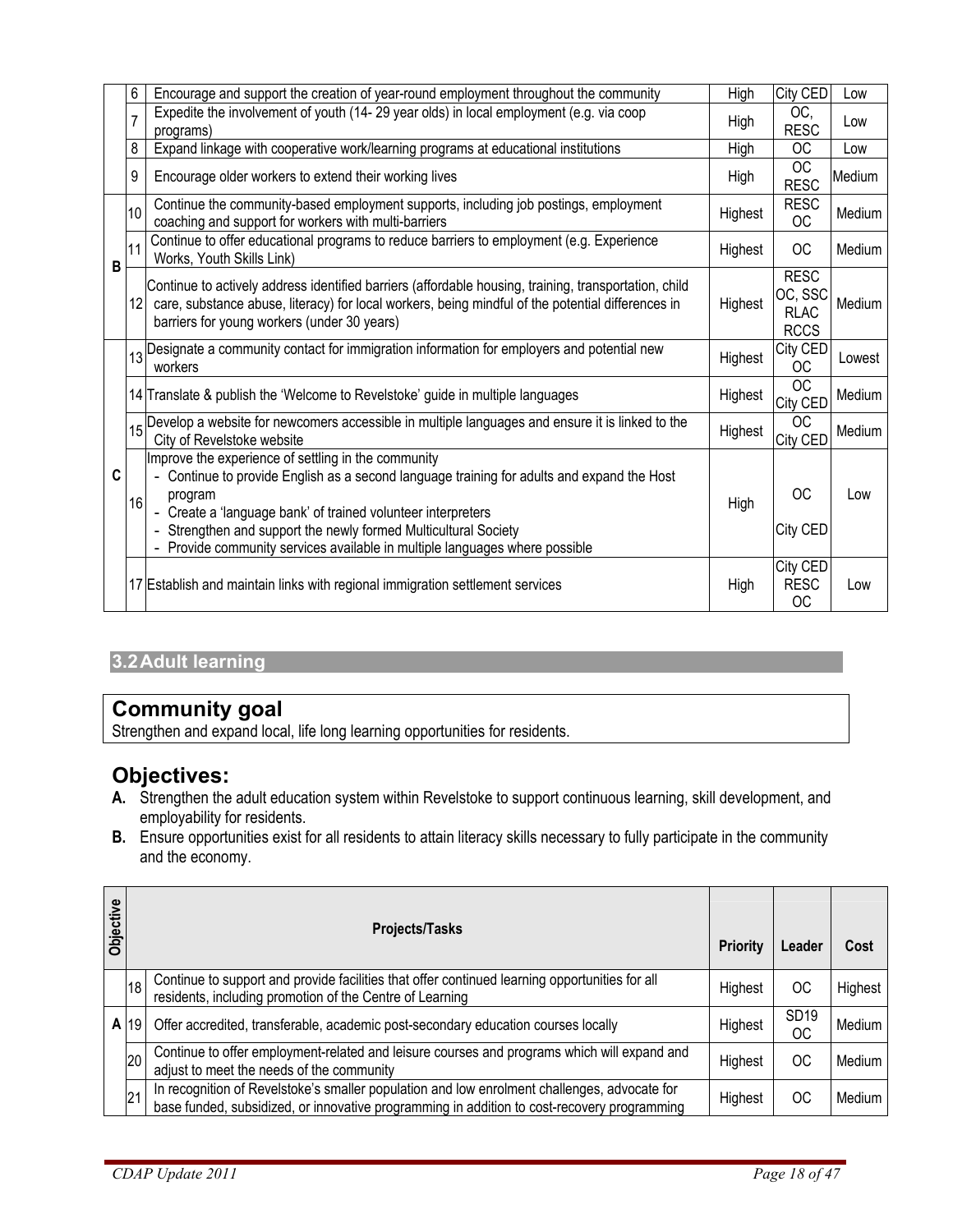|   | 22 | Maintain literacy, numeracy and English as a second language learning opportunities, through<br>one-on-one volunteer tutoring, classroom and/or online delivery in order to address the needs<br>& styles of learners to eliminate employment barriers for residents            | High    | OС<br><b>RLAC</b>  | Medium  |
|---|----|---------------------------------------------------------------------------------------------------------------------------------------------------------------------------------------------------------------------------------------------------------------------------------|---------|--------------------|---------|
|   | 23 | Promote, provide and advocate for continued and improved access to online learning<br>opportunities through the Centre for Learning                                                                                                                                             | High    | ОC                 | Medium  |
|   | 24 | Continue to advocate for funding to create more training opportunities and access to learning<br>programs                                                                                                                                                                       | High    | ОC                 | High    |
|   | 25 | Develop community partnerships to create programming or an applied research institute which<br>will encourage and attract students from outside the community, diversify the local economy<br>and build community capacity (e.g. Mountain Search and Rescue Training Institute) | Highest | ОC<br>CAA<br>Other | Highest |
|   | 26 | Ensure Revelstoke continues to have strong advocacy within the structure of Okanagan College<br>in order to communicate community training needs to local and regional stakeholders                                                                                             | High    | ОC                 | Low     |
|   | 27 | Identify, develop and implement strategies to reduce identified barriers to training for local<br>citizens (e.g. transportation, funding)                                                                                                                                       | High    | <b>OC</b><br>All   | Medium  |
| В | 28 | Continue the Revelstoke Literacy Action Committee and continue to update and implement<br>recommended actions in the Community/District Literacy Plan for Revelstoke                                                                                                            | Highest | RLAC,<br>CBAL      | Lowest  |
|   | 29 | Develop partnerships with community organizations and businesses in order to coordinate and<br>expand learning opportunities for all ages                                                                                                                                       | Highest | <b>RLAC</b><br>OC. | Low     |

## 4. Child and Youth Learning

#### **What We Know About our Community**

- School District 19 operates four elementary schools and one secondary school in the community with provincial government funding. About 145 staff (120 full-time equivalents) are employed by the School District.
- School enrolment has declined steadily since 1994 to 988 students enrolled at September 30, 2010.
- An independent assessment of the District recognized '…the District, like the entire community… is focused on the well-being of their children. The district and community epitomize the idea that "it takes a village to raise a child".'
- Assessment results of grade four and seven reading, writing, and numeracy levels found Revelstoke students lead the province in these measures.
- One measure of scholastic achievement indicates that since l997, the six year graduation rate of grade 8 students entering Revelstoke Secondary School has improved from 64%, 7% below the provincial average, to 98%, 18% above the average.
- In 2010, RSS graduated 83% of aboriginal students, exceeding the provincial average by 30%.
- Based on the 2010 Provincial Satisfaction survey responses, parents are satisfied with the school system. School Planning Councils, Parent Advisory Councils and the District Parent Advisory Council all operate with high levels of collaboration.
- School facilities are aging and declining enrolment prompted the need to examine facilities and subsequent to the submission of a comprehensive business case, the district was awarded a new elementary school to consolidate the downtown population and a new high school to replace the existing structure.
- Declining enrolment makes for significant budget challenges. The Board places the highest priority on programs and services to students, and as a result, most budget reductions have come from facility and administrative savings.

#### **What We Are Doing**

• The District has set and achieved or exceeded goals for reading, math and social responsibility. The social responsibility initiatives have greatly increased students' sense of safety in schools. The number of students supported with behavioural challenges is at an all time low, due to the proactive and preventative measures in place.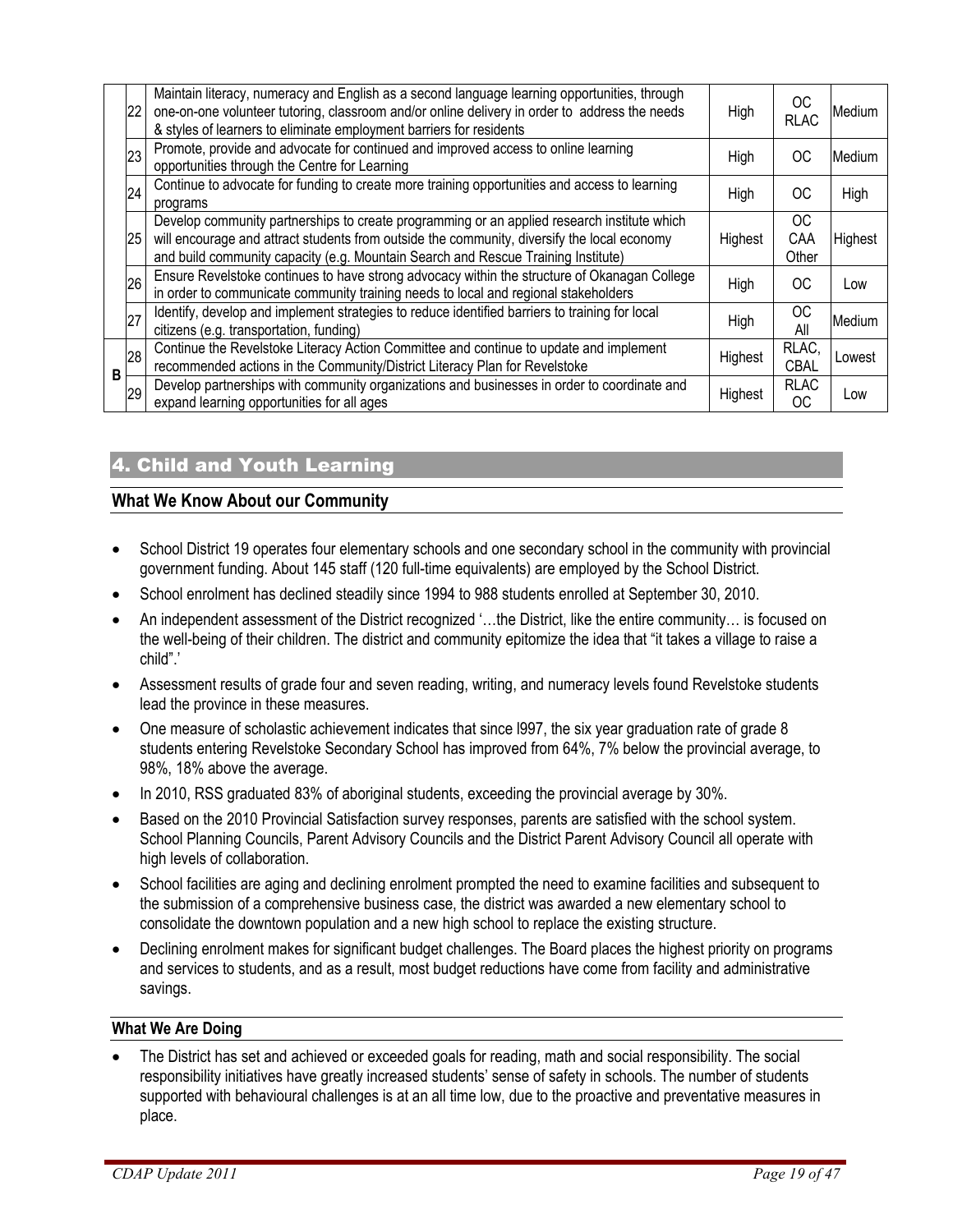- The District explored the feasibility of commencing an early French Immersion program, but a feasibility study determined that numbers of students are insufficient to sustain the program K-12. However, in 2010, a group of parents initiated a proposal with the Conseil scolaire francophone de la Columbie-Britannique (School District 93, British Columbia's French Education Authority) to offer a Francophone Public Education Program in Revelstoke. The proposal was accepted and in September 2011 a French language public school will be offered to eligible Kindergarten and Grade 1 students. Among other conditions, for at least one parent the first language learned and still understood must be French. The location is still to be confirmed. Estimated enrolment is expected to be 15 in 2011 and up to 30 by 2015. Grades will be added to the program each year after.
- The consolidation of the two downtown elementary schools with construction of a new school and construction/renovation of the high school is underway. Both projects secured Neighbourhood Learning Centre funding to enhance the space as community hubs. The new high school is slated to open in November 2011 and the new elementary school will open in September 2012.
- The district participates actively in community early childhood, literacy and social development initiatives. Early learning initiatives include the StrongStart program, a free parent and child drop-in program for children 5 years and under, Ready, Set, Learn, Leap Land and support to the Revelstoke Child Care Society to assist with additional child care and pre-school spaces.
- The Early Childhood Development Committee is a cross-sectoral volunteer committee which acknowledges, values and supports the shared responsibility of investing in young children (0-6 years) so that they may live, learn, play and dream in safe and healthy surroundings. It coordinates community-wide early learning and care, supports parents and providers through information and resources, and encourages family-friendly initiatives. Through outstanding collaborative planning, Revelstoke's children remain the least vulnerable in the province, based on research by the Human Early Learning Partnership.
- The Literacy Action Committee is the advisory body for the Columbia Basin Alliance for Literacy, the Okanagan College volunteer adult literacy tutoring program, the English as a Second Language Settlement Assistance program (ELSAP), and the Community/District Literacy Plan for Revelstoke. Strong community partnerships support and plan for literacy and learning opportunities for all including early learning, family literacy, youth initiatives and programming in partnership with schools.

## **Community goal**

Support the current high quality formal education for children and youth, and provide informal learning opportunities.

## **Objectives:**

- **A.** Continue to enhance extensive early childhood development initiatives.
- **B.** Continue to implement community-wide literacy programs.
- **C.** Maintain a high quality of education in the school system.

| Objective    |              | <b>Projects/Tasks</b>                                                                                                                         | <b>Priority</b> | Leader                                               | Cost   |
|--------------|--------------|-----------------------------------------------------------------------------------------------------------------------------------------------|-----------------|------------------------------------------------------|--------|
| Α            |              | Continue to update the early childhood development strategy and implement priority ECD<br>activities, including early intervention strategies | Highest         | ECD<br>SD <sub>19</sub><br>CС                        | Medium |
| в            | 2            | Continue to update the Community/District Literacy Plan and implement priority literacy activities<br>with community partners.                | Highest         | <b>RLAC</b><br><b>CBAL</b><br>ОC<br>SD <sub>19</sub> | Medium |
| $\mathbf{C}$ | $\mathbf{3}$ | Continue to offer a broad range of programs at RSS                                                                                            | Highest         | SD <sub>19</sub>                                     | High   |
|              | 4            | Enhance community partnerships to restore a high level of school-based substance use<br>prevention in all schools                             | Highest         | SD <sub>19</sub><br>City SD                          | Medium |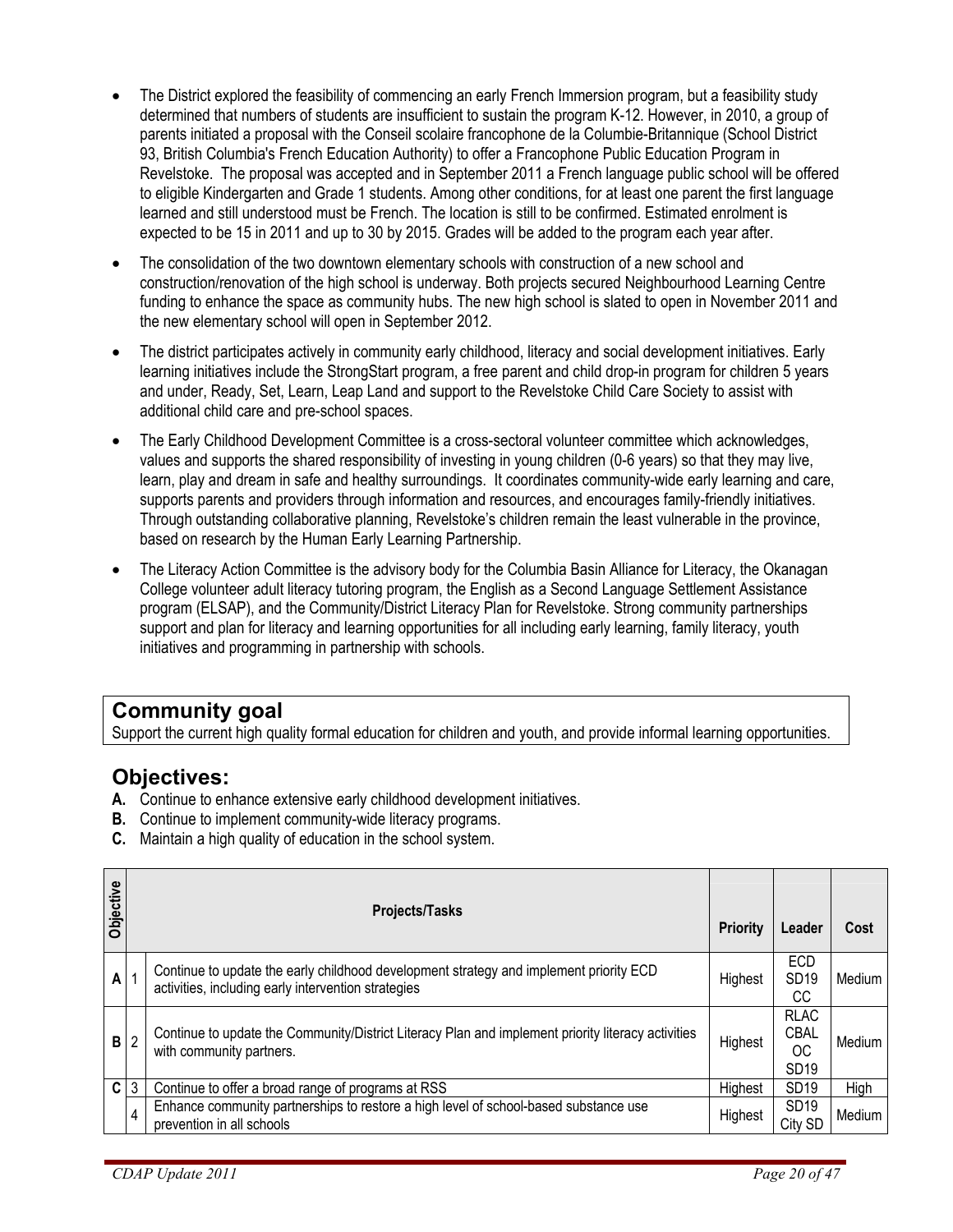|  | -<br>ა | Develop community partnerships to enhance sexual health education in all schools by a trained | Highest | SD <sub>19</sub> | Low    |
|--|--------|-----------------------------------------------------------------------------------------------|---------|------------------|--------|
|  |        | sexual health educator                                                                        |         | <b>SAFER</b>     |        |
|  | 6      | Continue effective social responsibility initiatives                                          | Hiah    | SD <sub>19</sub> | Low    |
|  |        | Continue Screen Smart initiative                                                              | High    | <b>RSSC</b>      | Medium |
|  |        |                                                                                               |         | SD <sub>19</sub> |        |
|  | 8      | Maximize the use of new school facilities to promote school-family-community connectedness    | High    | SD <sub>19</sub> | Low    |
|  |        |                                                                                               |         |                  |        |

#### 5. Drinking Water and Food Security

#### **5.1 Drinking Water**

Note: See the Water section under Primarily Environmental Goals for information on water conservation

#### **What We Know About our Community**

- 2007 community survey respondents ranked quality drinking water was the third most important environmental issue with 40% flagging it as important.
- Drinking water is provided through three systems:
	- Greeley Creek watershed/treatment plant This system serves the needs of the majority of the community. Unfortunately the watershed is not explicitly protected from timber harvesting or other development. The aging reservoir is in need of upgrading. The City is replacing its tank reservoir as a first step in insuring the rehabilitation of the Greeley source.
		- $\circ$  A City-operated state-of-the-art water treatment plant located 10 km east of town treats this water before distribution to all City residents excepting the Big Eddy area, some properties along Highway 23 North and approximately 5 residential properties in Upper Arrow Heights. With a recent expansion of the water utility network the majority of the properties in Upper Arrow Heights will now be able to be connected directly the City service. Water quality from the Greeley Creek source meets or exceeds mandatory provincial safe drinking water standards in all categories.
	- Big Eddy water system Surface water and well-sourced water is not disinfected and is under permanent boil water advisory.
	- Outside the City limits Wells or surface sources provide water to residential properties. These sources are vulnerable to contamination.
		- o The CSRD completed an assessment of the ground water used by its residents along Airport Way. The study found that the water quality issues are not related to the activities of Revelstoke Mountain Resort but are inherent to the ground water source.

#### **What We Are Doing**

- The City is responsible for the water treatment plant which provides water to most of City residents.
- The City has begun to implement a Water Conservation Strategy, which includes irrigation water restrictions and monitoring, repair of water main leaks and a water metering trial. This has helped reduce the amount of water used for irrigation by an estimated 30%.
- A back-up well has been drilled at the City golf course and provides irrigation water to the course. A reservoir has also been added in Arrow Heights.
- A local water purveyor group oversees the Big Eddy water system.

## **Community goal**

Protect the water quality and quantity from local water sources, watercourses and groundwater flows in order to maintain safe and secure sources of drinking water for all residents of the City of Revelstoke and area.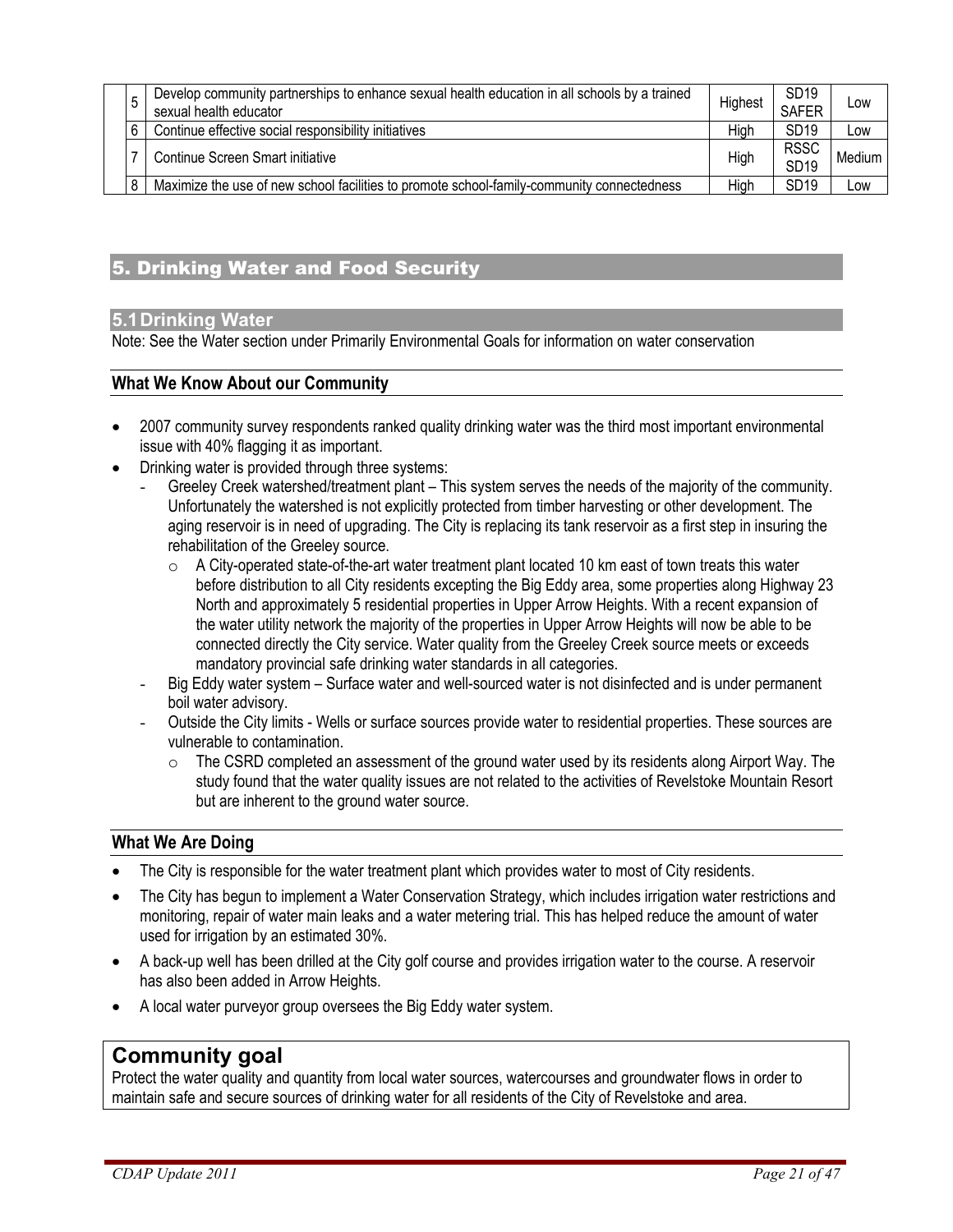## **Objective:**

**A.** Watersheds that provide drinking water for the community are protected and water safety issues related to the City's water system are resolved.

| Objective |   | <b>Projects/Tasks</b>                                                                                                                                                                                                                                                                                                                                                                                                                                                                            | <b>Priority</b> | Leader                          | Cost    |
|-----------|---|--------------------------------------------------------------------------------------------------------------------------------------------------------------------------------------------------------------------------------------------------------------------------------------------------------------------------------------------------------------------------------------------------------------------------------------------------------------------------------------------------|-----------------|---------------------------------|---------|
|           |   | Protect the Greeley Creek and Dolan Creek Watersheds by either including the area within the<br>City of Revelstoke city limits, or enhance land-use management practices in these drainages to<br>ensure surface water quality & quantity is protected                                                                                                                                                                                                                                           | Highest         | CE&PW<br>Provincial<br>agencies | High    |
|           |   | Upgrade the Greeley Creek reservoir & tank                                                                                                                                                                                                                                                                                                                                                                                                                                                       | Highest         | CE&PW                           | Highest |
|           |   | Work towards eliminating the use of pesticides and herbicides through a city-wide bylaw                                                                                                                                                                                                                                                                                                                                                                                                          | Highest         | City                            | Low     |
| Α         | 4 | Develop and implement policies and bylaws to promote water protection and conservation in<br>new development, including:<br>Maintaining natural stream morphology<br>Utilizing green infrastructure to protect storm water system<br>Encouraging xeriscaping and water conservation technologies<br>Restricting the placement of fill or debris in natural watercourses or on lands that<br>could lead to the discharge of deleterious materials into waterways etc<br>Protecting riparian areas | Highest         | City Plan Medium                |         |
|           | 5 | Continue to implement the Water Conservation Strategy                                                                                                                                                                                                                                                                                                                                                                                                                                            | Highest         | CE& PW                          | Low     |
|           | 6 | Provide the public with education on protecting water sources including wells and surface water<br>throughout the community and area                                                                                                                                                                                                                                                                                                                                                             | High            | City<br>CSRD                    | Low     |

#### **5.2 Food Security**

#### **What We Know About our Community**

- In the early years of the community, local businesses and families met a large portion of their food needs locally through gardening, hunting and agricultural businesses which provided produce, dairy and meat**.** Farming was a significant component of the economy, particularly to the south of Revelstoke.
- The creation of the reservoir for the Keenleyside dam flooded much of the arable, valley bottom land around the community and to the south.
- The forests and lakes surrounding Revelstoke continue to be an abundant source of food for some residents (e.g. fish, deer and moose, huckleberries, and mushrooms).
- Currently there are two small lots of land totalling less than 5 acres/2 hectares within the Agriculture Land Reserve within the City boundaries. The Regional District lands in South Revelstoke include significant areas within the Agricultural Land Reserve; however some of these lands may be eligible for exclusion.
- The climate in the Revelstoke area supports the growth of a wide variety of fruits (grapes, cherries, peaches, plums, apples, raspberries & strawberries) as well as vegetables.
- Many of the existing fruit and nut trees in town are underutilized as food sources.
- Most citizens have come to rely on grocery stores for most of their food.
- At times, particularly in the winter months, frequent highway or rail closures can disrupt the local food supply. There are concerns about global food distribution disruptions from environmental or political upheavals, or energy shortages.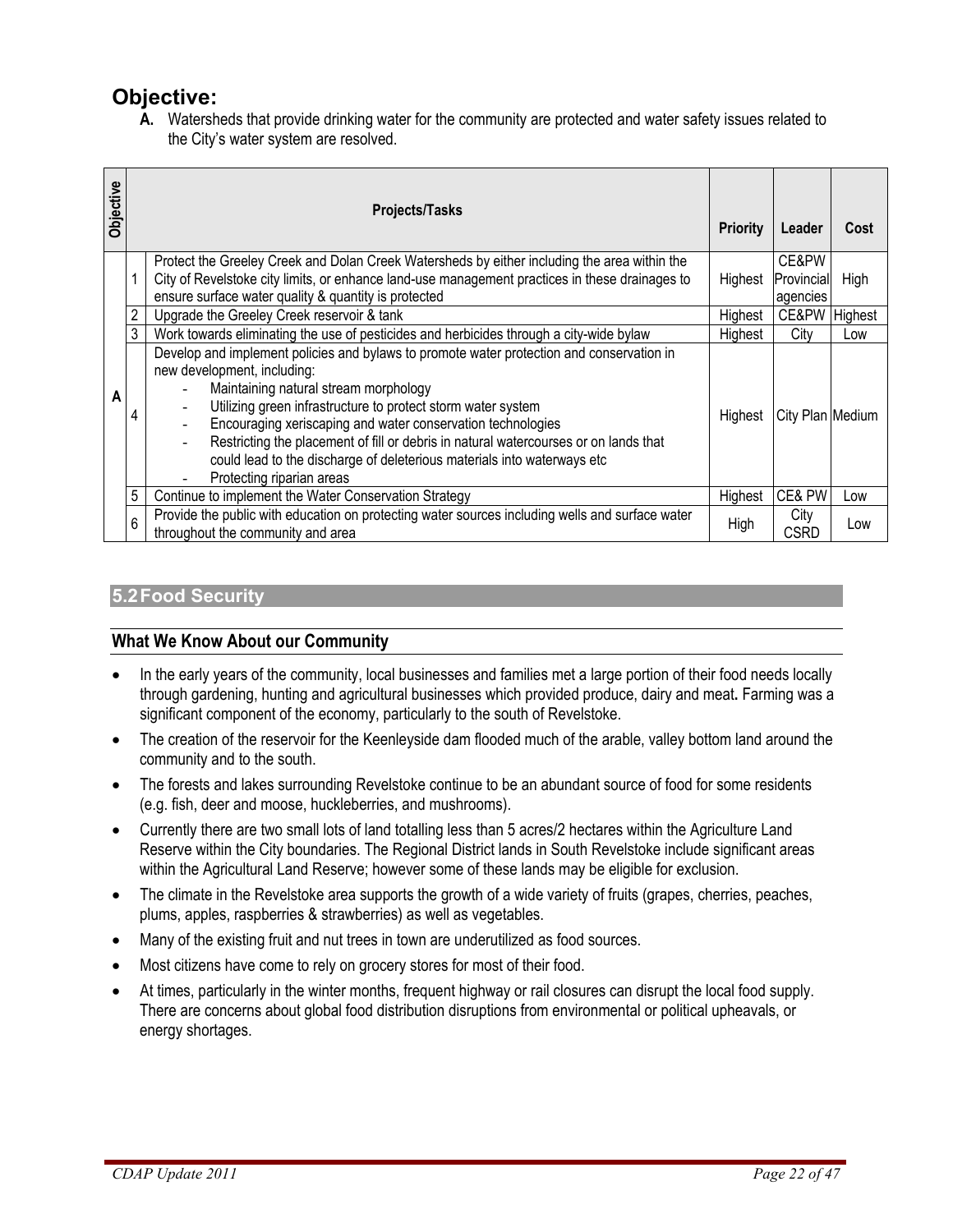#### **What We Are Doing**

- Citizens currently have access to local foods (defined as from within 100 miles of the community) through the weekly summer Farmers Market and winter fairs, as well as from a private sector household 'basket' service and the health food store.
- Some citizens continue to garden, hunt and preserve foods, thus supplying a portion their own needs.
- Community Connections Outreach Program operates the local food bank and community kitchen, and as well, partners with local food merchants (grocery stores, restaurants and cafes) and organizations (Bear Aware Fruit Picking Program, NCES Community Garden) to deliver the Food Share Donor Program through which excess food is donated to the food bank.
- In 2010, the NCES and United Church created a Community Garden on the corner of  $3<sup>rd</sup>$  & Mackenzie. In the summer 2010, NCES Community Garden growers took 15 loads of fresh produce to the food bank.
- The NCES has identified food security as one of their primary education and action priorities, and community members have been very responsive to Food Security topics, events, workshops and information such as: Garden Guru workshop series, the 'Harvest Palooza' celebration, Community Garden plot rentals and speaker series.

## **Community goal**

Improve community-wide and individual food security and resiliency in Revelstoke.

## **Objective:**

**A.** Increase community awareness, planning and action to address food security issues, including local food production, sharing, and purchasing.

| Objective |                | <b>Projects/Tasks</b>                                                                                                                                                                                                                                                                                                                                                                                                                                                                                                                                                                                                                                                                                                                                                                                                                                                            | <b>Priority</b> | Leader                                                | Cost   |
|-----------|----------------|----------------------------------------------------------------------------------------------------------------------------------------------------------------------------------------------------------------------------------------------------------------------------------------------------------------------------------------------------------------------------------------------------------------------------------------------------------------------------------------------------------------------------------------------------------------------------------------------------------------------------------------------------------------------------------------------------------------------------------------------------------------------------------------------------------------------------------------------------------------------------------|-----------------|-------------------------------------------------------|--------|
|           | $\overline{7}$ | Develop a Food Security Charter which includes both community-wide and individual food<br>security                                                                                                                                                                                                                                                                                                                                                                                                                                                                                                                                                                                                                                                                                                                                                                               | Highest         | <b>NCES</b><br>CC, City                               | Lowest |
|           | 8              | Identify ways to help all members of the community to meet their basic food needs (see Poverty<br>Reduction Strategy in section 13.1)                                                                                                                                                                                                                                                                                                                                                                                                                                                                                                                                                                                                                                                                                                                                            | Highest         | City SD<br>CC<br><b>NCES</b>                          | Lowest |
|           | 9              | Develop and implement a long-term plan, including community awareness and education                                                                                                                                                                                                                                                                                                                                                                                                                                                                                                                                                                                                                                                                                                                                                                                              | High            | <b>NCES</b><br>CC, City                               | Medium |
| A         | 10             | Explore and support options to implement local gardening and agriculture activities, including:<br>- A school garden and green house project associated with the new schools project<br>- A bear aware, chicken friendly by law for the downtown<br>- Matching unused garden space with potential gardeners<br>- Encourage the planting of walnut and hazelnut trees, (bear safe sources of protein that grow<br>well in Revelstoke)<br>- Encourage wild plant food knowledge (e.g. berries and mushrooms)<br>- Encourage the city to plant more edible products like decorative kale, for autumn harvest and<br>donation to the food bank<br>- Advocate to allow ALR land and other areas to be subdivided into smaller lots for market<br>gardening<br>- Encourage new developments to set aside land for gardens<br>- Encourage the use of public lands for community gardens | High            | <b>NCES</b><br><b>CC</b><br><b>SD19</b><br>City<br>ОC | Medium |
|           | 11             | Integrate with Emergency Preparedness Planning (for example, encourage households to keep<br>a 3 day supply of food set aside for emergencies)                                                                                                                                                                                                                                                                                                                                                                                                                                                                                                                                                                                                                                                                                                                                   | Medium          | <b>ESS</b>                                            | Low    |
|           | 12             | Map available community food sources                                                                                                                                                                                                                                                                                                                                                                                                                                                                                                                                                                                                                                                                                                                                                                                                                                             | Low             | <b>NCES</b>                                           | Low    |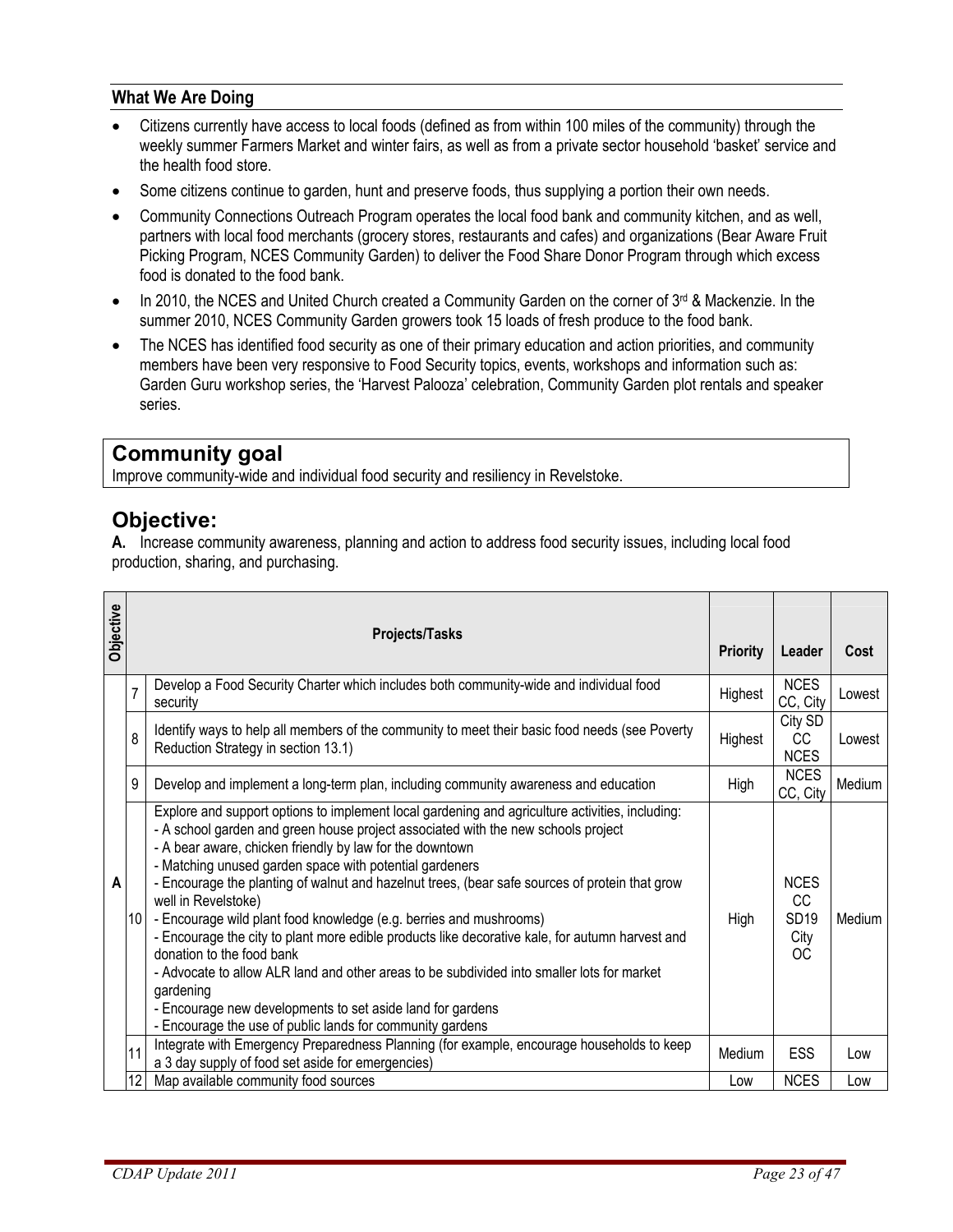## 6. Community Character and Sense of Belonging

#### **What We Know About our Community**

- The 2007 survey results describe the current community character and sense of belonging:
	- The five words most often cited to describe the community were: friendly, beautiful, safe, scenic, and clean.
	- Most citizens are proud of Revelstoke 78% of survey respondents answered "yes" (up from 60% in 2000) and 21% "somewhat" when asked this question. Almost all survey respondents invited people to vacation in the area - over 44% regularly (up from 18% in 2000), and almost 50% occasionally.
	- There is a strong sense of belonging almost 90% of respondents indicated a very strong or somewhat strong sense of belonging, about 15% more than in 2000.
	- There is optimism about the future of the community almost 90% of responses were 'yes' to this question about 10% higher than the 2000 survey.
	- Revelstoke citizens are active volunteers 64% of respondents indicated they volunteer their time and talents to the community.
	- Citizens take an active role in community decisions as in 2000, almost half of the respondents indicated they had provided input on a major community decision in the past year. Younger respondents were less likely to have provided input - only 19% under the age of 30 responded "yes", compared to 50 - 55% of those older than 30. Reasons for not providing input included the perception that their voice would not be heard (52% of respondents thought that public input influences major decisions, 22% were not convinced and 26% didn't know), being too busy, and lack of interest.
- Service providers have identified social isolation as an issue for some seniors, people with disabilities and people living on low incomes, particularly in the winter months.
- Newcomers and immigrants to the community can be confused about how to find services and supports in the community. There are no centralized supports or resources to alleviate this issue.

#### **What We Are Doing**

- The City, CSRD and community organizations provide avenues and mechanisms for the public to provide input into key decisions.
- Many volunteer groups take active roles in the economic, recreational and social dimensions of the community and have been responsible for key initiatives.
- Despite high participation, finding enough volunteers is limiting some groups. The local Community Futures Development Corporation has a committee to recognize and attract volunteers.
- The Senior's Association, IH funded Adult Day Program for seniors with certain needs, Community Connections Outreach Program and the Awareness and Outreach Program for people with mental disabilities are providing opportunities for socially isolated individuals to engage in activities.
- Okanagan College has embarked on a Welcoming and Inclusive Communities and Workplaces program funded by the BC's Settlement and Multiculturalism Division (EmbraceBC).
	- In February 2011, "Welcome to Revelstoke A Guide for Newcomers" will be published and distributed throughout the community.
	- In March 2011, a website for newcomers to Revelstoke will be online and linked to other local websites.
- A collaboration of community organizations celebrates "The Carousel of Nations" each year at the community centre, and has just re-created a local Multicultural Society.
- Parks Canada has taken the lead to celebrate and enhance the meaning of important, local historical events like the l910 Avalanche at the Rogers Pass and the driving of the Last Spike at Craigellachie. An important aspect of these community-wide events was the multicultural dimension of Revelstoke's history.
- A 'Heritage Conservation Area' in the downtown core has been identified and preserved through a specific bylaw. This bylaw recognizes the value of 'built form' and 'streetscape' in preserving community character.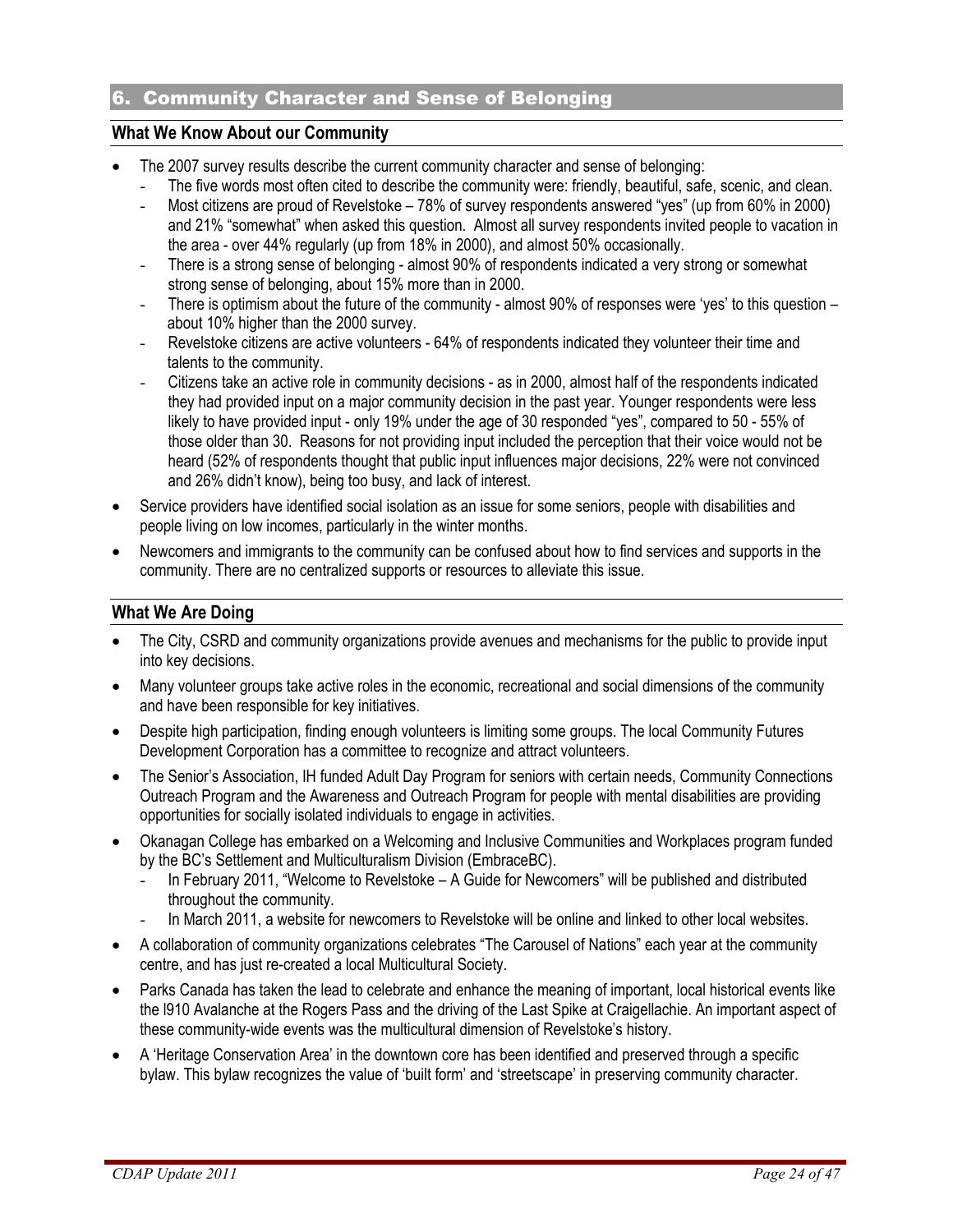## **Community goal**

Retain the friendly, beautiful, safe, clean small-town community character in this distinct, diverse community where residents, families and visitors feel welcome, respected, and enjoy a high quality of life.

Many of the elements of this goal are covered in other sections of this plan. This section addresses the friendly, small-town, neighbourly aspect of community life.

## **Objectives:**

- **A.** Residential neighbourhoods retain a high sense of safety and quality of life.
- **B.** New residents and visitors are welcomed to the community and are invited to respect and participate in community life.

| Objective |                | <b>Projects/Tasks</b>                                                                                                                                | <b>Priority</b> | Leader                | Cost   |
|-----------|----------------|------------------------------------------------------------------------------------------------------------------------------------------------------|-----------------|-----------------------|--------|
|           |                | Zoning to limit vacation rental properties within residential neighbourhoods. (duplicated in<br>Housing section)                                     | Highest         | City Plan   Lowest    |        |
| A         | $\overline{2}$ | Expand Heritage Conservation Areas in the central areas of Revelstoke                                                                                | High            | City                  | Low    |
|           | 3              | Continue community (neighbourhood) groups                                                                                                            | High            | City Plan Lowest      |        |
|           | 4              | Develop public participation master plan to track initiatives and leverage involvement                                                               | Medium          | City Plan Medium      |        |
|           | 5              | Encourage citizens to welcome new residents, and promote the benefits of having new people<br>in the community                                       | Highest         | All                   | Lowest |
|           | 6              | Regularly distribute the "Welcome to Revelstoke - A Guide for Newcomers" describing services<br>and small-town customs; update as needed             | Highest         | <b>OC</b><br>City CED | Medium |
|           |                | Translate the "Welcome to Revelstoke - A Guide for Newcomers" into multiple languages,<br>publish & distribute as needed                             | Highest         | OC                    | Medium |
|           | 8              | Develop a newcomer's website for Revelstoke and area                                                                                                 | Highest         | ОC                    | Medium |
| B         | 9              | Continue the "Carousel of Nations" event each year                                                                                                   | Highest         | OC.<br>Museum<br>etc  | Low    |
|           | 10             | Support and develop the newly re-formed Multicultural society                                                                                        | High            | All                   | Lowest |
|           | 11             | Ensure the new City of Revelstoke website is user-friendly, welcoming and acts as a portal or<br>links to other community organizations and services | High            | City                  | Medium |
|           | 12             | Continue to build on community partnerships and collaborative actions                                                                                | High            | All                   | Low    |
|           | 13             | Host community events to welcome new residents                                                                                                       | Medium          | <b>CC</b><br>City     | Low    |
|           | 14             | Familiarization (Fam) tours offered to new residents, hosted by long-time residents                                                                  | Medium          | Museum<br>CoC         | Low    |

## **6.2 Sense of Belonging**

## **Community goal**

Foster a strong sense of place consistent with historical and cultural values.

## **Objective:**

**A.** Continue opportunities for community input in planning and decision processes.

**B.** Continue the high level of participation, volunteerism, collaboration and involvement of citizens in community activities and expand when necessary.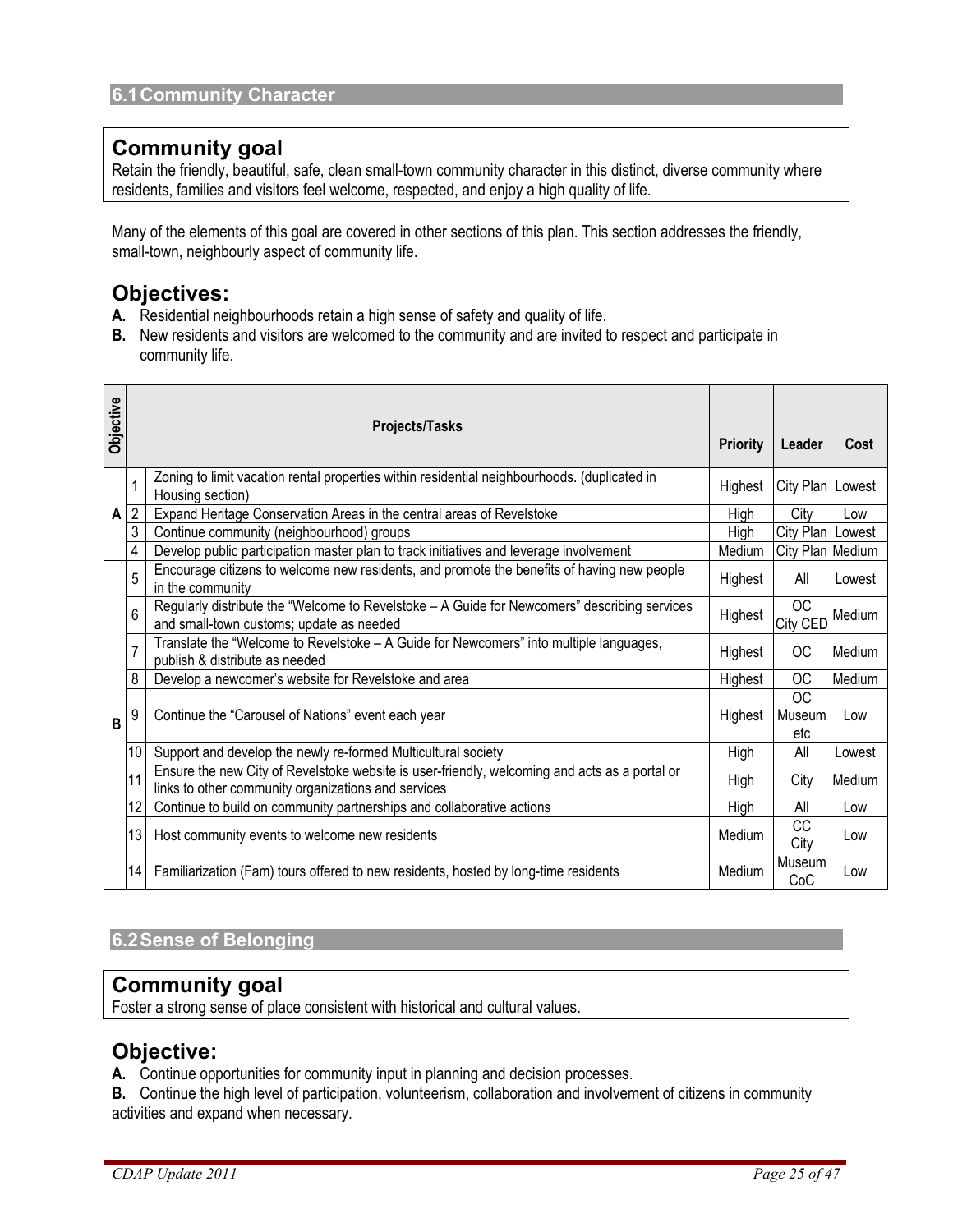| Objective |                                   | Projects/Tasks                                                                                                                                                                                                                       | <b>Priority</b> | Leader                           | Cost   |
|-----------|-----------------------------------|--------------------------------------------------------------------------------------------------------------------------------------------------------------------------------------------------------------------------------------|-----------------|----------------------------------|--------|
|           | 15                                | Continue the City services website survey                                                                                                                                                                                            | Medium          | City                             | Lowest |
|           | 16                                | Continue the community groups in all neighbourhoods                                                                                                                                                                                  | Medium          | City Plan                        | Lowest |
| A         | 17                                | Continue to seek community input to community and sector strategic plans and development<br>plans                                                                                                                                    | High            | City                             | Medium |
|           | 18                                | Involve, engage, and encourage youth to provide meaningful input; ensure services are 'youth-<br>friendly' to encourage a sense of belonging                                                                                         | Highest         | All                              | Low    |
|           | 19                                | Support the new theatre/performing arts venue to become a cultural centre or 'hub' for the<br>community through a high level of coordination/collaboration of user groups, community<br>participation and promotion of events        | Highest         | City<br>SD19<br>Theatre<br>Group | Low    |
|           | 20                                | Continue to plan for opportunities for community use of surplus school facilities                                                                                                                                                    | High            | <b>SD19</b><br>City              | Low    |
|           | 21                                | Provide opportunities to welcome newcomers to become part of the community (immigrants,<br>persons with disabilities, persons whose first language is not English)                                                                   | High            | OC RMS<br><b>WW City</b>         | Low    |
|           | 22                                | Continue the Volunteer Revelstoke Committee                                                                                                                                                                                          | High            | <b>CFDC</b>                      | Lowest |
| B         | 23                                | Install and maintain a central bulletin board at the community centre for organizations needing<br>volunteers, and residents who would like to volunteer                                                                             | High            | <b>CFDC</b><br>City P&R          | Lowest |
|           | 24                                | Create an easily accessible volunteer 'portal' on the City of Revelstoke website as a key point of<br>contact so groups/organizations can post requests for volunteers and potential volunteers can<br>advertise their wish to do so | Medium          | City<br><b>CFDC</b>              | Low    |
|           | 25                                | Continue to explore and implement new opportunities for volunteer recognition                                                                                                                                                        | Medium          | <b>CFCD</b><br>all               | Low    |
|           | 26                                | Continue to ensure a list of community groups/organizations is kept up to date at the community<br>centre and on the Volunteer Revelstoke page of the CFDC website                                                                   | Medium          | City P&R<br><b>CFDC</b>          | Lowest |
|           | 27                                | Continue the new resident survey                                                                                                                                                                                                     | Medium          | <b>CFDC</b>                      | Low    |
|           |                                   |                                                                                                                                                                                                                                      |                 |                                  |        |
|           | CDAP Update 2011<br>Page 26 of 47 |                                                                                                                                                                                                                                      |                 |                                  |        |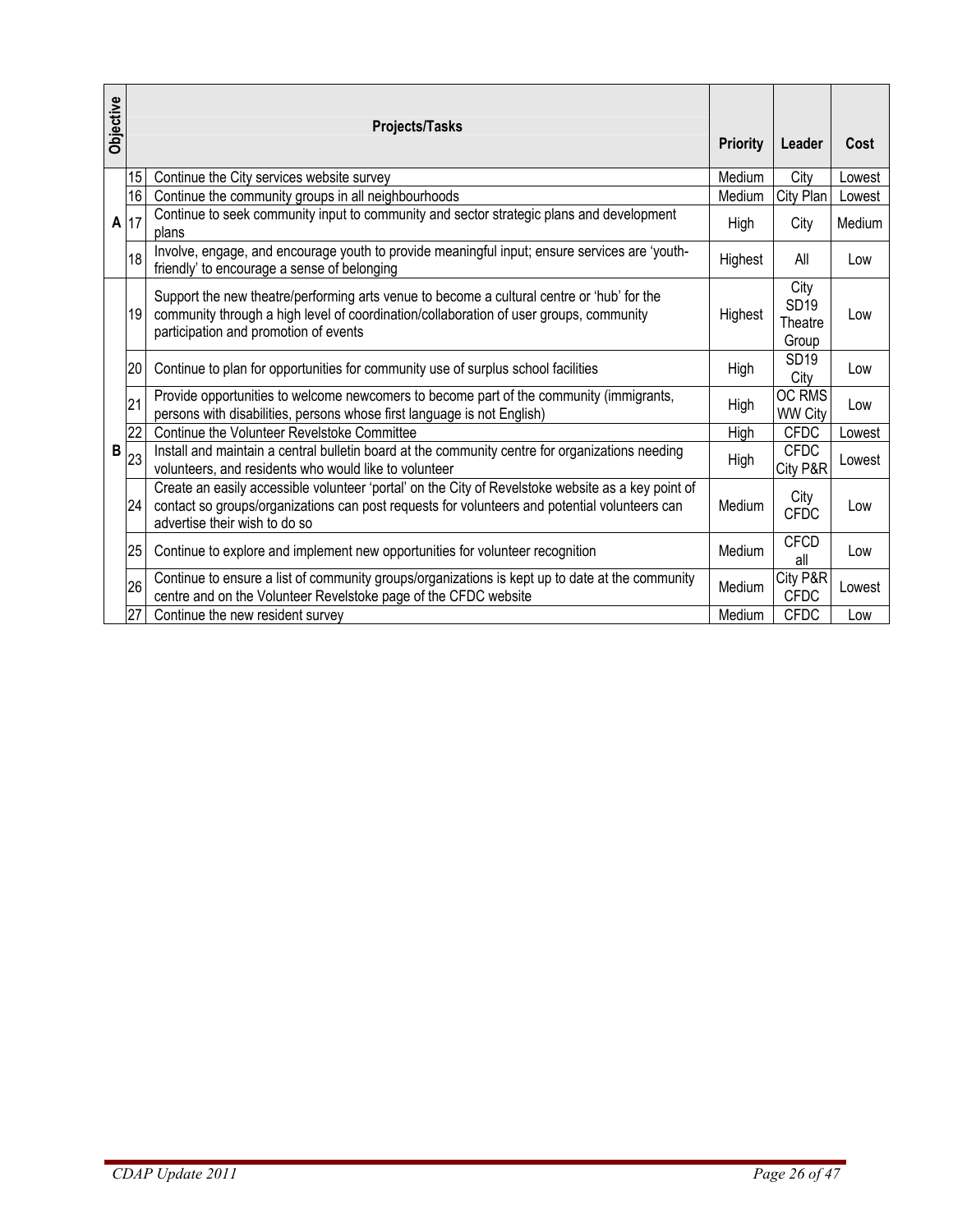# Primarily Social Goals

#### 12. Safety and Emergency Services

#### **What We Know About our Community**

- 95% of the community survey respondents felt safe in the community, and almost 100% of respondents felt safe in their homes, a slight improvement from 2000 when 89% felt safe in the community and about 94% felt safe at home.
	- Slightly over half of the 2007 community survey respondents reported that they, their family or a close friend had experienced crime in the past three years. Theft and vandalism are most frequent, followed by physical assault and substance related crimes.
	- Citizens have continually been satisfied with fire protection and police services over the past decade. 2007 community survey respondents expressed the highest level of satisfaction for emergency services (police, fire, ambulance) of all services listed, with 85% being somewhat or very satisfied. Emergency services were the second lowest priority for improvement.
	- Community safety generally was not noted as an important community issue in the 2007 survey. Family violence was cited as the third lowest social priority compared to the second highest in 2000.
	- Increased crime and the need for more policing are concerns raised by survey respondents about the resort development.
- BC Stats data indicates that the average total serious crime rate in 2006-2008 is about half provincial averages, and has decreased since 2003-2005 measurements. Violent, property, motor vehicle thefts, and juvenile noncannabis drug crimes are all lower than provincial averages. The only exception is adult non-cannabis drug offenses, which are slightly higher than provincial averages. Local RCMP data reports a decrease in the total number of files (offenses) between 2007-2008 and 2008-2009 reporting periods.
- From April 1, 2009 to March 31, 2010 the Women's Shelter provided 1,432 bednights to 94 women and 33 children. Shelter staff responded to 376 calls on our crisis line and facilitated 205 outreach appointments. It is important to note that the shelter was over capacity on 103 nights in this fiscal year. The greatest hardship for clients leaving the shelter is securing safe affordable housing.
- The Community Response Network is an organization that trains and supports citizens to identify adult abuse. Interior Health is the designated agency to respond to reports and incidents. There continues to be regular referrals to address cases of adult abuse and neglect in Revelstoke – an average of 2 to 3 per month – with the most predominant cases being self-neglect or financial abuse. However, the complexity of each case and amount of time needed to resolve issues are increasing. CLBC is the designated agency to respond to issues of abuse and neglect for individuals with developmental disabilities.
- Wildfires adjacent to Revelstoke in recent years have heightened concerns about risks to the community.
- The annual call volume for paramedics is now over 1200, up from around 600 in 2000. About 30% of these callouts are for trauma, with a good portion being motor vehicle accident related.

#### **What We Are Doing**

- Police services are provided by the local branch of the Royal Canadian Mounted Police under contract with the City with 11 full time officers and seven auxiliaries. As well, the province funds three Integrated Road Safety Unit officers, two Forensic Identification officers, and two General Duty officers. Generally, member recruitment is challenging due to the perceived cost of housing; new members tend to be younger and new to the force.
	- The branch is working towards utilizing one full time officer as a plain-clothes unit. Off-duty members regularly patrol Revelstoke Mountain Resort on a volunteer basis.
	- In 2010, the local RCMP established a Community Consultative Group (CCG) that meets 4 times/year.
- The Revelstoke Fire Rescue Services has eight paid members and 33 volunteers and provides service within the City. As well, the fire department is involved in community education and provides a base for the local Highway Rescue Society. Staff and volunteers have been trained to deliver the First Responder Program, as well as to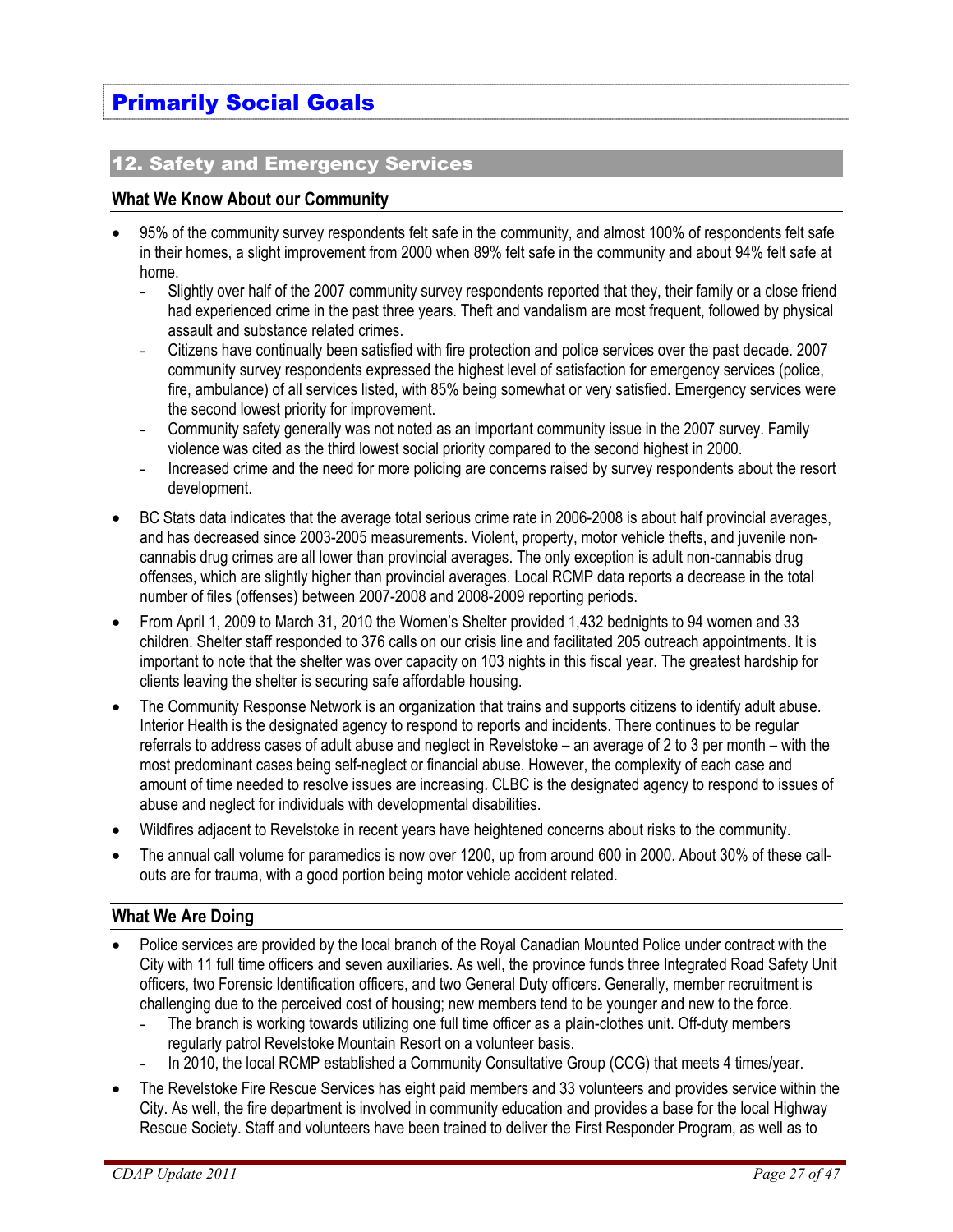operations level in confined space rescue. In 2011, the department purchased a new fire engine and intends to train members in 'Haz Mat' (hazardous materials); the old fire truck is situated at the Revelstoke Airport.

- In 2006 the City commissioned a Community Wildfire Protection Plan and have since created a Community Wildfire Committee to support implementation of the plan. The Fire Department continues to implement fuel management demonstration areas.
- The Revelstoke branch of the BC Ambulance Service strives to have four paramedic staff on call 24 hours per day. There are 10 part-time paramedic staff available, with one full-time member – down from 13 in 2000. Two emergency vehicles are available and each has a capacity of two patients. In 2010, a new ambulance station was constructed. The regional Multi-casualty Unit (MCU) has been updated and is now housed at the Revelstoke Ambulance Station.
- The City has an Emergency Planning Committee involving all emergency organizations, and has, in partnership with CSRD, hired a coordinator and Emergency Social Services personnel.
- Emergency management training is being delivered to city staff and other agencies.
- A local Search and Rescue Society provides expertise, training and manpower for all-season backcountry rescues. In the past few years, Search and Rescue has expanded to meet new demand, including recruiting a number of new volunteers, purchasing new equipment, and increasing training and expertise.
- In partnership with the province, the City funds Police-Based Victim Support Services.
- The Women's Shelter Society runs Forsythe House with programs to assist women and children experiencing violence as well as the Community Response Network, and Community Connections offers counselling for children and families experiencing violence.

## **Community goal**

Retain a strong sense of community safety with low crimes rates by continuing to address conditions that lead to violence and crime, providing emergency services and support for victims.

## **Objectives:**

- **A.** Maintain public safety systems for policing, fire protection, search & rescue and ambulance, with expansion as needed
- **B.** Expand emergency preparedness and wildfire protection activities
- **C.** Reduce family, spousal and relationship violence and abuse

| Objective |                | <b>Projects/Tasks</b>                                                                                                                                                                                                                             | <b>Priority</b> | Leader                                    | Cost    |
|-----------|----------------|---------------------------------------------------------------------------------------------------------------------------------------------------------------------------------------------------------------------------------------------------|-----------------|-------------------------------------------|---------|
| A         | 1              | Continue policing, fire protection, ambulance, highway rescue and backcountry search and<br>rescue services to meet expanding community needs                                                                                                     | Highest         | City<br><b>RFRS</b><br><b>RCMP</b><br>S&R | Highest |
|           | $\overline{2}$ | Increase highway patrol capacity to Mica Creek for the duration of BC Hydro's Turbine 5 & 6<br>project                                                                                                                                            | Medium          | <b>BC Hydro</b><br><b>RCMP</b>            | Medium  |
|           | 3              | Establish a plain-clothes policing unit that has the time and expertise to focus on major crimes<br>(e.g. drug trafficking, armed robbery, missing persons)                                                                                       | High            | <b>RCMP</b><br>City                       | High    |
|           | 4              | Encourage a wide range of policing options including, bike patrols, storefront policing and<br>neighbourhood policing in all parts of the community, and a 'Citizens on Patrol/Blockwatch<br>program                                              | High            | <b>RCMP</b><br>City                       | Medium  |
|           | 5              | Monitor population growth, visitor levels, and related incidents in cooperation with all levels of<br>government to identify and secure additional resources for needed service expansion as<br>population and visitations grow                   | High            | City<br><b>RMR</b>                        | Highest |
|           | 6              | Continue to facilitate cooperation amongst policing, search and rescue, the Canadian Avalanche<br>Centre, Parks Canada, RMR, CPR Police and community organizations to enhance safety in the<br>backcountry and achieve efficient rescue response | Highest         | City<br><b>RCMP</b><br>S&R                | Mediuml |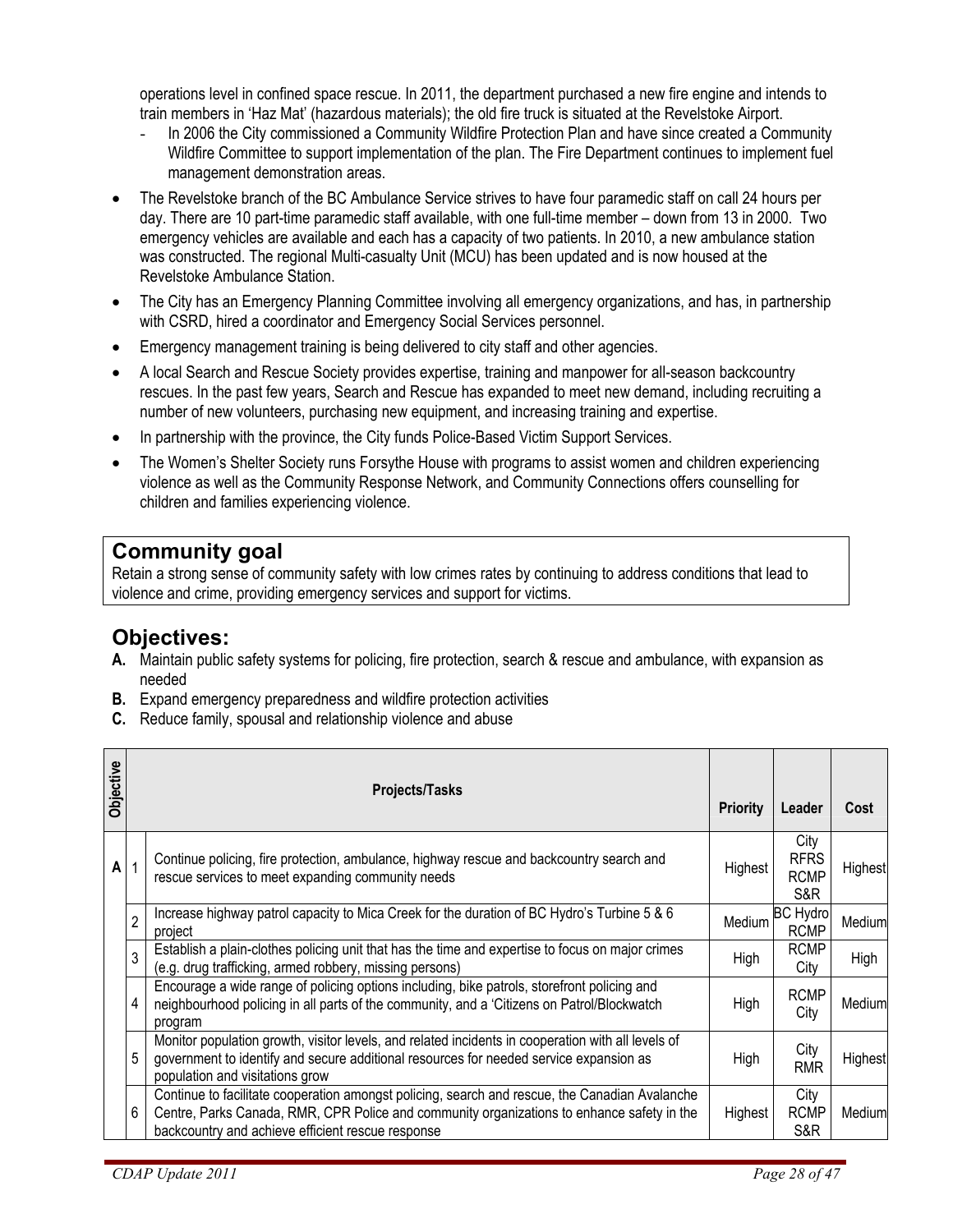|   |                  | Stabilize paramedic staffing                                                                                                                                                                                                                                                                                                                                                          | High    | Prov gov'                                     | High   |
|---|------------------|---------------------------------------------------------------------------------------------------------------------------------------------------------------------------------------------------------------------------------------------------------------------------------------------------------------------------------------------------------------------------------------|---------|-----------------------------------------------|--------|
|   | 8                | Continue to conduct a fire prevention inventory and risk analysis in conformance with the Fire<br>and BC Building Codes                                                                                                                                                                                                                                                               | High    | <b>RFRS</b>                                   | Medium |
|   | 9                | Establish additional fire protection services for the resort area                                                                                                                                                                                                                                                                                                                     | Medium  | <b>RFRS</b><br><b>RMR</b>                     | Medium |
|   | 10 <sup>°</sup>  | Establish a police front office at the resort base                                                                                                                                                                                                                                                                                                                                    | Medium  | <b>RCMP</b><br><b>RMR</b>                     | High   |
| в | 11               | Continue the emergency preparedness program by:<br>Continuing to retain a coordinator and emergency social services coordinator<br>Updating the community preparedness plan<br>Continuing to implement mock-up exercises, training, and equipment upgrades<br>Continuing to evaluate potential effectiveness of the plan<br>Encouraging households to practice emergency preparedness | High    | <b>RFRS</b><br><b>PEP</b><br>ESS<br>City      | High   |
|   | 12               | Enhance wildfire protection, including fire rescue response, consistent with the Community<br>Wildfire Protection Plan                                                                                                                                                                                                                                                                | High    | <b>RFRS</b>                                   | High   |
|   | 13               |                                                                                                                                                                                                                                                                                                                                                                                       | Highest | CC<br><b>SSA</b>                              | Medium |
|   | 14               | Continue Police-based Victim Support Services                                                                                                                                                                                                                                                                                                                                         | Highest | City                                          | Medium |
|   | 15 <sup>15</sup> | Support the completion and distribution of a community-wide sexual assault protocol                                                                                                                                                                                                                                                                                                   | Highest | <b>WSS</b>                                    | High   |
| C | 16               | Support the completion and distribution of CRN protocols for service providers, medical<br>professionals, and the community at large                                                                                                                                                                                                                                                  | Highest | <b>WSS</b><br>ΙH                              | Low    |
|   | 17               | Support initiatives to reduce violence and abuse including:<br>Support the delivery of a dating anti-violence program<br>$\blacksquare$<br>Explore approaches for violence prevention for men and women                                                                                                                                                                               | Highest | <b>RSS</b><br>СC<br><b>WSS</b><br><b>MCFD</b> | Low    |

## 13. Health and Wellness

#### **13.1 Meeting Basic Needs**

#### **What We Know About our Community**

- 36% of respondents to the 2007 community survey identified access to basic food, shelter and clothing as an important social issue needing attention – making this the  $4<sup>th</sup>$  highest priority. Child poverty was ranked  $6<sup>th</sup>$  with 19% of responses.
	- The 2007 community survey revealed that lower income households were more likely to experience social isolation. Low-income families were also the likeliest to describe their family situation as "messed up" (26%) and have difficulty accessing recreation due to cost. Low-income households were much more likely to select "Access to basic food, shelter and clothing" as a priority social issue.
	- For those 2007 community survey respondents who were, or had anyone close as recipients of income assistance or social services support, over 68% were somewhat or very dissatisfied with income assistance, and almost 62% were somewhat or very dissatisfied with social service support.
- The expense of meeting basic needs continues to increase. Key elements of the 'market basket' food, clothing and footwear, shelter, and transportation – have risen. Two primary factors include implementation of the HST tax in July 2010 and the local cost of market rental housing, which has remained relatively high.
- There are several indicators of increasing hardship for a certain portion of the population: use of the local food bank has risen dramatically since 2001 and there are growing waiting lists for all subsidized housing in the community. The local MCFD office is seeing is seeing an increase in calls related to poverty issues and is finding creative ways to support families. Community Connections has witnessed an increasing number of clients who are going into debt in order to pay rent.
- Research from Selkirk College found that in 2006, 15.6% of owner households (365), and 32.7% of tenant households (245) – a total of 615 households - were spending 30% or more of household income on shelter.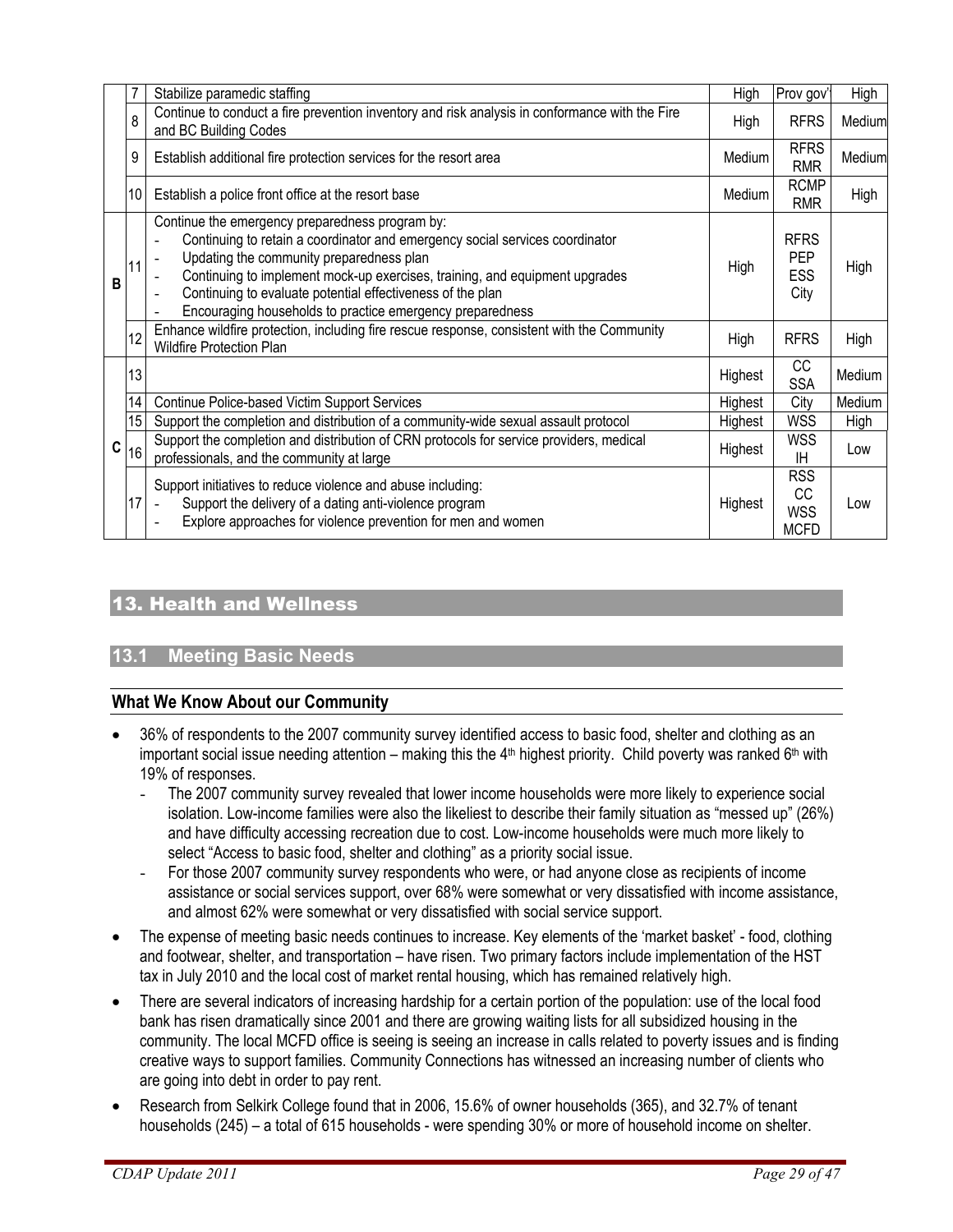- Revelstoke has no emergency shelter, and no subsidized rental housing for individuals under 55 or families.
- Community Connections Homeless Outreach Program reports that:
	- From February 2009 to January 2011, the Homeless Outreach Worker served 124 separate clients.
	- 62 clients had either admitted or suspected mental health, acquired brain injury, or significant substance use problems, and approximately 11 were attached to a family with children.
	- Many clients who require ongoing support.
	- Since January 2009 a total of 28 individuals or couples, and 2 families, have had to leave the community because the supports they needed were not available. In the majority of these cases, the individuals and families were not "transient" and had made significant attempts to establish themselves as part of the community prior to their decision to move.
	- Two individuals have died in the past year, because the supports they needed were not available. Both of these individuals were residents of Revelstoke for most of their lives.
- Service providers report that affordable, suitable housing continues to be the most significant social issue in Revelstoke.
- It is important to note that Statistics Canada low income measurement for 2006 are \$15,179 for a single person, and \$30,358 for a family with two adults and two children. BC Income Assistance rates vary but on average provide a single person with an annual income of \$7,320, and for a family of four \$13,212. A single person with a disability can receive \$10,920 annually while a family of four with one disabled parent can recieve \$17,928 – all rates are well below low income 'cut off' rates.
- In 2007, compared to 2004 data the number of low income familes decreased by 30 families and the median incomes increased somewhat. 2007 income tax returns indicate the following households fall below the lowincome cut-offs used by the federal governemnt to define low-income families:
	- 40 couples with no children and median annual income of \$19,370
	- 50 couples with 80 children and median income of \$23,810.
	- 390 lone parents with 990 children (aged  $0 17$ ) and median income for two children of \$40,240.
	- 340 individuals with median income of \$11,060.
- In 2007 186 residents were receiving provincial disability pensions. Many of these individuals live in poverty, particularly recently as housing costs have increased.
- Between Nov 08 and Jan 09 the unemployment rate increased from 4.8% to 7%. Generally, the number of local EI recipients decreases in the summer months (July 2008 – 160, July 2009 – 350, July 2010 – 208), compared to winter months (2008 peak – 490, 2009 peak – 470). This mirrors overall BC trends. It is important to note this data does not reflect residents who do not qualify for EI.
- Accessing income supplements is a difficult process. Community Connections Social Justice Advocate reports a dramatic increase in the time it takes to assist each client with applications, as well as an increase in application denials. Income supplements are well below the cost of meeting basic needs. For example, the maximum shelter allowance for a single person with a disability and 'multiple barriers' to employment is \$375.00 per month.
- Eligibility requirements for income assistance and employment insurance are consistently changing, and there continues to be a concern among social service providers that people are 'falling through the cracks'. Service providers report that there are a growing number of people who do not qualify for subsidies and therefore have no income.
- Recent food bank client information provides more insights into who is struggling to make ends meet in the community:
	- 53% of food bank users are single people, 22% couples with no children, 13% lone-parent families with children and 12% two- parent families with children.
	- Income sources for food bank clients are 28% disability support, 23% income assistance, 17% employment income, 15% pension income and 12% employment insurance.
	- 75% of food bank clients live in private rental housing, 18% own their own homes, 5% live in social housing, 1% are homeless, and 1% are living in temporary situations. Most people pay more than 50% of their income on shelter.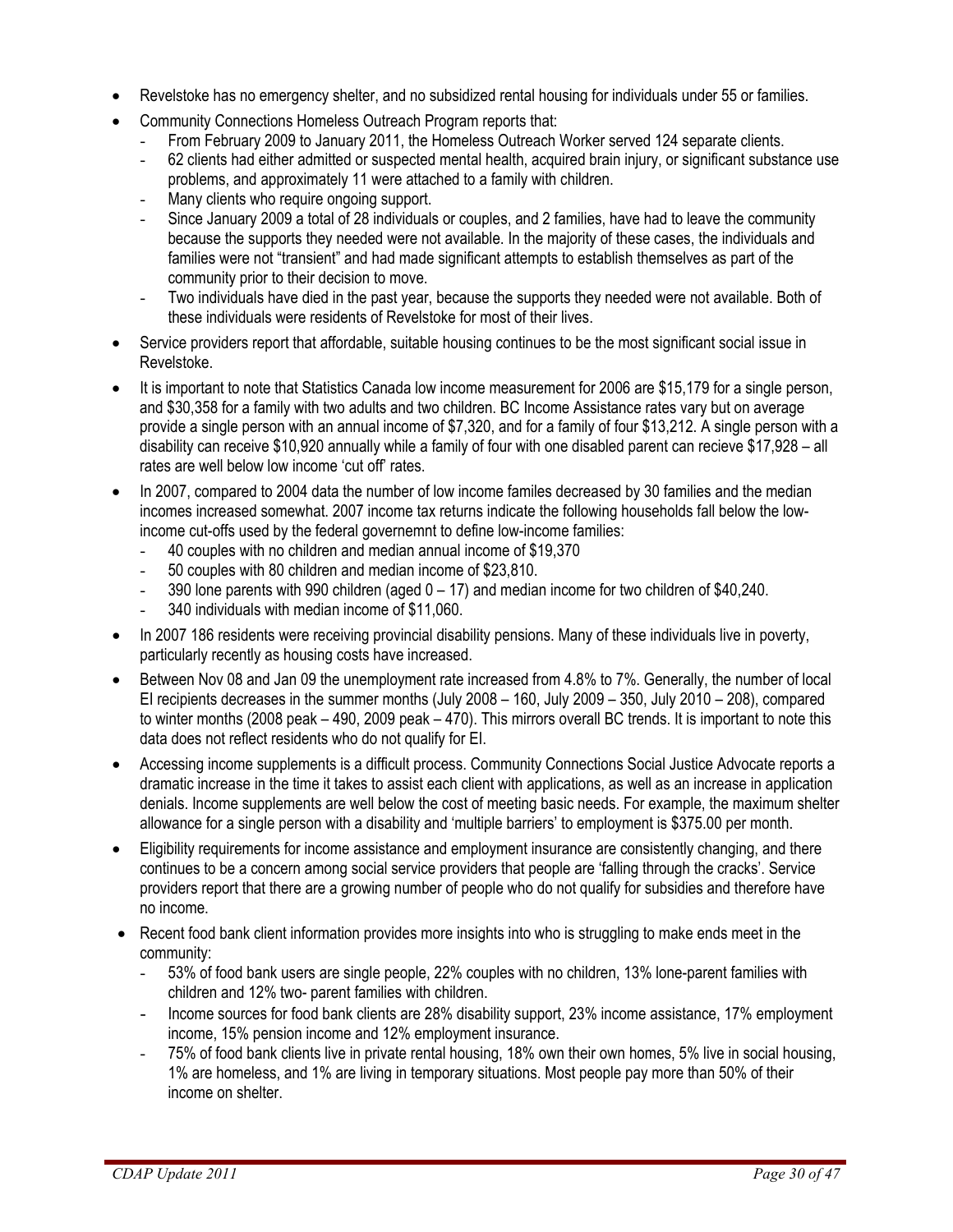- Literacy and employment support providers identify reliable transportation as a key factor that limits the potential for low-income families to access services and retain employment.
- In 2010, changes to Community Living BC resulted in the loss of a local representative for adults with developmental disabilities.

#### **What We Are Doing**

- Since the closure of the Ministry of Human Resources office in 2001, some services have developed in the community for people facing emergency financial or housing situations – in particular, Community Connections provides advocacy through the Social Justice Advocate, Homeless Outreach Worker and Tenant Support Worker positions.
- Community Connections Outreach Program runs the food bank, food share program, a community garden and community kitchen, provides baby bundles and promotes other community activities to support families living in poverty.
- The NCES has made food security in Revelstoke a priority for action, and developed a community garden in partnership with the United Church.
- Some schools provide occasional lunches to children.
- Churches are active in supporting those in need, with one hot lunch program offered by the United Church.
- The Women's Shelter assists women and families in crisis to meet their immediate needs.
- The Revelstoke Awareness and Outreach Program for people living with mental disabilities is sponsored by the Canadian Mental Health Association and runs primarily with volunteers.
- The Seniors Association is implementing new programs to support seniors to meet their basic needs the Seniors Helping Hands (grocery shopping & delivery for homebound residents), the Good Morning Program (telephone call support), and Volunteer Transportation Program (both in-town and out-of-town transportation to medical appointments).
- The City of Revelstoke, in partnership with Community Connections, subsidizes the cost of city-run programs and aquatic centre passes for low-income individuals and families.
- 2 local Thrift Stores provide the community with a continual supply of low cost clothing, footwear and other household goods.
- There are a number of subsidized rental housing units for seniors over 55 years and disabled in Revelstoke, including Monashee Court (45 units), Mt. Begbie Manor (41 units, including 16 new), Moberly Manor (8 new units). There is no subsidized rental housing for families or individuals under 55 years who are not disabled.

## **Community goal**

All citizens must have equal access to resources, employment, services, housing and opportunities they need to meet their basic needs.

## **Objectives:**

- **A**. Support the construction of affordable housing to meet the shelter needs of our most marginalized citizens
- **B.** Support all citizens to access healthy foods
- **C.** Support all citizens to have equal access to income security, healthy lifestyle choices and specialized supports as needed
- **D.** Citizens have at least one source of family, friend or professional support in the community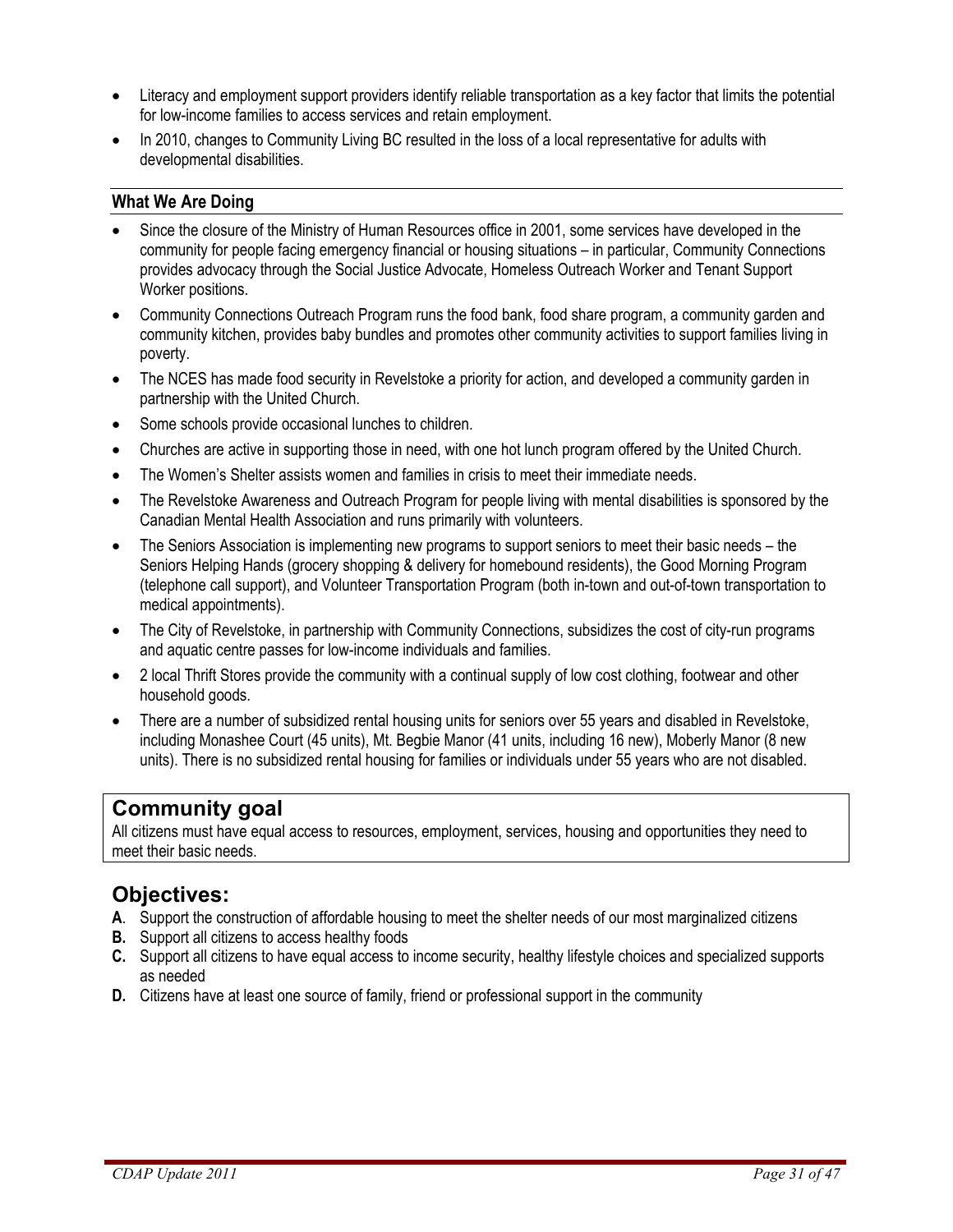| Objective                                                                                                                                                                                                                                                                                                                     |                                   | Projects/Tasks                                                                                                                                                                                                                                                 | <b>Priority</b> | Leader                           | Cost    |  |
|-------------------------------------------------------------------------------------------------------------------------------------------------------------------------------------------------------------------------------------------------------------------------------------------------------------------------------|-----------------------------------|----------------------------------------------------------------------------------------------------------------------------------------------------------------------------------------------------------------------------------------------------------------|-----------------|----------------------------------|---------|--|
|                                                                                                                                                                                                                                                                                                                               | 1                                 | Continue discussion around the need for an emergency shelter in Revelstoke and identify key<br>organization who will take the lead in developing an emergency and transitional shelters for<br>those struggling to meet their housing needs                    | Highest         | <b>RCHS</b>                      | Highest |  |
| A                                                                                                                                                                                                                                                                                                                             | $\overline{2}$                    | Identify the lead organization to provide supportive services for emergency and transitional<br>shelters                                                                                                                                                       | Highest         | <b>RCHS</b><br>CC                | High    |  |
|                                                                                                                                                                                                                                                                                                                               | 3                                 | Support the development and construction of subsidized housing for low income families                                                                                                                                                                         | Highest         | <b>RCHS</b><br>CC                | Highest |  |
|                                                                                                                                                                                                                                                                                                                               | 4                                 | Continue to encourage community support for the community food bank                                                                                                                                                                                            | High            | $\overline{cc}$                  | High    |  |
|                                                                                                                                                                                                                                                                                                                               | 5                                 | Continue and encourage further church sponsored soup/lunch programs                                                                                                                                                                                            | Medium          | Churches                         | Low     |  |
| B                                                                                                                                                                                                                                                                                                                             | 6                                 | Continue to recruit volunteers for Meals on Wheels program and Seniors Helping Hands<br>programs                                                                                                                                                               | Medium          | ΙH<br><b>SCA</b>                 | Medium  |  |
|                                                                                                                                                                                                                                                                                                                               | 7                                 | Expand school breakfast/lunch and emergency food stores programs to all schools                                                                                                                                                                                | Medium          | <b>SD19</b>                      | Medium  |  |
|                                                                                                                                                                                                                                                                                                                               | 8                                 | Develop a community-wide Poverty Reduction Strategy                                                                                                                                                                                                            | Highest         | City SD<br>CC                    | Low     |  |
|                                                                                                                                                                                                                                                                                                                               | 9                                 | Continue the Social Justice Advocate as a key point of contact to assist citizens to access<br>government subsidies; and the Homeless Outreach Worker & Tenant Support Worker as critical<br>housing support workers for marginalized and low income residents | Highest         | CC                               | Medium  |  |
|                                                                                                                                                                                                                                                                                                                               | 10                                | Continue to provide low income individuals and families with subsidies to City of Revelstoke<br>recreation programs and aquatic centre passes                                                                                                                  | Highest         | City P&R<br>CC                   | Low     |  |
| C                                                                                                                                                                                                                                                                                                                             | 11                                | Continue programs and services for developmentally disabled citizens                                                                                                                                                                                           | High            | CC<br><b>CLBC</b><br><b>MCFD</b> | Highest |  |
|                                                                                                                                                                                                                                                                                                                               | 12                                | Work with all levels of government to ensure all citizens (including our seniors) maintain incomes<br>above the Poverty Line                                                                                                                                   | High            | All                              | Low     |  |
|                                                                                                                                                                                                                                                                                                                               | 13                                | Identify shortcomings and address issues of accessibility and inclusiveness for residents and<br>visitors with disabilities                                                                                                                                    | Medium          | City Plan                        | Medium  |  |
|                                                                                                                                                                                                                                                                                                                               | 14                                | Work with Service Canada to provide remote access services in Revelstoke                                                                                                                                                                                       | Medium          | City<br>CC<br><b>RESC</b>        | Low     |  |
| D                                                                                                                                                                                                                                                                                                                             | 15                                | Support men's basic needs such as emergency shelter, and mental & emotional health                                                                                                                                                                             | High            | <b>MCFD</b><br><b>CC</b>         | High    |  |
| Note: The Housing and Transportation sections also include actions to improve these services for people struggling<br>to meet their basic needs. The Solid Waste Management/Recycling section includes an action to create a 'free store'<br>for furniture, and other items that are not currently recycled in the community. |                                   |                                                                                                                                                                                                                                                                |                 |                                  |         |  |
|                                                                                                                                                                                                                                                                                                                               | CDAP Update 2011<br>Page 32 of 47 |                                                                                                                                                                                                                                                                |                 |                                  |         |  |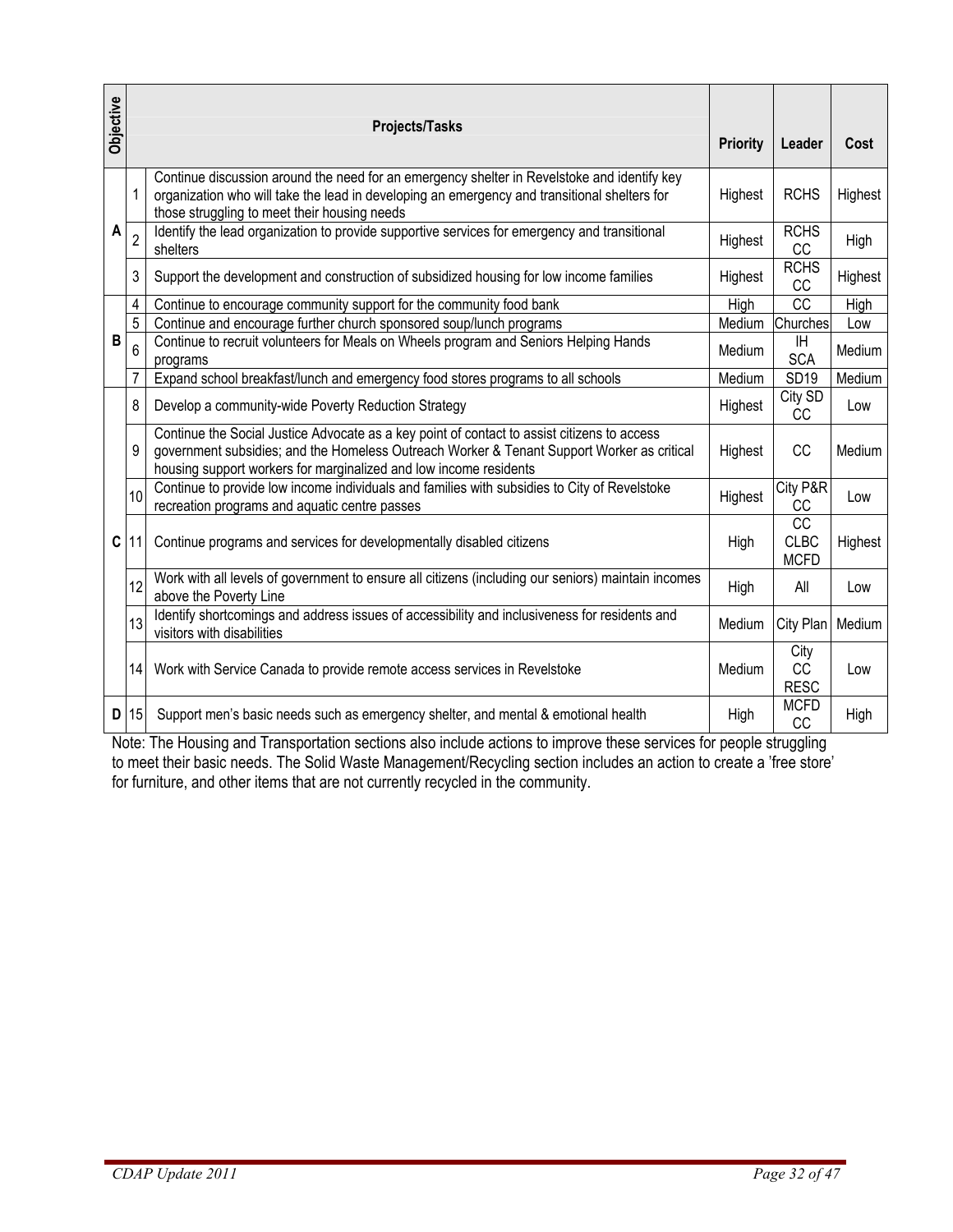#### **13.2 Healthy Lifestyles**

#### **What We Know About our Community**

- Almost 93% of respondents to the 2007 survey consider the general well being of the people in their households to be stable or improving, almost the same result as in the 2000 survey.
	- Responses to the 2007 community survey indicate about 32% of local citizens experience levels of personal stress or frustration they didn't feel they could handle. This is down from about 40% in 2000. The major sources of stress are personal or family finances, health problems and workplace problems.
	- Eighty percent of the survey respondents had someone to turn to, with family and friends being the main sources of support. Almost 27% of survey respondents sought professional help. Half the respondents had used these supports one to three times in the past year, while slightly over 20% turned to their support systems more than 10 times in the past year.
- Between 2003-07, the incidence of low birth weights for infants, which increases the risks of morbidity and premature death, were lower than both the Thompson Cariboo Shuswap Area and the provincial rates,
- The average 2006-07 hospitalization rate for children 0-14 years old was much higher than the provincial rate for respiratory diseases, but less than the rate for injuries and poisoning. By 2008-09, the hospitalization rate for children 0-14 years decreased to below provincial averages for respiratory diseases, but increased for injury & poisoning. In 2004-06 the number of teen pregnancies for 15-17 year old women was less than provincial averages. However, by 2005-07 the teen pregnancy rate had increased.
- From 2003-2007 there were slightly more deaths from arteries/arterioles & capillaries than expected. Diseases of the circulatory system were the leading cause of death and accounted for about 30% of total deaths. Cigarette smoking is the primary risk factor for the top three causes of death in Canada: diseases of the circulatory system, cancers and respiratory diseases.
- The life expectancy of residents has increased over the past 20 years.
- Using a variety of indicators and compared to the rest of the province, Revelstoke is ranked the 8th best place to live in BC. The two areas that fall short are Health Problems (life expectancy, infant mortality, potential years of life lost due to natural and accidental causes, alcohol sales) and Children at Risk (income assistance, health, crime, children in care, teen pregnancies).

#### **What We Are Doing**

- Provincially funded services offered through public health, the mental health clinic and the hospital promote healthy lifestyles through pre- and post–natal services, counselling and nutrition advice.
- Approximately every second year the community holds a Seniors Health Fair. In 2010, over 500 people attended the Seniors Health Fair.
- The Screen Smart Committee is providing information and hosting events to encourage alternative family activities to 'screen time', especially physical activities.
- The School District has expanded healthy foods at the high school cafeteria to a great degree and eliminated all non-healthy choices in vending machines. The Parks and Recreation Department has a healthy food policy for vending machines in the Community Centre.

## **Community goal**

Promote and encourage healthy lifestyles choices for all residents.

## **Objective:**

**A.** Improve quality of life and reduce mortality rates from unnatural causes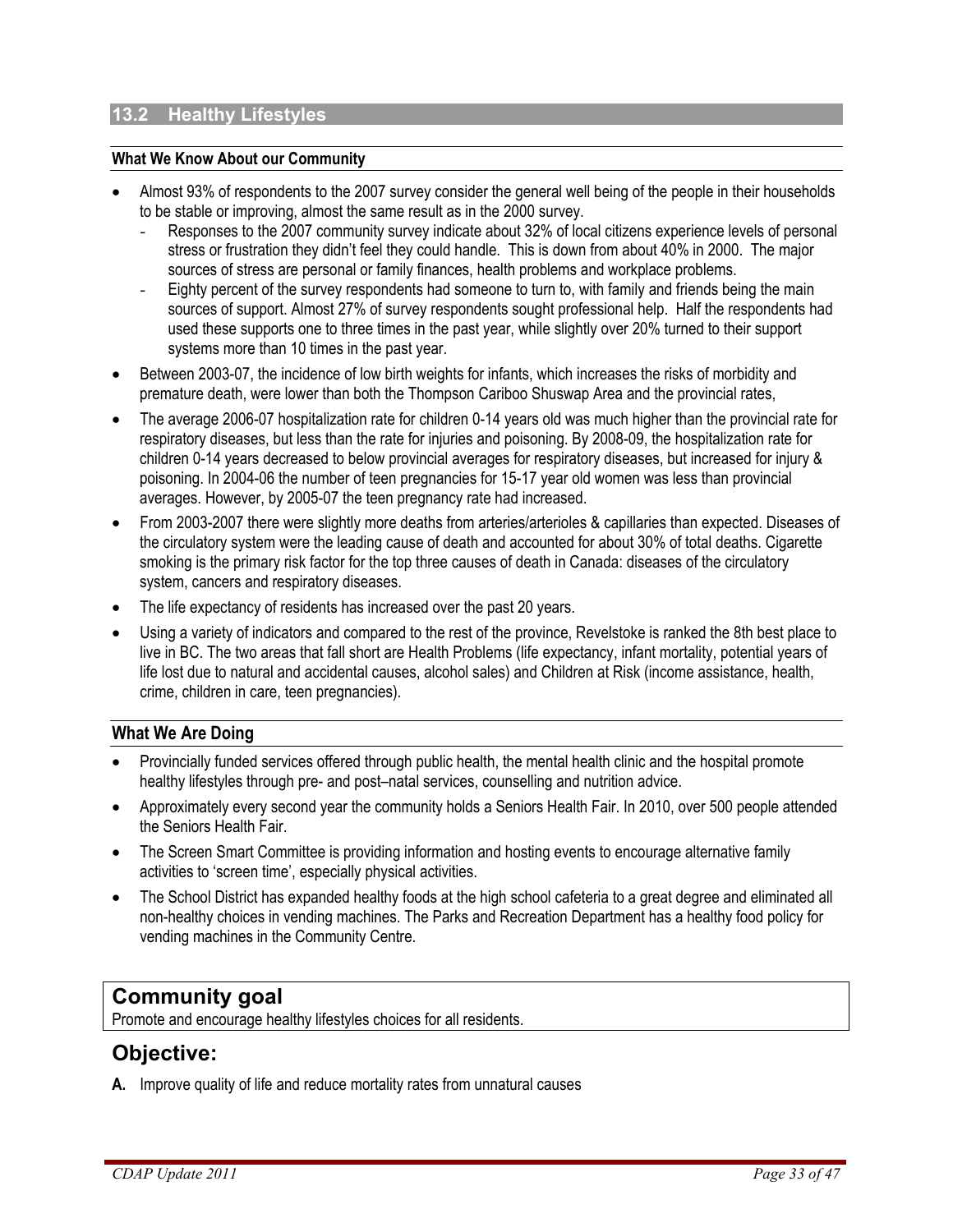| A                | 16<br>17<br>18<br>19                                                                                                                                                                                                                                                                                                                                                                                                                                                                                                                                                                                                                                                                                                                                                                                                                                                                                                                                                                                                                                                   | Continue to promote alternative family activities to 'screen time'<br>Develop a community awareness project about the highest preventable sources of mortality<br>(currently circulatory) and prevention options (e.g. health fair) | Highest | <b>RSSC</b>             |        |  |  |
|------------------|------------------------------------------------------------------------------------------------------------------------------------------------------------------------------------------------------------------------------------------------------------------------------------------------------------------------------------------------------------------------------------------------------------------------------------------------------------------------------------------------------------------------------------------------------------------------------------------------------------------------------------------------------------------------------------------------------------------------------------------------------------------------------------------------------------------------------------------------------------------------------------------------------------------------------------------------------------------------------------------------------------------------------------------------------------------------|-------------------------------------------------------------------------------------------------------------------------------------------------------------------------------------------------------------------------------------|---------|-------------------------|--------|--|--|
|                  |                                                                                                                                                                                                                                                                                                                                                                                                                                                                                                                                                                                                                                                                                                                                                                                                                                                                                                                                                                                                                                                                        |                                                                                                                                                                                                                                     |         |                         | Low    |  |  |
|                  |                                                                                                                                                                                                                                                                                                                                                                                                                                                                                                                                                                                                                                                                                                                                                                                                                                                                                                                                                                                                                                                                        |                                                                                                                                                                                                                                     | Highest | ΙH                      | Low    |  |  |
|                  |                                                                                                                                                                                                                                                                                                                                                                                                                                                                                                                                                                                                                                                                                                                                                                                                                                                                                                                                                                                                                                                                        | Continue the Seniors Health Fair annually or bi-annually                                                                                                                                                                            | Highest | <b>SCA</b><br>IH.       | Low    |  |  |
|                  |                                                                                                                                                                                                                                                                                                                                                                                                                                                                                                                                                                                                                                                                                                                                                                                                                                                                                                                                                                                                                                                                        | Continue to support universal accessibility to city-run recreation facilities and programs                                                                                                                                          | High    | City P&R                | Low    |  |  |
|                  | 20                                                                                                                                                                                                                                                                                                                                                                                                                                                                                                                                                                                                                                                                                                                                                                                                                                                                                                                                                                                                                                                                     | Promote alternative transportation methods to encourage physical activity and healthy lifestyles,<br>including continuing to implement community-based 'healthy lifestyle' days, e.g. Bike and walk to<br>work days                 | Medium  | City P&R<br><b>NCES</b> | Lowest |  |  |
|                  | 21                                                                                                                                                                                                                                                                                                                                                                                                                                                                                                                                                                                                                                                                                                                                                                                                                                                                                                                                                                                                                                                                     | Explore options to combine informal education with healthy outdoor activities                                                                                                                                                       | Medium  | SD <sub>19</sub><br>PC  | Low    |  |  |
|                  | <b>Substance Use</b><br>13.3<br><b>What We Know About the Situation</b><br>Citizens see problem substance use as a significant community issue as indicated by the following responses to                                                                                                                                                                                                                                                                                                                                                                                                                                                                                                                                                                                                                                                                                                                                                                                                                                                                              |                                                                                                                                                                                                                                     |         |                         |        |  |  |
|                  | the 2007 community survey:<br>almost 40% cited problems with substance use in Revelstoke as negatively affecting them, their family,<br>friends or co-workers;<br>36% identified problem substance use as a reason for unemployment, the third highest ranking, and drug<br>and alcohol counselling was listed as a factor that might have kept someone who was working out of town in<br>the community;<br>substance related crimes were reported as the fourth most common type of crime experienced by<br>$\overline{\phantom{a}}$<br>respondents, their family, or close friends, the same ranking as in 2000;<br>52% identified this factor as needing attention - the second highest ranking; and<br>In somewhat of a contradiction, substance use was listed as the second lowest source of personal stress,<br>by only nine individuals.<br>In 2010, the City of Revelstoke Social Development completed the 'Revelstoke Community Substance Use<br>Strategy' (visit www.revelstokesocialdevelopment.org to download the document). The strategy is based on a |                                                                                                                                                                                                                                     |         |                         |        |  |  |
|                  | comprehensive community health-based approach and includes:<br>A data-based statistical profile<br>National, provincial, regional, educational, and local contextual analysis<br>Youth Drug Survey & Key Stakeholder Survey results (collected October 2009)<br>A synopsis of risk and protective factors, harms, what we are doing, and recommendations for children (0-<br>12 years), youth (12-19 years), young adults (19-30 years), and adults (30+ years)<br>Visitors - special considerations<br>$\overline{\phantom{a}}$<br>Substances - special considerations<br>$\overline{\phantom{a}}$<br>Guiding principles and overall community goal<br>Implementation summary – specific community goals and recommended actions<br>Local community resource inventory (a detailed synopsis of 'What we are doing')                                                                                                                                                                                                                                                   |                                                                                                                                                                                                                                     |         |                         |        |  |  |
|                  |                                                                                                                                                                                                                                                                                                                                                                                                                                                                                                                                                                                                                                                                                                                                                                                                                                                                                                                                                                                                                                                                        | <b>What We Are Doing</b>                                                                                                                                                                                                            |         |                         |        |  |  |
| CDAP Update 2011 |                                                                                                                                                                                                                                                                                                                                                                                                                                                                                                                                                                                                                                                                                                                                                                                                                                                                                                                                                                                                                                                                        | To date, implementation of recommended actions from the Revelstoke Community Substance Use Strategy<br>include:                                                                                                                     |         |                         |        |  |  |

## **13.3 Substance Use**

#### **What We Know About the Situation**

- Citizens see problem substance use as a significant community issue as indicated by the following responses to the 2007 community survey:
	- almost 40% cited problems with substance use in Revelstoke as negatively affecting them, their family, friends or co-workers;
	- 36% identified problem substance use as a reason for unemployment, the third highest ranking, and drug and alcohol counselling was listed as a factor that might have kept someone who was working out of town in the community;
	- substance related crimes were reported as the fourth most common type of crime experienced by respondents, their family, or close friends, the same ranking as in 2000;
	- 52% identified this factor as needing attention the second highest ranking; and
	- In somewhat of a contradiction, substance use was listed as the second lowest source of personal stress, by only nine individuals.
- In 2010, the City of Revelstoke Social Development completed the 'Revelstoke Community Substance Use Strategy' (visit www.revelstokesocialdevelopment.org to download the document). The strategy is based on a comprehensive community health-based approach and includes:
	- A data-based statistical profile
	- National, provincial, regional, educational, and local contextual analysis
	- Youth Drug Survey & Key Stakeholder Survey results (collected October 2009)
	- A synopsis of risk and protective factors, harms, what we are doing, and recommendations for children (0- 12 years), youth (12-19 years), young adults (19-30 years), and adults (30+ years)
	- Visitors special considerations
	- Substances special considerations
	- Guiding principles and overall community goal
	- Implementation summary specific community goals and recommended actions
	- Local community resource inventory (a detailed synopsis of 'What we are doing')

#### **What We Are Doing**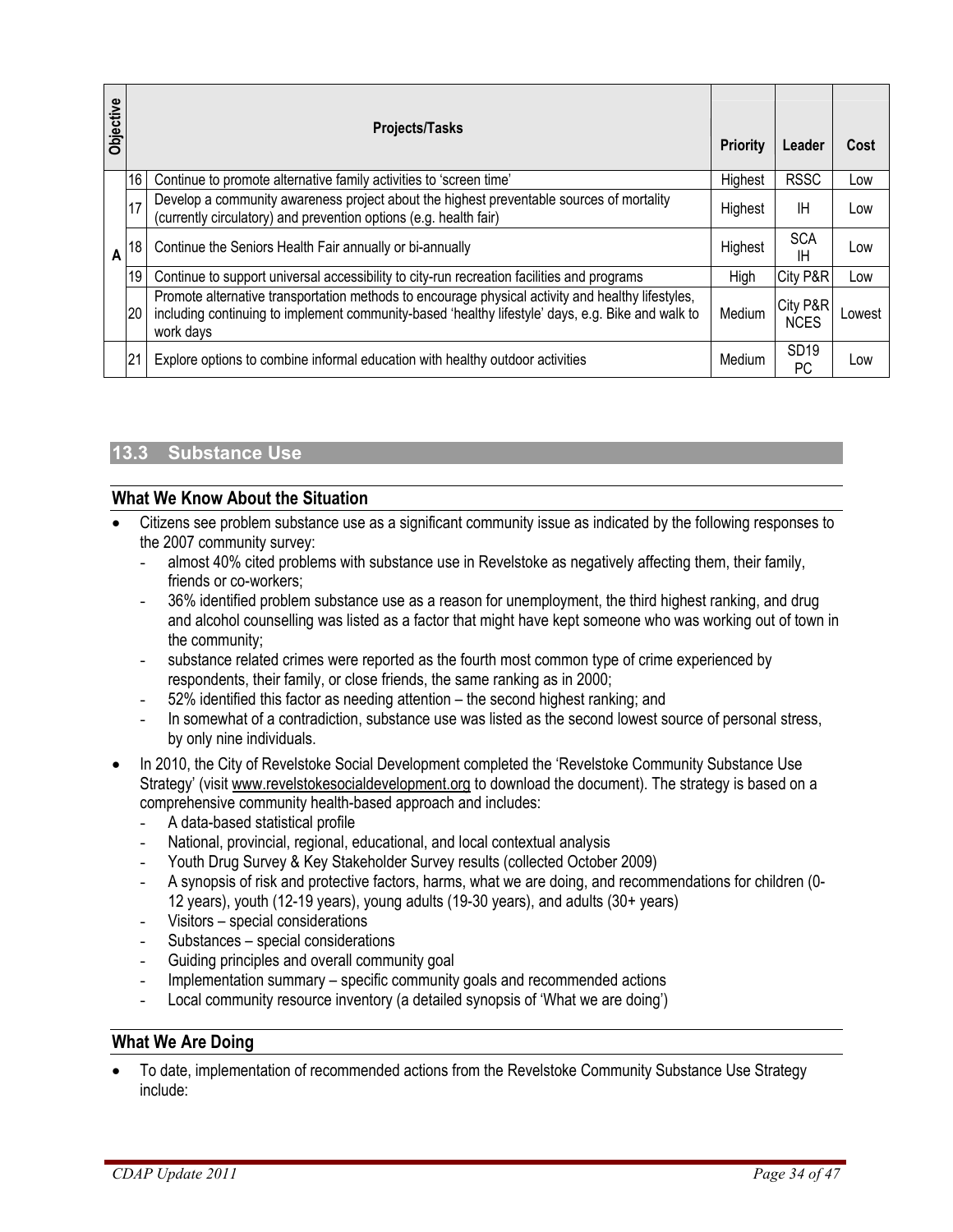- Formation of the Revelstoke Youth Initiative Committee; a one-day Youth Engagement Workshop outlining meaningful youth engagement processes; and initiation of a Youth Action Plan by Okanagan College (to be completed June 2011).
- The School District has initiated activity to review existing policies, investigate new programs, and enhance community partnerships to address substance use prevention and intervention, and proactively support students.
- Providing training to service providers on delivering services to clients with mental health and/or problem substance use issues (May 2011).
- Support for public health harm reduction strategies through developing a plan to address proper disposal of used needles, including provision of sharps containers in convenient settings and education on proper disposal of used needles.
- Initiation of a 'Safe Bar Program' (in progress).
- Community Connections Youth Coordinator developed and initiated a Youth Mentoring Program.
- RCMP-led Community Consultative Group formation. The RCMP is also working towards the formation of a specialized, dedicated unit within the detachment with the education, training, experience and time to work on major crimes.

## **Community Goal**

Recognize substance use as a major factor limiting the social and economic life of individuals, families and the community and act collectively to reduce problem use and support treatment.

## **Objectives**:

- **A.** Develop partnerships and collaboration to ensure implementation of the community goals and recommended actions in the Revelstoke Community Substance Use Strategy.
- **B.** Review the status of community goals and recommendations in the substance use strategy and update the plan when appropriate.

| Objective | <b>Projects/Tasks</b> |                                                                                                                                                                       | Priority | Leader  | Cost |
|-----------|-----------------------|-----------------------------------------------------------------------------------------------------------------------------------------------------------------------|----------|---------|------|
|           | $A$ 22                | Implement priority actions, particularly around community and parent education, prevention<br>supports for youth, and reducing alcohol-related harms in the community | Highest  | City SD | Low  |
|           | 23                    | Continue the substance use strategy steering committee to oversee implementation                                                                                      | High     | City SD | Low  |
| B         | 24                    | Administer the Youth Drug Survey in the high school within 3 – 5 years and do comparative<br>analysis                                                                 | High     | City SD | Low  |

#### **13.4 Health Care Services**

#### **What We Know About our Community**

- The 2007 community survey showed that satisfaction with health care services improved from 2000, when citizens were least satisfied with health care services of all community services. There was still a desire for improvement with access to doctors and hospital services ranking second and third out of 12 services in the survey, mental health and home care services ranking eighth and ninth. 2007 community survey respondents cited a desire for a "walk-in" medical office and an overall improvement in health care services in Revelstoke.
	- There is also a concern about the impact of Revelstoke Mountain Resort on health care services in the community – 61% of 2007 community survey respondents felt the resort would negatively impact Revelstoke with an increased demand on health care services and 81% felt there should be a high priority placed on taking action to reduce this negative impact.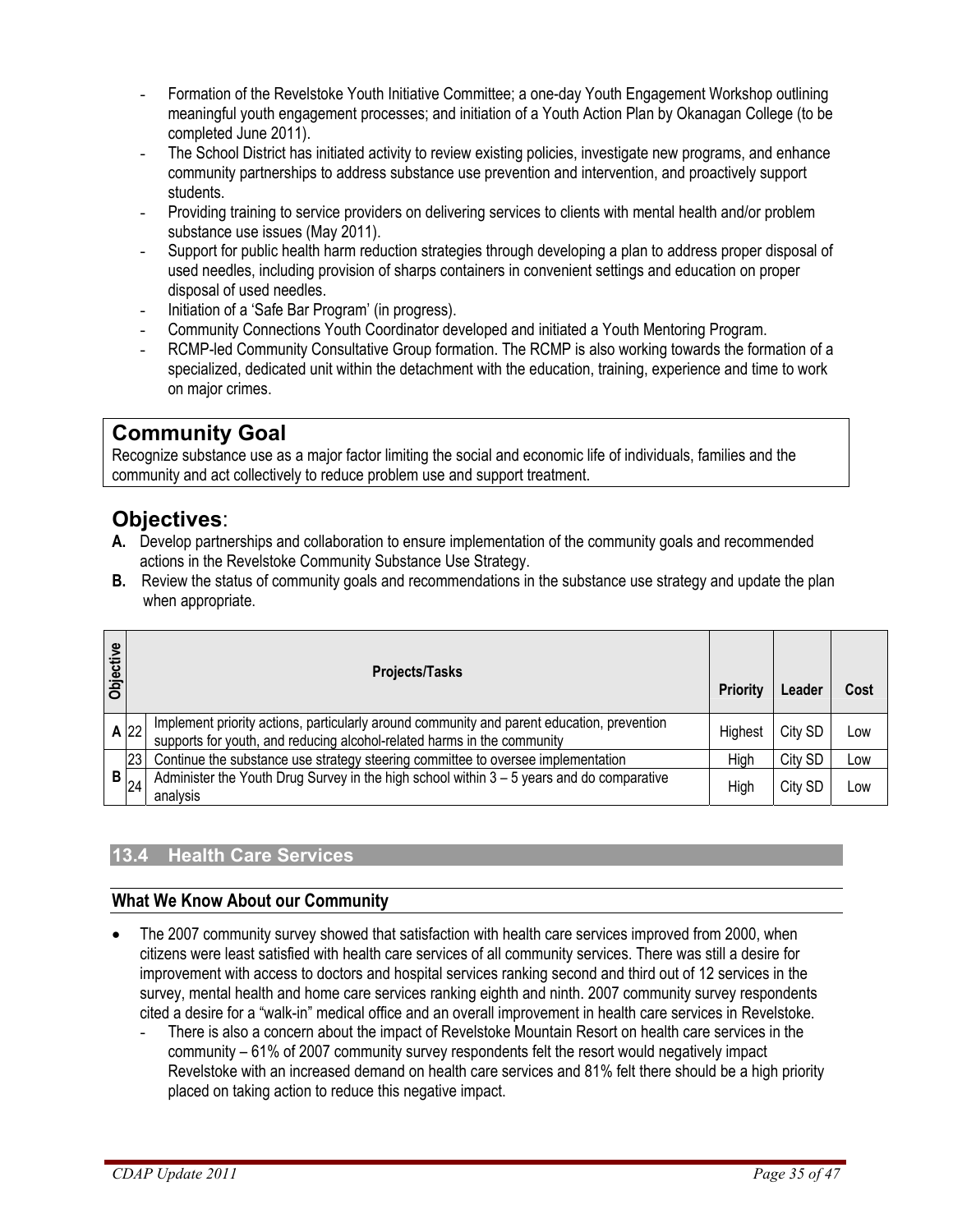- Currently, there is no trained Sexual Health Educator in Revelstoke to do community outreach and sexual health education in schools; in 2010, IH cut the School-based Prevention position that historically delivered the majority of substance use prevention education in schools.
- Access to services not available in Revelstoke continues to be an issue for some given the geographic location of the community.
- The Emergency Department Patient Experience Survey at Queen Victoria Hospital reveals evidence of increased satisfaction with health services: Overall Quality of ED Care % of satisfaction has increased from 93.2% in 2007 to 96.8% in 2010.

#### **What We Are Doing**

- The health care system in the community includes provincially funded services, private fee-for-service providers and volunteer groups.
- Provincial services in the community funded by the Interior Health Authority include:

**Queen Victoria Hospital** - Offers services related to stabilization of major trauma in preparation for transfer to the relevant tertiary centre, maternity, minor elective surgeries, laboratory and radiology, physiotherapy, outpatient ambulatory care, nutrition, care for the elderly, respite and hospice with staffing of approximately 90 full-time equivalents. There are ten acute care beds and 45 long-term care beds, which include one respite bed and one palliative care bed. Visiting physicians provide specialized medical care.

- One benefit of the Revelstoke Mountain Resort development has been that recruitment for most staff positions has been less challenging however it may become an issue again if there continues to be increases in house prices.
- In May 2009, Interior Health took the lead to convene a committee to aid communication between Interior Health, RMR, and BC Ambulance Service (BCAS) in terms of flow of patients from the ski hill and to provide a forum for timely discussion regarding developments to the ski hill that would impact healthcare services so that appropriate planning can take place. The Committee consists of Acute Health Services Manager, Nursing Coordinator, Chief of Medical Staff, Physician, Chief Paramedic, VP COO RMR, Ski Patrol Lead RMR, and Operations Mgr RMR. As well, QVH tracks the number of patients admitted to Emergency Services and Radiology that come directly from RMR.
- In 2010, IH restructured service delivery management. Community programs like public health, community care and mental health along with aboriginal health and primary health care are now together in one portfolio called Community Integration Health services. Revelstoke Health Services already function in an integrated manner in many ways, with the on-site Acute Health Services Manager acting as the key contact for the community as well as serving an internal liaison function.
- In response to a shortage of home care aid workers, IH recruited residential care casual care aids to do home care aid orientations. The dual role of casual care aids ensures they are offered more work which has improved staff retention for these positions.
- In November 2010, IH launched a High Acuity Response Team (HART) in Kamloops to streamline critical care transport from rural sites. This team consists of highly trained critical care nurses responding with a BC Ambulance Services [BCAS] basic life support ambulance team to provide ground transport for acutely ill patients from outlying rural and remote health sites to higher levels of care. In more complex cases, a respiratory therapist will be called in to assist. The goal is to increase the resources available for transferring acute patients throughout the area.

**Public health services** - Offers immunizations, hearing screens, baby clinics, influenza and pneumococcal vaccines, communicable & STD disease investigation, education, and resources, prenatal and postnatal services, support for new mothers, services for children with special needs, individual and group counselling on every aspect of health, tobacco education, school health services, and environmental health services. The public health team includes a public health inspector, health unit aide, and public health nurses. A speech and language pathologist for pre-school children is co-located with the Child Care Society.

Dental health education and services, nutrition services, newborn hearing screening program, preschool vision program and health protection services are provided by IH through staff from outside the community.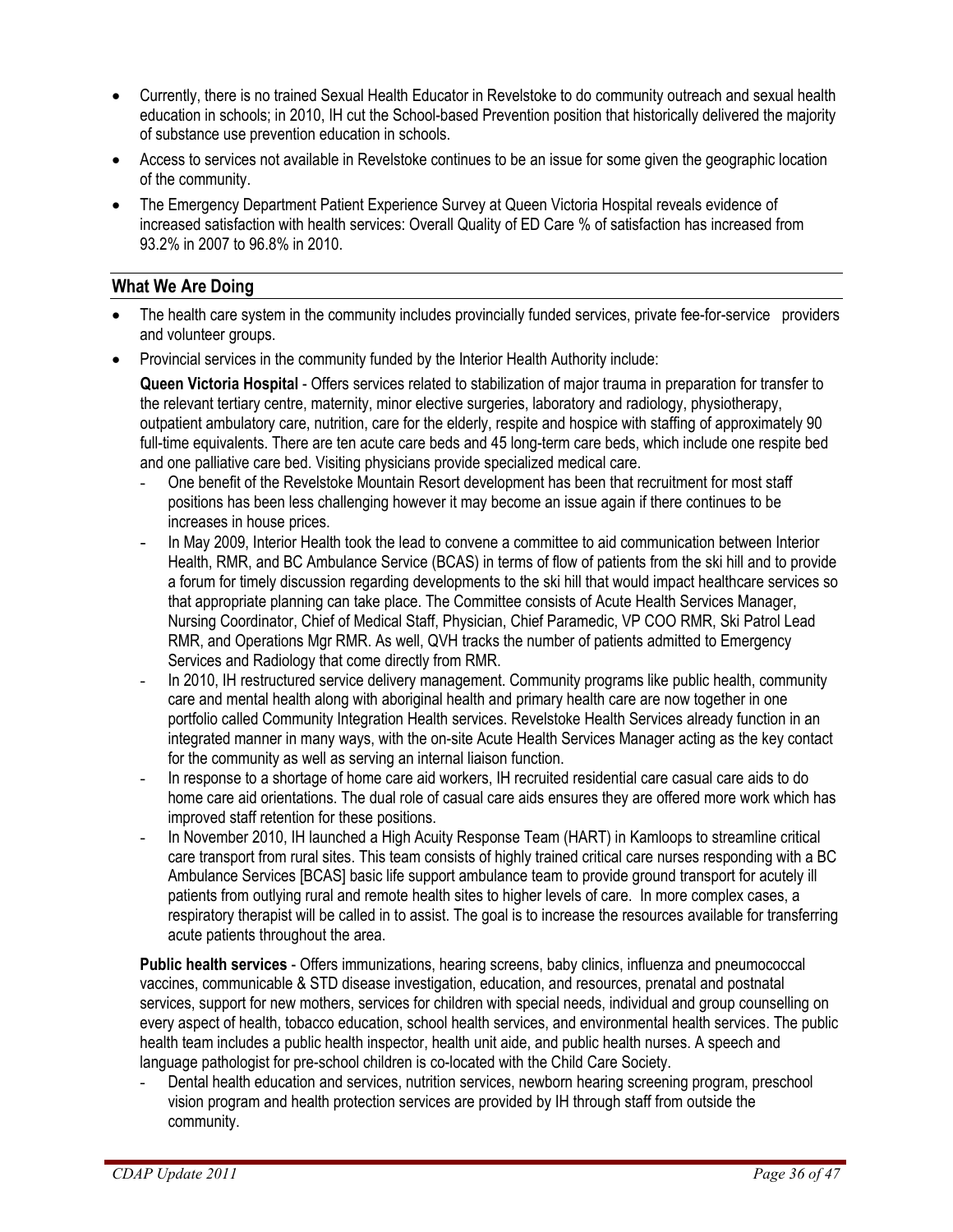**Mental Health and Substance Use Services** – Provides counselling and life skills support through one parttime counsellor, one full time community mental health nurse, a psychiatrist and one part-time life skills worker. Substance use counselling is provided with one full-time staff.

Public health services, laboratory services and the mental health and susbstance use services are all located at the hospital. The benefits to co-location include inter-linking communication and patient care between departments as well as cost efficiency. When health care services were initially amalgamated at the hospital there were calls for a satellite office downtown to facilitate walk-in access, as well as some concerns about confidentiality due to the public location of the mental health waiting room. Now patients seem used to the public health location as on-site clinics are well attended, and mental health has a small waiting area closer to the clinical offices. However, the number of 'drop in' patients has never returned to former levels when the public health clinic was located downtown, and transportation to the hospital location remains an issue for some residents.

As well, Public health actively partners with other organizations to provide services in various locations throughout the community. For example, pharmacies also distribute harm reduction kits, vaccinations are provided in all schools, flu shots at the community centre, an active presence in elementary schools with 'Ready, Set, Learn' for 3 year olds, and the 'Breastfeeding Challenge' at Community Connections.

In the Province's first, purpose build Neighbourhood Learning Centre at the high school, space has been developed to support youth, drug and alcohol, mental health and community support agency program delivery on-site. This site is due to open in late 2011.

**Selkirk Medical Group (SMG)** – The sole medical clinic in Revelstoke for over 30 years currently houses nine full time, full spectrum Rural Family Doctors and a complement of nursing staff, and operates 5 days a week including an Urgent Care Clinic during regular office hours accepting patients as walk-ins and urgent requests. SMG Physicians:

- Staff the QVH emergency room, provide anaesthesia for both regular & emergency procedures, cover QVH GP surgical operative support for Obstetrics, Trauma, and some General Surgery as well as do elective procedures including planned c-sections, tubal ligations, vasectomies, tonsillectomies, etc.
- Provide Obstetrical care with an emphasis on delivering their own patients weekdays and guaranteed 24/7 weekend coverage by the group, and medical care and support to the Mount Cartier Court Long Term Care Facility as well as for the Community Care Nurses. Community support includes home visits for community-based clients that are shut in on an as needed basis.
- Actively recruit and support visiting Specialist Physicians, including providing office space for those that are not hospital-based.
- Participate in the education of medical students and post-graduate medical residents, and have been a long time Rural Teaching Site for second year UBC Family Practice Residents.
- Routinely sit on regional committees so Revelstoke has a voice within the Health Authority, and recently invested in an Electronic Medical Record System for better patient care and communication.
- Independent health care providers include three dentists, two chiropractors, one optometrist, a part-time hearing specialist, six part-time physiotherapists, ten registered massage therapists, three acupuncturists, a nutritionist and a midwife. The midwife is a member of the Local Medical Advisory Committee, which meets monthly as well as being a member of the hospital's Obstetrical Committee.
- The Ministry of Children and Family Development (MCFD) provides support to families in their efforts for positive and healthy relationships. Services offered include Individual and Family Support, Child and Youth Mental Health, Foster Care, Respite, Adoption and Protective Services. The local office works along side community and families to engage formal and informal supports toward the goal of healthy families.
- An active volunteer hospice society provides respite and hospice support. A S.A.F.E.R. clinic (Sexual Awareness for Everyone in Revelstoke) provides sexual health counselling. Numerous volunteer support groups bring people with specific health challenges or experiencing bereavement together, including a new Palliative Care Committee.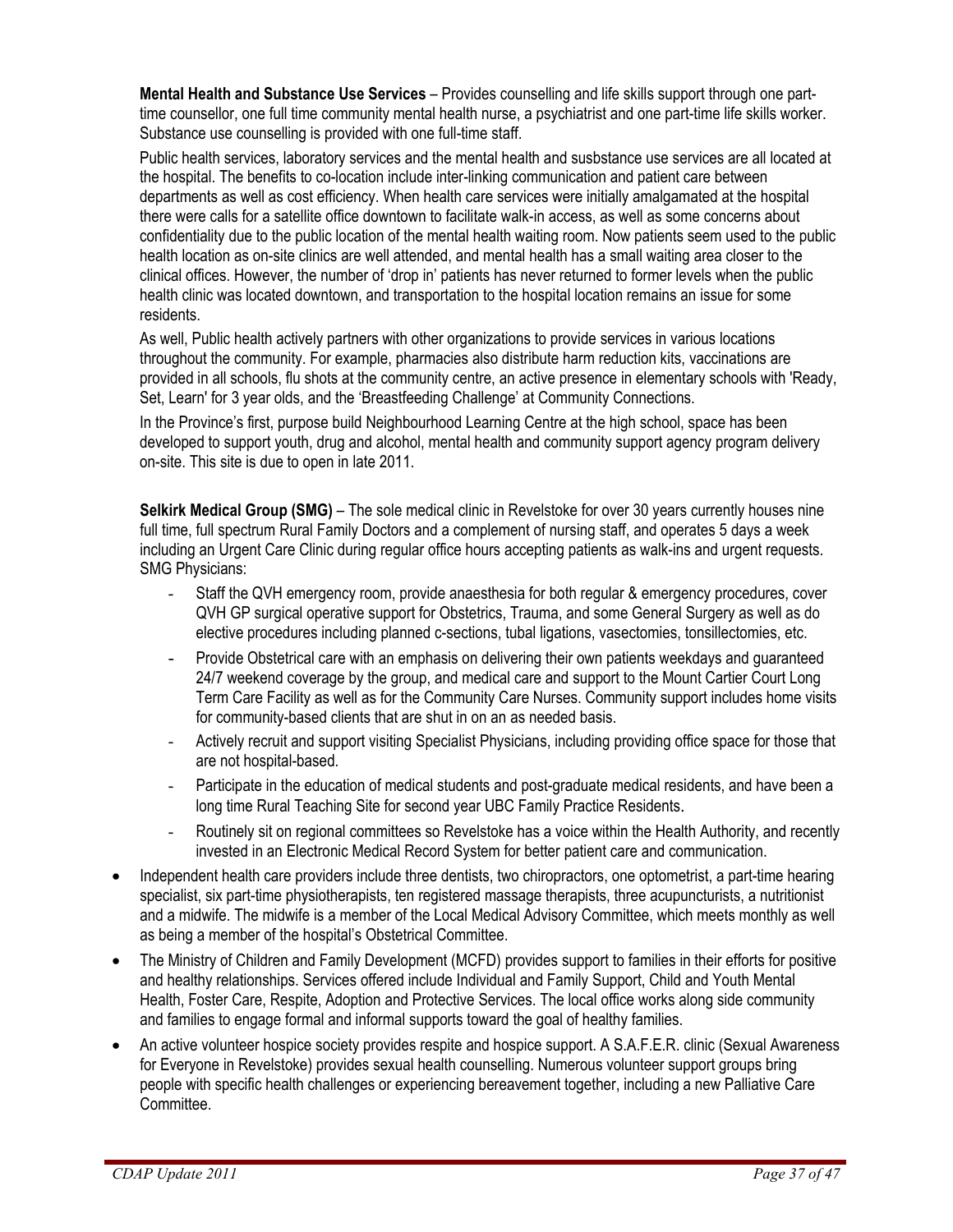- The Health Connections Bus continues to transport patients as far as Kamloops and Kelowna for out of town medical appointments. This is supplemented by the Volunteer Transportation program, set up in 2010 and managed by the Volunteer Coordinator at the Seniors Centre. The Volunteer Coordinator also manages the 'Good Morning' program, volunteer phone calls for isolated residents.
- In 2009, the Social Development Committee published a local Seniors Resource Guide, and facilitated numerous health-related information sessions at the Seniors Centre including Falls Prevention, and Pharmaceutical Use & Misuse.

## **Community goal**

Meet the needs of a growing and changing population with appropriate outreach and emergency supports and health and wellness facilities and services, including access to out-of-town health care.

## **Objective:**

**A.** Continue open communications with IH to bring appropriate services to the community and initiate proactive strategic thinking to plan for longer term needs.

| Objective    |                 | <b>Projects/Tasks</b>                                                                                                                                                                                                                                                             | <b>Priority</b> | Leader                                 | Cost   |
|--------------|-----------------|-----------------------------------------------------------------------------------------------------------------------------------------------------------------------------------------------------------------------------------------------------------------------------------|-----------------|----------------------------------------|--------|
|              | 25              | Continue the Health Care Advisory Committee in partnership with Interior Health                                                                                                                                                                                                   | Highest         | City<br>ΙH                             | Lowest |
|              | 26              | Continue the committee to aid communication between Interior Health, RMR, and BC<br>Ambulance Service (BCAS) to provide a forum for timely discussion regarding developments to<br>the ski hill that would impact healthcare services so that appropriate planning can take place | Highest         | <b>IH</b><br><b>RMR</b><br><b>BCAS</b> | Lowest |
|              | 27              | Continue the out-of-town medical bus service and volunteer transportation program                                                                                                                                                                                                 | Highest         | IH, City<br>SD, SCA                    | Medium |
|              | 28              | Continue to advocate for hospital heli-pad                                                                                                                                                                                                                                        | Highest         | IH                                     | High   |
|              | 29              | Advocate for expanded hours to Selkirk Medical Clinic to include after business hours and<br>Saturdays to ensure access to non-emergency medical care                                                                                                                             | Highest         | City, IH<br>Selkirk<br>Medical         | Medium |
| $\mathsf{A}$ | $\overline{30}$ | Create and distribute health literacy posters and pamphlets throughout the community                                                                                                                                                                                              | High            | <b>CBAL</b>                            | Low    |
|              | 31              | Implement supportive end-of-life training for all hospital and residential care staff                                                                                                                                                                                             | High            | ΙH                                     | Low    |
|              | 32              | Support end-of-life education for families and the general public                                                                                                                                                                                                                 | High            | Palliative<br>Care<br>Comm.            | Low    |
|              | 33              | Continue community awareness of services available for people with mental health challenges<br>and advocate for improved accessibility                                                                                                                                            | High            |                                        | High   |
|              | 34              | Continue to facilitate health-related information sessions at the Seniors Centre                                                                                                                                                                                                  | High            | SCA,<br>City SD                        | Lowest |
|              | 35              | Continue access to the medical equipment/aids Red Cross Loans Cupboard                                                                                                                                                                                                            | High            | Red<br>Cross                           | Lowest |

Note: The Seniors section includes action to provide additional services for aging people with developmental disabilities.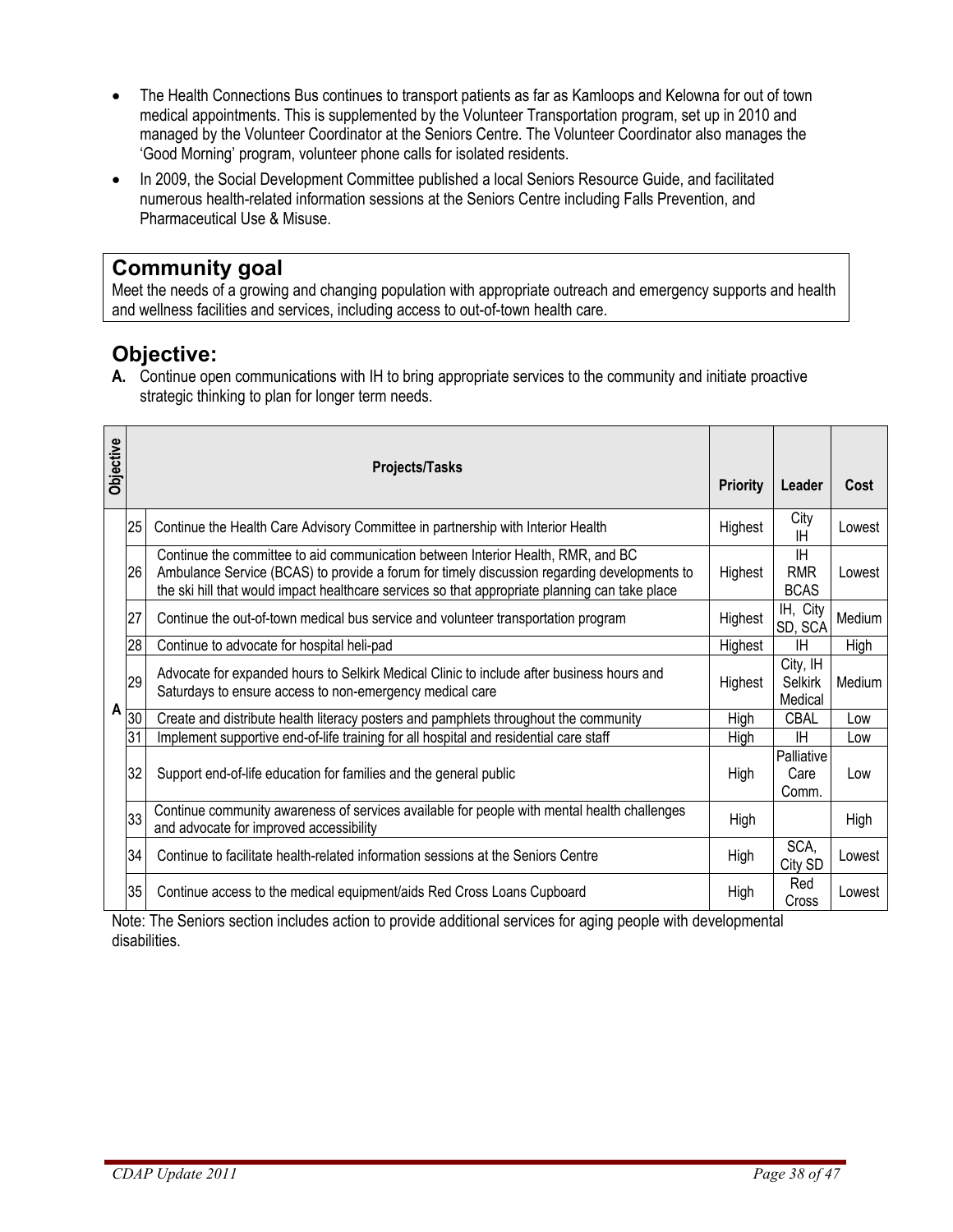## 14. Families, Children and Youth

#### **What We Know About our Community**

- 97% of 2007 community survey respondents thought it was important to be, and over 90% viewed Revelstoke as being, family oriented, similar to 2000.
	- 46% of 2007 community survey respondents described their families as "thriving" (compared to 35% in 2000) and 46.5% as "managing" (compared to 55% in 2000). Conversely, low-income households were the likeliest (26%) to describe their family situation as "messed up". Nearly 48% of 2007 community survey respondents had family members living in Revelstoke other than those in their home.
	- 65% of 2007 community survey respondents indicated satisfaction with support for families and children, down from 75% in 2000. Citizens indicated a moderate to high priority for improvement in these services.
	- Some 2007 community survey respondents felt there could be more activities for youth.
	- Youth respondents to the 2007 community survey differed from older people:
		- $\circ$  they were more likely to be dissatisfied with Revelstoke as a place to live;
		- $\circ$  they were less likely to have provided input on a major community decision in the last year and were less certain how their input would impact community decisions;
		- $\circ$  they were much more likely to be affected by substance abuse.
		- $\circ$  they displayed the most optimism toward the current state of the economy, with 74% believing the economy is growing.
		- o they identified "access to education" as a high social priority.
		- o they chose "support for entrepreneurs", "arts and cultural expansion", and not surprisingly, "opportunities for youth" as high economic and employment priorities.
		- o they were concerned with environmental priorities such as energy conservation.
- The type and number of households in the community in 2006 were:

| <b>Type of Household</b>  | No. of Households | Percentage |
|---------------------------|-------------------|------------|
| Couples                   | 1,830             | 51%        |
| One person                | 1,320             | 37%        |
| Lone parent with children | 430               | 12%        |
| TOTAL                     | 3.580             | 100%       |

- In 2007 about 30% of the population 2,380 young people were between 0 and 24 years old. 1,110 were aged 15 to 24.
- Child Care choices in Revelstoke are extensive including Registered License Not Required; Licensed Family; Licensed Group facilities; and Preschools. Demand for child care fluctuates throughout the year and the Child Care Resource and Referral works to respond to the various needs of families. The Child Care Resource and Referral also has a mandate to support parents to access Child Care Subsidy resulting in more families with an income threshold of \$38,000 accessing this program.
- As of September 2007 the percentage of youth aged 19 to 24 receiving employment insurance was slightly higher in Revelstoke than the provincial average, the percentage of youth under 19 receiving income assistance was much less. In 2008, BC Stats "Index of Youth at Risk" ranked Revelstoke the 13<sup>th</sup> best area of 77 Local Health Areas in the province  $-$  down from  $5<sup>th</sup>$  best in 2007.

#### **What We Are Doing**

- **The Ministry of Children and Family Development (MCFD**) provides support to families in their efforts for positive and healthy relationships. Services offered include Individual and Family Support, Child and Youth Mental Health, Foster Care, Respite, Adoption and Protective Services. The local office works alongside community and families to engage formal and informal supports toward the goal of healthy families.
- **Community Connections** The largest community organization, operating as a non-profit society, offering services for adults (including residential group homes) and children with developmental disabilities; counselling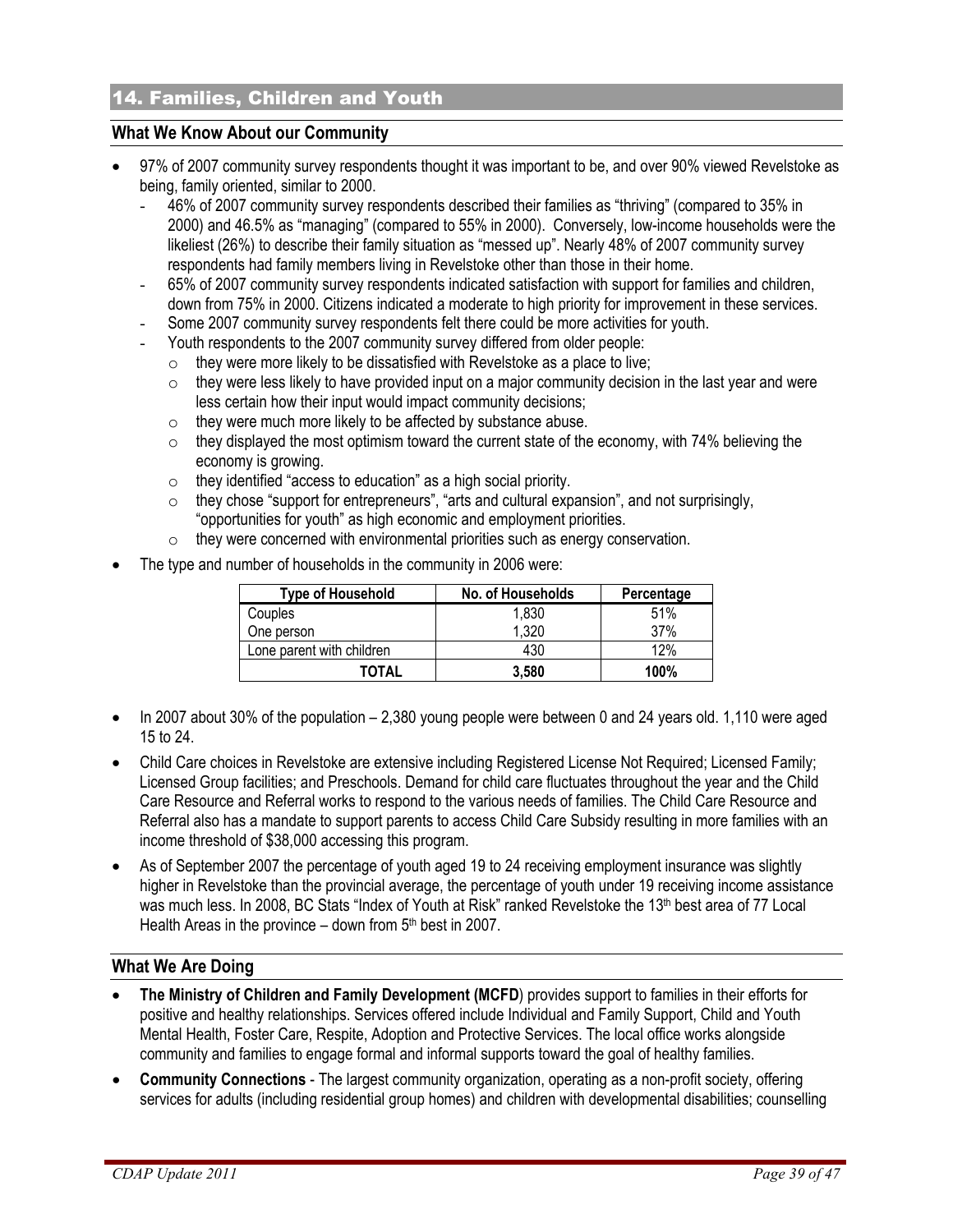services; family support programs; Jumping Jacks preschool; women's programs; outreach programs for individuals and families that live in poverty; and a youth program.

- **Interior Health** Provides pre- and post-natal and parenting services and supports for raising healthy families; communicable disease avoidance and vaccination services; hearing and vision services; environmental services and speech and language services.
- **Revelstoke Community Childcare Society** A non–profit society that focuses on child care and early childhood development. RCCS operates: a group child care for infants and toddlers, 3 to 5 years olds, and school-aged care; Leap and Learn Preschool; the Early Learning Resource Lending Library; and the Child Care Resource and Referral Program which supports all child care providers and early learning programs in the community with training, education, support and networking. CCRR also supports parents with child care referrals, child care subsidy and information about quality child care and early learning.
- **Early Childhood Development Committee** This cross-sectoral volunteer committee acknowledges, values and supports the shared responsibility of investing in young children (0-6 years) so that they may live, learn, play and dream in safe and healthy surroundings. It facilitates community-wide early learning and care, supports parents and providers through information and resources, and encourages family-friendly initiatives.
- **Columbia Basin Alliance for Literacy** CBAL is a non-profit organization that promotes literacy and lifelong learning in the community. A number of family and children's literacy programs and services are offered. Building on the strengths of families, these programs, either directly or indirectly, support parents to guide their children in learning.
- **School District # 19** In addition to responsibility for the child and youth education system in the community, the School District participates actively in community committees related to child and youth development and learning. Early learning initiatives include the StrongStart Center, a free parent and child (to age 5) drop in program, Baby Talk, a free drop-in program for new parents and babies to 12 months. A variety of family services will be co-located for young children with the opening of the Province's first, purpose built Neighbourhood Learning Center at the new elementary school in September 2012. In addition, space at the new Revelstoke Secondary School has been developed to support youth, drug and alcohol, mental health and community support agency program delivery.
- **City of Revelstoke** Runs a licensed preschool and supports many activities centered around families and children, including partnering to support the family friendly community initiative.
- **Okanagan College** Provides a prenatal training program and all emergency first aid related to caring for children for parents, child care providers, and babysitters.
- **S.A.F.E.R. clinic** (Sexual Awareness for Everyone in Revelstoke) Provides sexual health counselling for people of all ages, with a particular focus on youth. It is staffed by a physician, a nurse and volunteers, many of whom are youth. This clinic addresses the need for confidential health care services for youth, including a dropin health clinic, with a particular emphasis on sexual health care and education.

## **Community goal**

Continue to demonstrate that our community is 'family friendly' and actively supports our children, youth, and families.

## **Objectives:**

- **A.** Maintain the community focus on child care through the Child Care Society with expanded child care services
- **B.** Maintain community services to support children, parents, teens, couples and individuals
- **C.** Improve teen and youth sense of belonging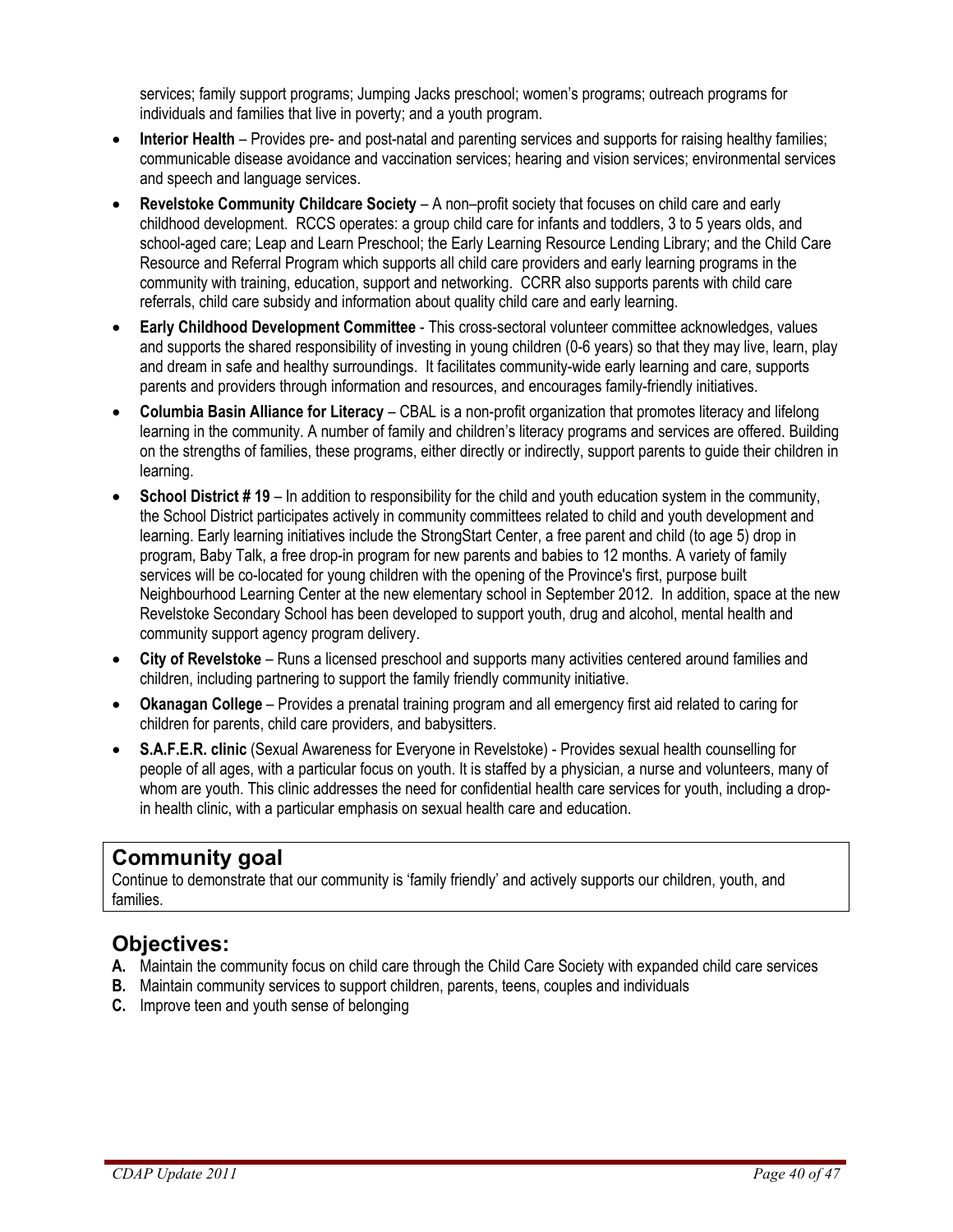| <b>Objective</b>                                                                                                                                                                                                                                     | Projects/Tasks |                                                                                                                                                                                     | <b>Priority</b> | Leader                                                    | Cost    |
|------------------------------------------------------------------------------------------------------------------------------------------------------------------------------------------------------------------------------------------------------|----------------|-------------------------------------------------------------------------------------------------------------------------------------------------------------------------------------|-----------------|-----------------------------------------------------------|---------|
| A                                                                                                                                                                                                                                                    |                | Maintain a full complement of child care options within the community, including for infants                                                                                        | Highest         | <b>RCCS</b>                                               | Medium  |
|                                                                                                                                                                                                                                                      | $\overline{2}$ | Continue to work towards enhancing resources and existing support services for all families,<br>including recreation, programming, prevention, counselling and crisis support needs | Highest         | CC, ECD<br><b>MCFD</b><br>IH, RCCS<br>CBAL<br><b>SD19</b> | Highest |
| B                                                                                                                                                                                                                                                    | 3              | Continue approaches to make recreational programs and facilities accessible to all families (e.g.<br>City of Revelstoke Aquatic Centre, Recreation & Program subsidies)             | High            | City, CC<br>ECD                                           | Low     |
|                                                                                                                                                                                                                                                      | 4              | Act on opportunities to expand recreational activities, physical activity and entertainment options<br>for youth and families                                                       | High            | ECD<br><b>RCCS CC</b><br><b>CBAL City</b>                 | Low     |
|                                                                                                                                                                                                                                                      | 5              | Implement the development of 'safe routes to schools'                                                                                                                               | Highest         | CECE&P<br>W                                               | High    |
|                                                                                                                                                                                                                                                      | 6              | Develop safe bike paths connecting throughout the community                                                                                                                         | High            | City Plan<br>CE, PW                                       | High    |
|                                                                                                                                                                                                                                                      | 7              | Continue and expand the Youth Program Coordinator and all related activities and programs                                                                                           | Highest         | <b>CC</b>                                                 | Medium  |
|                                                                                                                                                                                                                                                      | 8              | Continue the Revelstoke Youth Initiative Committee                                                                                                                                  | Highest         | City &<br>partners                                        | Low     |
|                                                                                                                                                                                                                                                      | 9              | Support implementation of the recommendations involving youth in the Substance Use Strategy<br>(2010)                                                                               | Highest         | City &<br>partners                                        | Medium  |
| C                                                                                                                                                                                                                                                    | 10             | Once completed, support implementation of recommendations in the Youth Action Plan (2011)                                                                                           | Highest         | <b>OC</b><br>City &<br>Partners                           | Medium  |
|                                                                                                                                                                                                                                                      | 11             | Continue the S.A.F.E.R. program (walk-in sexual health clinic)                                                                                                                      | Highest         | <b>SAFER</b><br>Society                                   | Medium  |
|                                                                                                                                                                                                                                                      | 12             | Involve teens and youth in community processes through meaningful engagement                                                                                                        | High            | All                                                       | Low     |
|                                                                                                                                                                                                                                                      | 13             | Establish a youth centre in the community that provides both space and a centre for activities<br>(card table, pool table, climbing wall etc)                                       | Medium          | City &<br>Partners                                        | Medium  |
| Note: Transportation to meet basic needs is addressed in the Transportation section, education and life long learning<br>are included in the Child and Youth Education section, youth recreation projects are included in the Recreation<br>section. |                |                                                                                                                                                                                     |                 |                                                           |         |
|                                                                                                                                                                                                                                                      |                | CDAP Update 2011                                                                                                                                                                    |                 | Page $41$ of $47$                                         |         |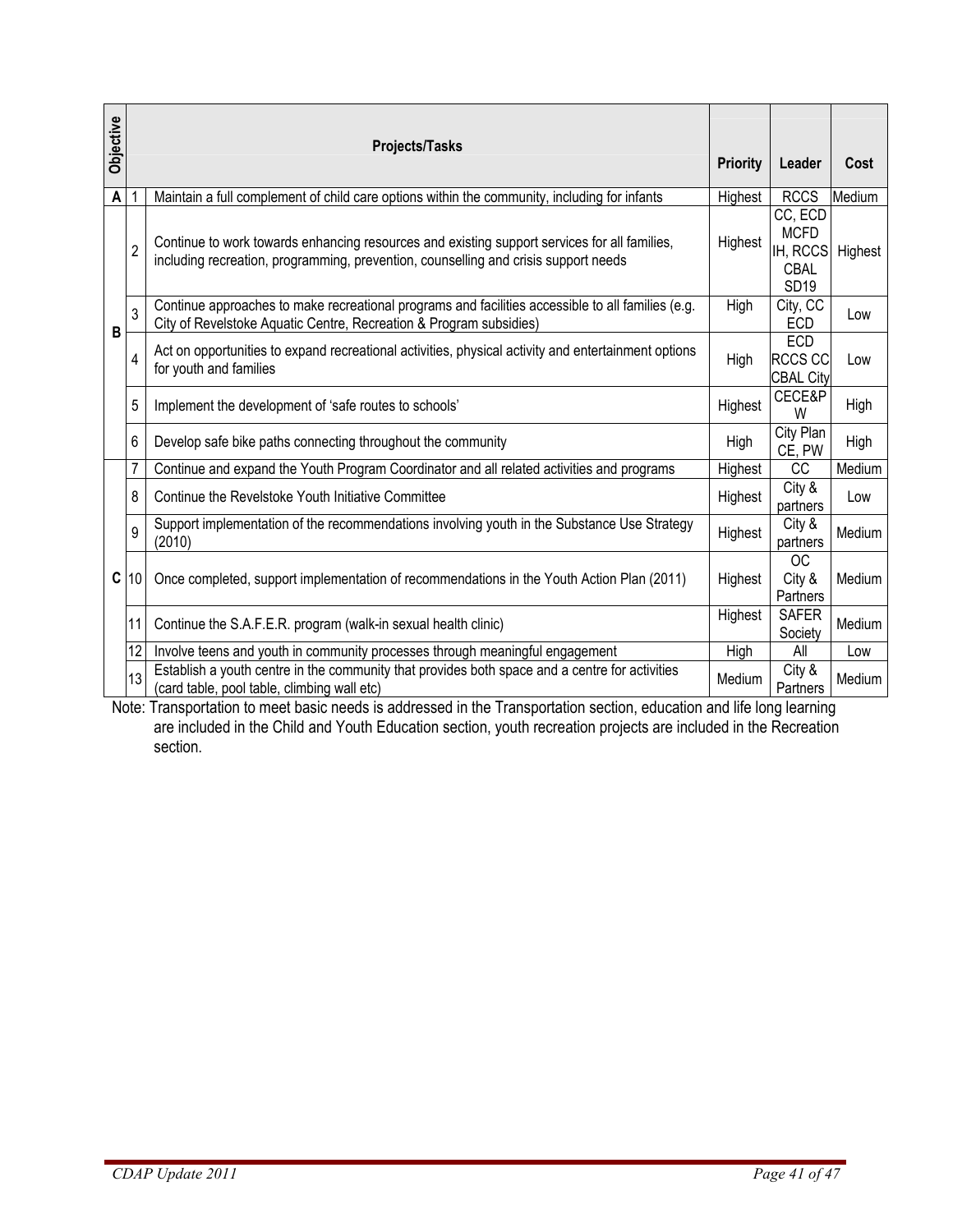#### 15. Seniors

#### **What We Know About our Community**

- In 2006, there were 1785 citizens aged 55 years and older in Revelstoke. Citizens aged 65 years and older represented just over half of this figure (925), about 12.8% of the overall population. As with most other communities, the aging population is expected to grow significantly over the next several years. In 2009, seniors' survey respondents indicated that most wanted to stay in Revelstoke for the rest of their lives; those who 'didn't know' cited insecurity regarding affordability and whether enough services would be available to meet their needs.
- Currently, most seniors own and live in their own homes. However, there are wait lists for all independent living, subsidized housing, residential care, and assisted living facilities in the community. In 2011, 24 new subsidized rental housing units will be completed for low income seniors and people with disabilities. However, there are still very limited rental, ownership or supported housing options for older residents who are not low income and need to downsize.
- For many seniors, walking is a priority. A key barrier to accessibility and social participation is the icy, slippery condition of sidewalks in the winter and mounds of snow blocking access to shops, bus stops, postal boxes and the like. Sloping curbs are fine in summer but treacherous in winter if not maintained. Although in recent years there have been improvements to sidewalks in the downtown core, there are many sidewalks and curbs in need of repair.
- More benches are needed at bus stops, shopping areas, and at other downtown locations. Other accessibility concerns include the need for more disabled parking spaces in the downtown core and the need to enforce existing parking (disabled and senior's parking at the Community Centre). Parking close to shops and medical facilities is important for those for whom walking any distance is difficult. The location of the hospital and related services far from the downtown core makes access difficult. As well, many commercial buildings have steps, narrow aisles and slippery floors.
- The recent addition of a 'HandyDart' bus to the community has improved transportation options for mobilitychallenged seniors and disabled who are unable to transfer from a wheelchair to a vehicle. However, 2009 seniors' survey respondents pointed out that there is no public transit bus in the evenings, nor does the transit bus stop at the Community Centre or Seniors' Centre.
- The vast majority of seniors feel safe in their homes and around the community, but a significant number do not know whom to call if they feel unsafe. As well, there is a need for better communication and information about accessing local health, community care and government services. The recent loss of a number of provincial offices in the community also affects accessibility to a variety of services and often necessitates traveling outside the community, or leaving the community altogether.
- As the community grows and changes with the development of Revelstoke Mountain Resort, many seniors feel disengaged from planning processes and uncertain about the direction of community development. Concerns revolve around the rising cost of living and the impression that most of the new commercial ventures meet the needs of a younger generation (board and skate shops, bars).

#### **What We Are Doing**

- Revelstoke Senior Citizens Association Branch #83 is a volunteer organization that offers support, social and learning activities for seniors. Programs include Seniors Helping Hands (grocery shopping for those unable to leave home), a computer lab, guest speakers, choir, and the monthly birthday party, among others. In 2010, funding was obtained through UBCM's Age-Friendly Projects Initiative to hire a volunteer coordinator at the Seniors Centre to deliver 3 programs: a volunteer transportation program for in-town rides and out-of-town medical appointments, 'Good Morning' phone calls to isolated residents, and computer classes.
- The office for the volunteer senior's counsellor, offering advocacy services, is also located in the Seniors' Centre.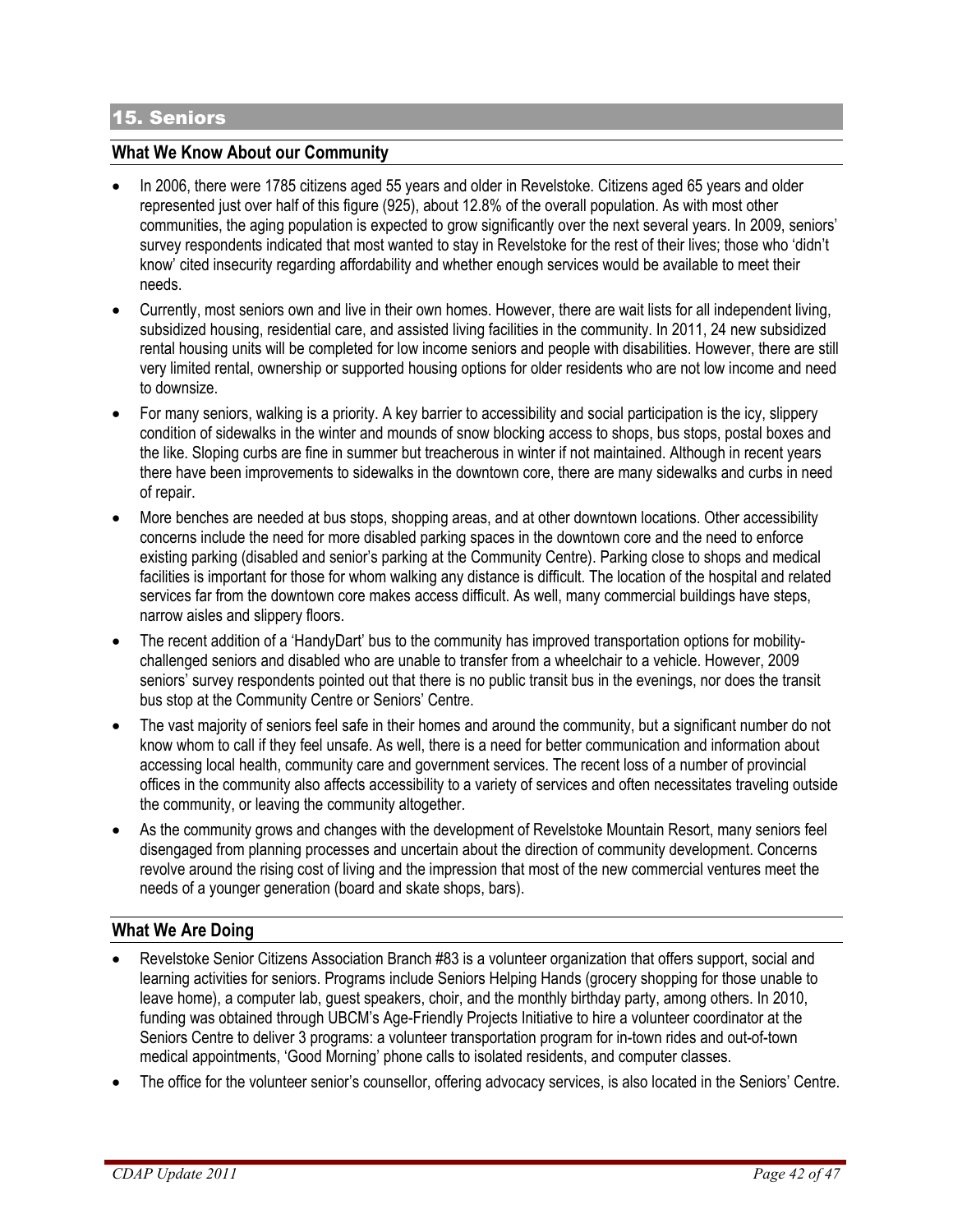- The Community Care Social Worker and Life Skills worker from the hospital provide health related social support. Interior Health Home and Community Care Services offer home support services, community care nursing, an adult day program and respite services.
- Despite limitations, the "Health Bus" for out-of-town medical appointments and 'HandyDart' bus are important services for seniors.
- The Community Response Network is focusing on education around adult abuse, neglect and self-neglect.
- In 2009, the Revelstoke Community Social Development Committee identified planning for seniors as a high priority and completed an 'Age-friendly' plan for Revelstoke and Area. As well, funding was obtained to support seniors through the implementation of a number of initiatives, including a Seniors Resource Guide, informative workshops at the Seniors Centre, Computer Lab upgrades, a Volunteer Coordinator at the Seniors Centre, and a Grit Box Pilot Project.

## **Community goal**

Support senior residents to enjoy a high quality of life and live out their lives within the community.

## **Objective:**

**A.** Provide sufficient services to meet seniors' needs and encourage them to stay in Revelstoke.

| Objective | <b>Projects/Tasks</b> |                                                                                                                                                      | <b>Priority</b> | Leader                                 | Cost   |
|-----------|-----------------------|------------------------------------------------------------------------------------------------------------------------------------------------------|-----------------|----------------------------------------|--------|
|           |                       | Ensure implementation of recommendations in the Age-Friendly Plan                                                                                    | Highest         | City SD                                | Medium |
|           | $\overline{2}$        | Continue and expand seniors programs and services, and support increased levels of<br>participation                                                  | Highest         | <b>SCA</b><br><b>OC</b><br><b>RLAC</b> | Medium |
|           | 3                     | Encourage Interior Health to increase the number of assisted living and residential care beds in<br>the community                                    | Highest         | City HCA                               | High   |
|           | 4                     | Establish suitable locations for seniors' residential developments and include adaptability<br>standards for existing developments                   | Highest         | City Plan                              | Low    |
|           | 5                     | Maintain and expand Home and Community Care services as needed                                                                                       | Highest         | IH<br>Private<br>sector                | Low    |
| A         | 6                     | Ensure adequate medical care for aging individuals with developmental disabilities                                                                   | Highest         | IH CC<br><b>CLBC</b>                   | Medium |
|           | $\overline{7}$        | Continue to provide ongoing learning opportunities for seniors (falls prevention, internet safety,<br>abuse prevention, computer literacy etc)       | Highest         | <b>SCA</b><br>City SD                  | Lowest |
|           | 8                     | Support inter-generational educational and social activities                                                                                         |                 |                                        |        |
|           | 9                     | Develop supports for seniors to purchase medical supplies and services at a lower cost when<br>necessary, including personal emergency alert devices | High            | CC<br><b>SCA</b>                       | Medium |
|           | 10                    | Expand snow removal, yard and handyman services                                                                                                      | High            | <b>CFDC</b>                            | Lowest |
|           | 11                    | Continue pharmacist support to help sort-out and dispose of old medications                                                                          | High            | Pharma-<br>cists<br><b>SCA</b>         | Lowest |
|           | 12                    | Implement workshops on seniors issues for the community at large                                                                                     | High            | <b>SCA</b>                             | Lowest |
|           | 13                    | Encourage employers to provide retirement planning at the workplace                                                                                  | Medium          | Employ-<br>ers                         | Lowest |

Note: Transportation to access basic needs is addressed in the Transportation section; abuse prevention (Community Response Network) is addressed in the safety and emergency services section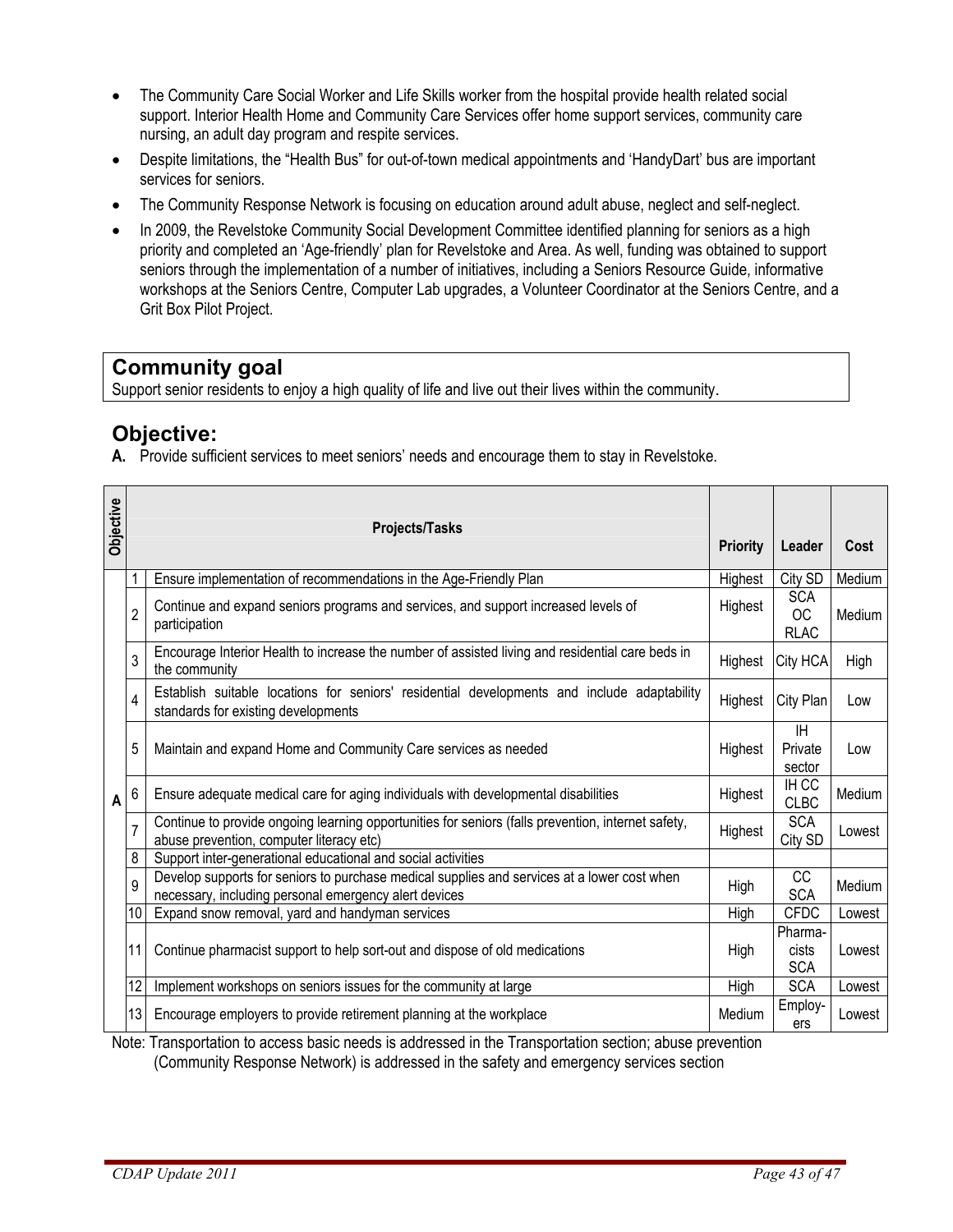#### 16. Recreation

#### Note: See the Parks and Green Space section for information on parks and trails.

#### **What We Know About our Community**

- Almost 85% of 2007 community survey respondents felt their recreational needs were being met, compared to 50% in 2000. Suggestions for further activities included more biking and walking trails, a boat launch, climbing gym and more facilities for youth.
	- Almost 90% of survey respondents' families were able to participate in the organized recreational activities in which they were interested, compared to 76% in 2000.
- Public recreation facilities include:
	- A full service community center with Okanagan Regional Library, an attached Seniors Center, aquatic centre, dance studio and gym. The Aquatic Centre, which opened in March 2005, is popular with residents and tourists alike and has quickly become a prized feature of the community.
	- Revelstoke Golf Course (18 holes).
	- Revelstoke Forum skating/hockey arena with adjacent curling rink.
	- Three community parks, six neighbourhood parks, including a wading pool, skate board park, soccer, ball fields, and tennis courts.
	- Several other park areas, such as the heritage garden at the museum, Williamson's Lake swimming area, and Grizzly Plaza.
	- The Illecillewaet Greenbelt and River Trail offers riverside walking, biking, interpretive panels, and bird watching.
	- All neighbourhood elementary school playgrounds and playing fields are open to the public.
	- Undeveloped parks (e.g. east Williamson's Lake).
- Some community facilities need upgrades, such as the Revelstoke Forum.
- The City Parks and Recreation Department offers a range of activities for children and adults. Organized recreation is also available through 75 recreation groups. 34 of these groups organize activities for children. The community hosts a wide range of tournaments sporting events and other special events.
- Private businesses operate one gym, a bowling alley, and yoga studios. Squash courts are operated by a nonprofit society.
- Revelstoke Mountain Resort offers downhill, heli- and cat-skiing. The Nordic Ski Club manages Macpherson cross-country ski area.
- The regional district and surrounding public forests offer hiking, rock-climbing, mountain biking, mountaineering, camping, bird-watching, boating, fishing, Nordic and back-country skiing, snowshoeing and snowmobiling.
- Two national parks and three provincial parks are easily accessible from the community.

#### **What We Are Doing**

- The City's Parks, Recreation and Culture Department manages community recreation facilities and hosts programs. CSRD has a cost sharing arrangement with the City for recreation services (including the aquatic centre).
- The City's Parks and Recreation staff supports recreation groups with organizational development, accessing funding and hosting special events.
- The Revelstoke Board of Education has created the Leap Land Indoor Playground. It is an indoor play space for children birth to school age, accompanied by their parent or child care provider – free of charge.
- Formal and informal mechanisms exist to support children whose families cannot afford recreation costs to participate in activities. The City of Revelstoke, in partnership with Community Connections, has implemented a subsidy program for low-income residents and families for all city-run programs and the aquatic centre.
- A new gymnastics facility is under construction as part of the Neighbourhood Learning Centre at the new elementary school downtown. It is slated to open in 2012.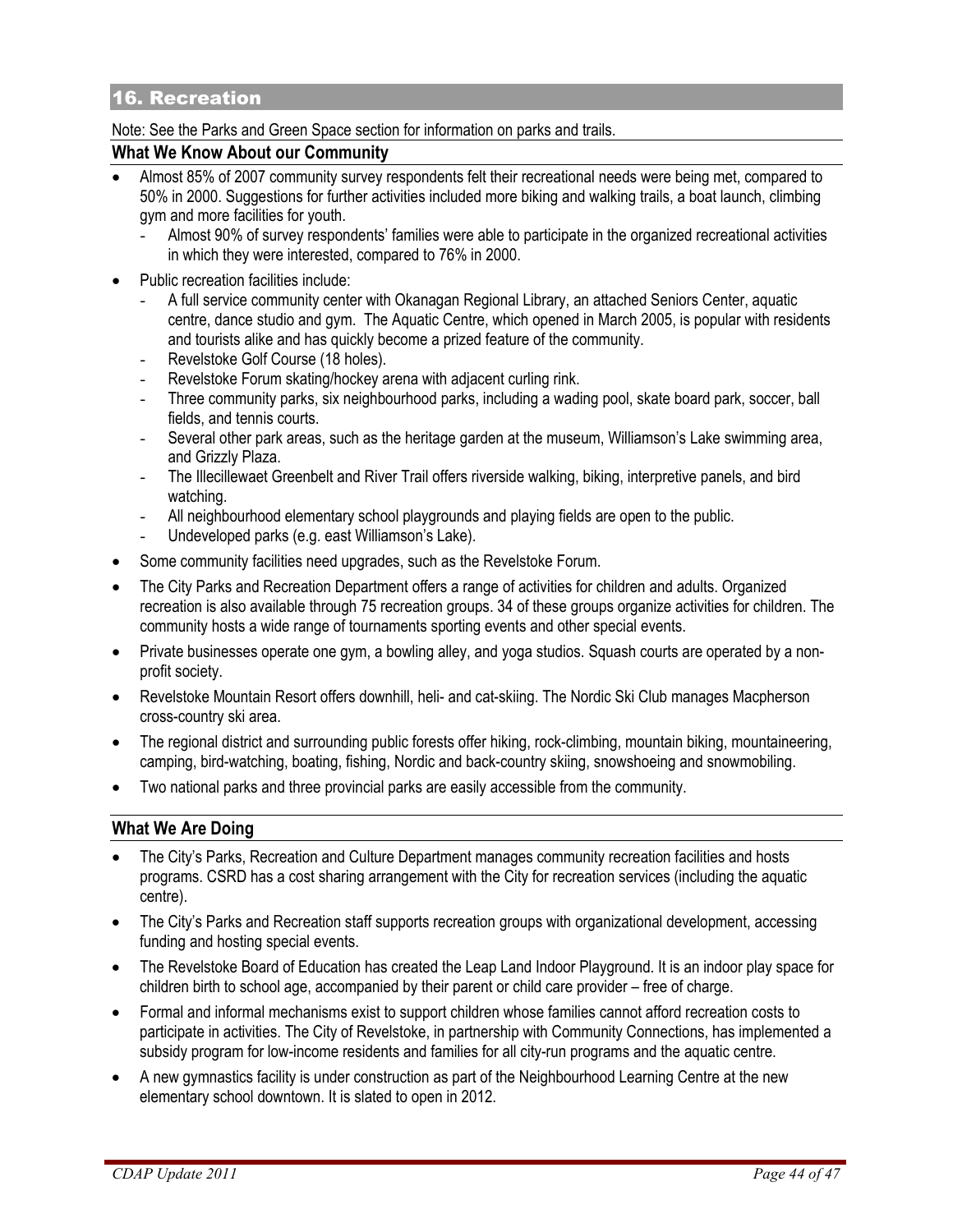- City parks and playgrounds are upgraded on a regular basis in partnership with other organizations and as funding allows. Recently, the City completed upgrades to all soccer fields and replaced the public washrooms at Centennial Park. The Early Childhood Development Committee has partnered with the city and other organizations to upgrade playground equipment in Queen Elizabeth Park (3 times), Farwell Park, and Beruschi Park.
- In partnership with the CSRD, the City is in the process of developing a Parks and Recreation Master Plan that encompasses parks, recreation facilities and trail networks.
- BC Hydro is exploring options to improve the Centennial Park boat launch; a separate initiative is underway to develop a boat launch on Lake Revelstoke.

## **Community goal**

Maintain, develop and manage a well-integrated and linked system of parks, trails, and recreational facilities serving the needs of residents and visitors that is accessible for all citizens.

## **Objective:**

- **A.** Develop partnerships and collaboration to work towards implementation of the community goals and recommended actions in the Parks, Recreation and Culture Master Plan, when completed.
- **B.** Ensure equipment and infrastructure in community parks and facilities is safe and accessible to support a full range of recreational pursuits.
- **C.** Ensure recreation facilities and activities are affordable for all residents.

| Objective |   | <b>Projects/Tasks</b>                                                                                                                              |         | Leader           | Cost   |
|-----------|---|----------------------------------------------------------------------------------------------------------------------------------------------------|---------|------------------|--------|
| A         |   | Ensure priorities for action are inclusive of the needs of all families, youth, seniors, and low<br>income residents                               | Highest | City P&R Highest |        |
|           | 2 | Develop & implement arts & cultural recreational programming for all ages                                                                          | Medium  | City P&R         | Low    |
|           | 3 | Continue to upgrade community park and playground equipment                                                                                        | Highest | City P&R<br>ECD  | High   |
| В         | 4 | Complete a feasibility study on affordable options to upgrade the Revelstoke Forum                                                                 | Medium  | City P&R         | High   |
|           | 5 | Develop permanent bocce and lawn bowling facilities for use by seniors and others if needed                                                        | Low     | City P&R Medium  |        |
| C         | 6 | Continue to implement the subsidy program for low-income residents for the aquatic centre and<br>all city-run recreational facilities and programs | Highest | City P&R Medium  |        |
|           |   | Continue to offer indoor winter recreation opportunities for a variety of groups and residents                                                     | Medium  | City P&R<br>all  | Medium |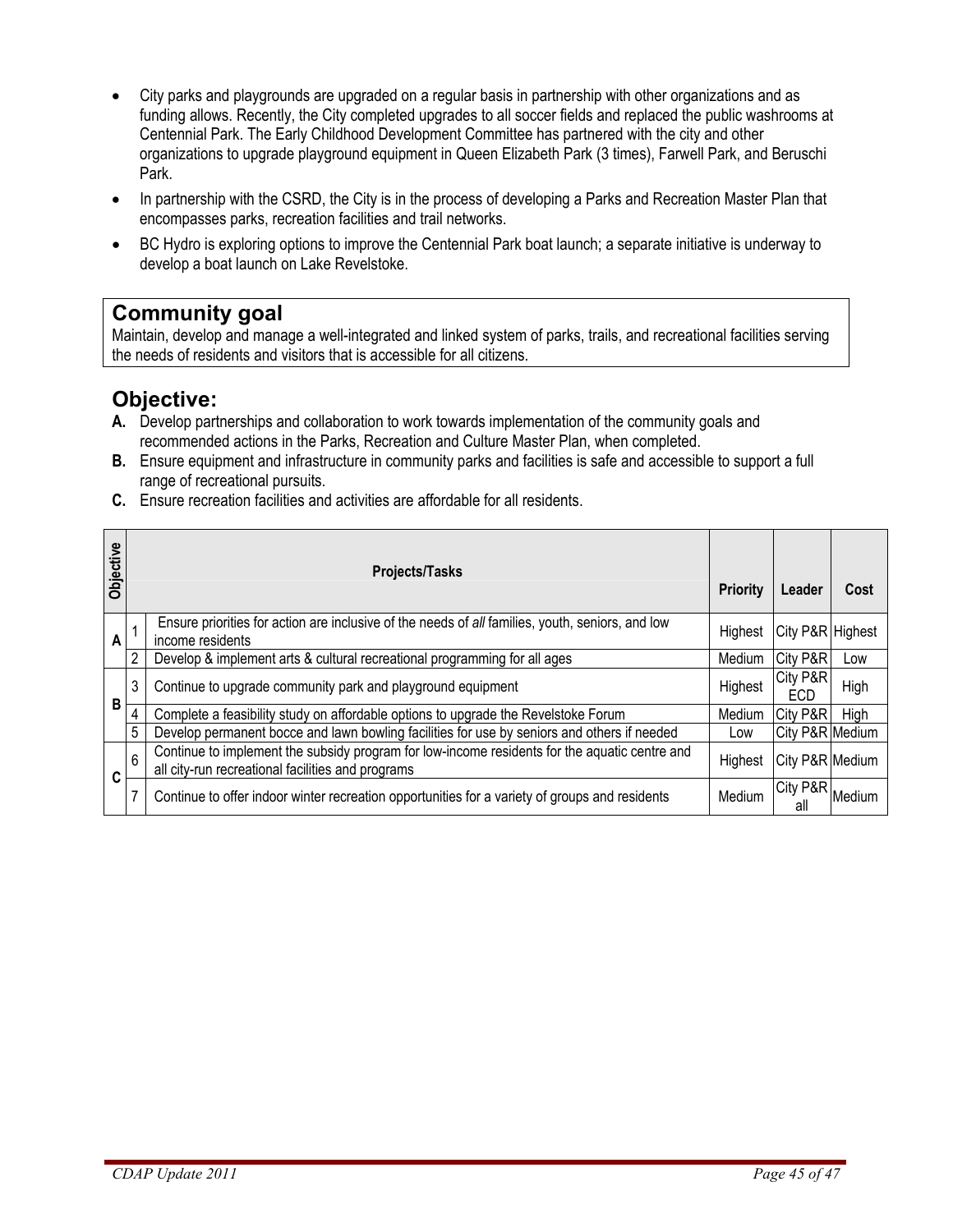# Organization Abbreviations

| AG Ministry of the Attorney General                       |
|-----------------------------------------------------------|
| AQCAir Quality Committee                                  |
| CC Community Connections                                  |
| CDCConservation Data Centre                               |
| CoC Chamber of Commerce                                   |
| CFDC Revelstoke Community Futures Development Corporation |
| City CEDCity Community Economic Development Department    |
| CE&PW City Engineering and Public Works Department        |
| City HCACity Health Care Advisory Committee               |
| City P&RCity Parks and Recreation Department              |
| City Plan City Planning Department                        |
| City SD City Social Development Committee                 |
| CPR Canadian Pacific Railway                              |
| CSCCarshare Coop                                          |
| CSRD Columbia Shuswap Regional District                   |
| ECDEarly Childhood Development Committee                  |
| IHInterior Health                                         |
| MCFDMinistry of Children and Family Development           |
| M&GCMuseums & Gallery Collective                          |
| MOTHMinistry of Transportation & Highways                 |
| MOFRMinistry of Forests and Range                         |
| OC Okanagan College                                       |
| PAC's Parent Advisory Council for each school             |
| PC Parks Canada                                           |
| RAARevelstoke Accommodation Association                   |
| RACRevelstoke Arts Council                                |
| RBASRevelstoke Bear Aware Society                         |
| RFRSRevelstoke Fire Rescue Services                       |
| RCCS Revelstoke Child Care Society                        |
| RCFC Revelstoke Community Forest Corporation              |
| RCHS Revelstoke Community Housing Society                 |
| RESC Revelstoke Employment Services Centre                |
| RMR Revelstoke Mountain Resort                            |
| RMS Revelstoke Multicultural Society                      |
| RSSRevelstoke Secondary School                            |
| RSSC Revelstoke Screen Smart Committee                    |
| RTA Revelstoke Teacher's Association                      |
| S&R Search and Rescue                                     |
| SCASenior Citizens Association                            |
|                                                           |
| SD19 School District 19 (Revelstoke)                      |
| SSA Social Sector Agencies                                |
| SSC Stepping Stones Consulting                            |
| TCTransit Committee                                       |
| WSS Women's Shelter Society                               |
| WWWelcome Wagon                                           |